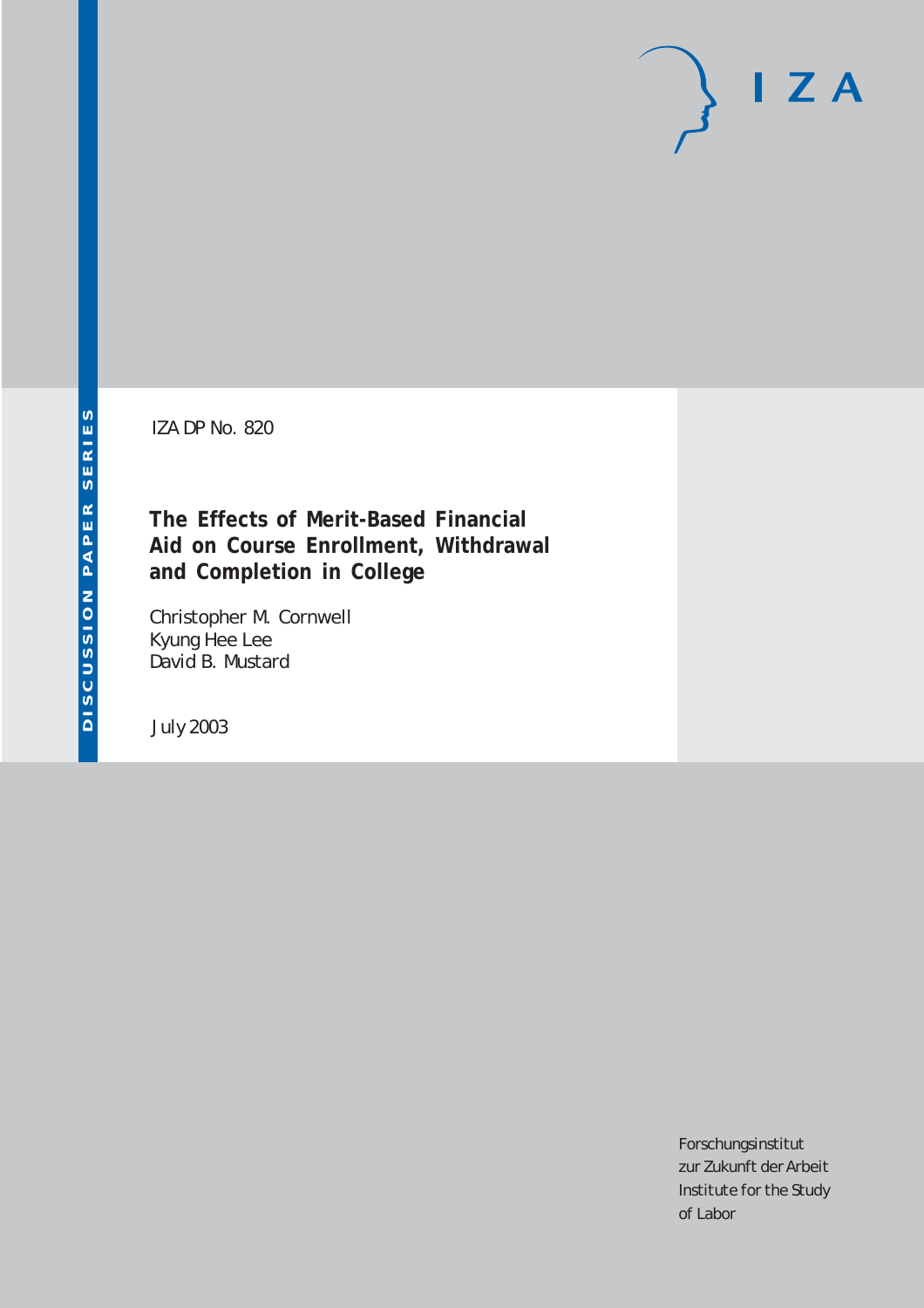# **The Effects of Merit-Based Financial Aid on Course Enrollment, Withdrawal and Completion in College**

### **Christopher M. Cornwell**

*University of Georgia* 

### **Kyung Hee Lee**

*University of Georgia* 

### **David B. Mustard**

*University of Georgia and IZA Bonn* 

Discussion Paper No. 820 July 2003

IZA

P.O. Box 7240 D-53072 Bonn Germany

Tel.: +49-228-3894-0 Fax: +49-228-3894-210 Email: [iza@iza.org](mailto:iza@iza.org)

This Discussion Paper is issued within the framework of IZA's research area *Evaluation of Labor Market Policies and Projects.* Any opinions expressed here are those of the author(s) and not those of the institute. Research disseminated by IZA may include views on policy, but the institute itself takes no institutional policy positions.

The Institute for the Study of Labor (IZA) in Bonn is a local and virtual international research center and a place of communication between science, politics and business. IZA is an independent, nonprofit limited liability company (Gesellschaft mit beschränkter Haftung) supported by Deutsche Post World Net. The center is associated with the University of Bonn and offers a stimulating research environment through its research networks, research support, and visitors and doctoral programs. IZA engages in (i) original and internationally competitive research in all fields of labor economics, (ii) development of policy concepts, and (iii) dissemination of research results and concepts to the interested public. The current research program deals with (1) mobility and flexibility of labor, (2) internationalization of labor markets, (3) welfare state and labor market, (4) labor markets in transition countries, (5) the future of labor, (6) evaluation of labor market policies and projects and (7) general labor economics.

IZA Discussion Papers often represent preliminary work and are circulated to encourage discussion. Citation of such a paper should account for its provisional character. A revised version may be available on the IZA website ([www.iza.org](http://www.iza.org/)) or directly from the author.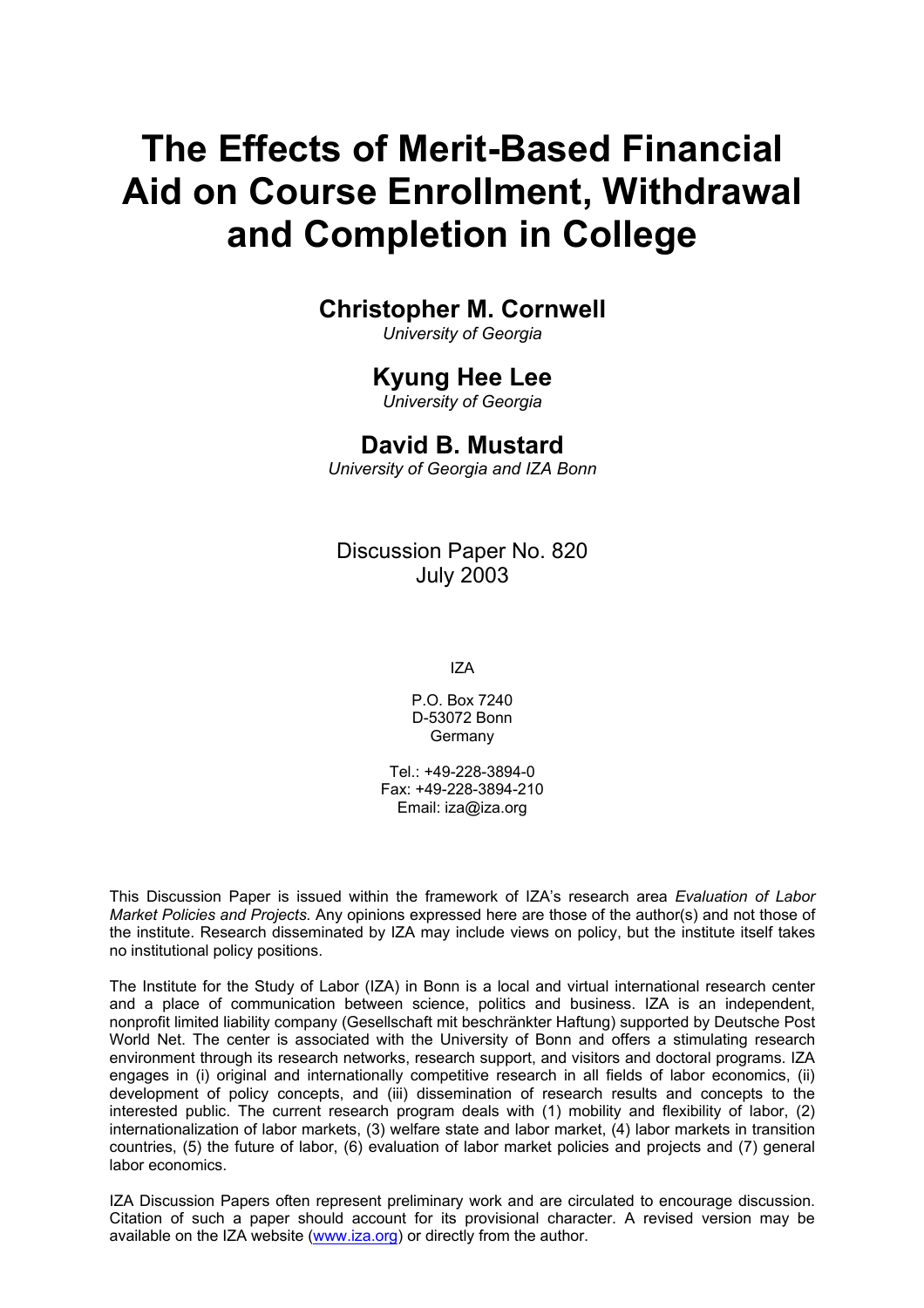## **ABSTRACT**

## **The Effects of Merit-Based Financial Aid on Course Enrollment, Withdrawal and Completion in College**[∗](#page-2-0)

Since Georgia unveiled its HOPE Scholarship in 1993, at least 15 other states have implemented or proposed merit-aid programs based on the HOPE model. A common justification for these actions is to promote and reward academic achievement, thereby inducing greater investments in human capital. However, grade-based eligibility and retention rules encourage other behavioral responses. Using data extracted from the longitudinal records of all undergraduates who enrolled at the University of Georgia (UGA) between 1989 and 1997, we estimate the effects of HOPE on course enrollment, withdrawal and completion, and the diversion of course taking from the academic year to the summer, treating non-residents as a control group. First, we find that HOPE decreases full-load enrollments and increases course withdrawals among resident freshmen. The combination of these responses results in a 12% lower probability of full-load completion and an annual average reduction in credits completed of about 0.8 or 2%. The latter implies that between 1993 and 1997 Georgia resident freshmen completed almost 12,600 fewer credit hours than non-residents, or about 2,520 individual course enrollments. Second, the scholarship's influence on course-taking behavior is concentrated on students whose GPAs place them on or below the scholarship-retention margin. Third, program effect increased with the lifting of the income cap. Fourth, these freshmen credit-hour reductions represent a general slowdown in academic progress and not just intertemporal substitution. Finally, residents diverted an average of .5 credits from the regular academic year to the summer in each of their first two summers after matriculation, which amounts to a 22% rise in summer course taking.

JEL Classification: I2, J24

Keywords: human capital, merit-based aid, higher education

Corresponding author:

 $\overline{a}$ 

David B. Mustard Department of Economics Terry College of Business University of Georgia Athens, GA 30602 USA Email: [mustard@terry.uga.edu](mailto:mustard@terry.uga.edu) 

<span id="page-2-0"></span><sup>∗</sup> We thank Arthur Snow and workshop participants at Alabama, Cornell, Emory, Georgia State, Colorado-Denver, and the University of Georgia Institute of Higher Education for their helpful comments. An earlier version of this paper was also presented at the 2003 meetings of the American Economic Association. Cornwell and Mustard gratefully acknowledge the support of the NSF under grant SES-9986469, American Educational Research Association, and Terry College of Business through its Terry-Sanford Research Grant Program. Lee's research was funded in part by the American Education Finance Association.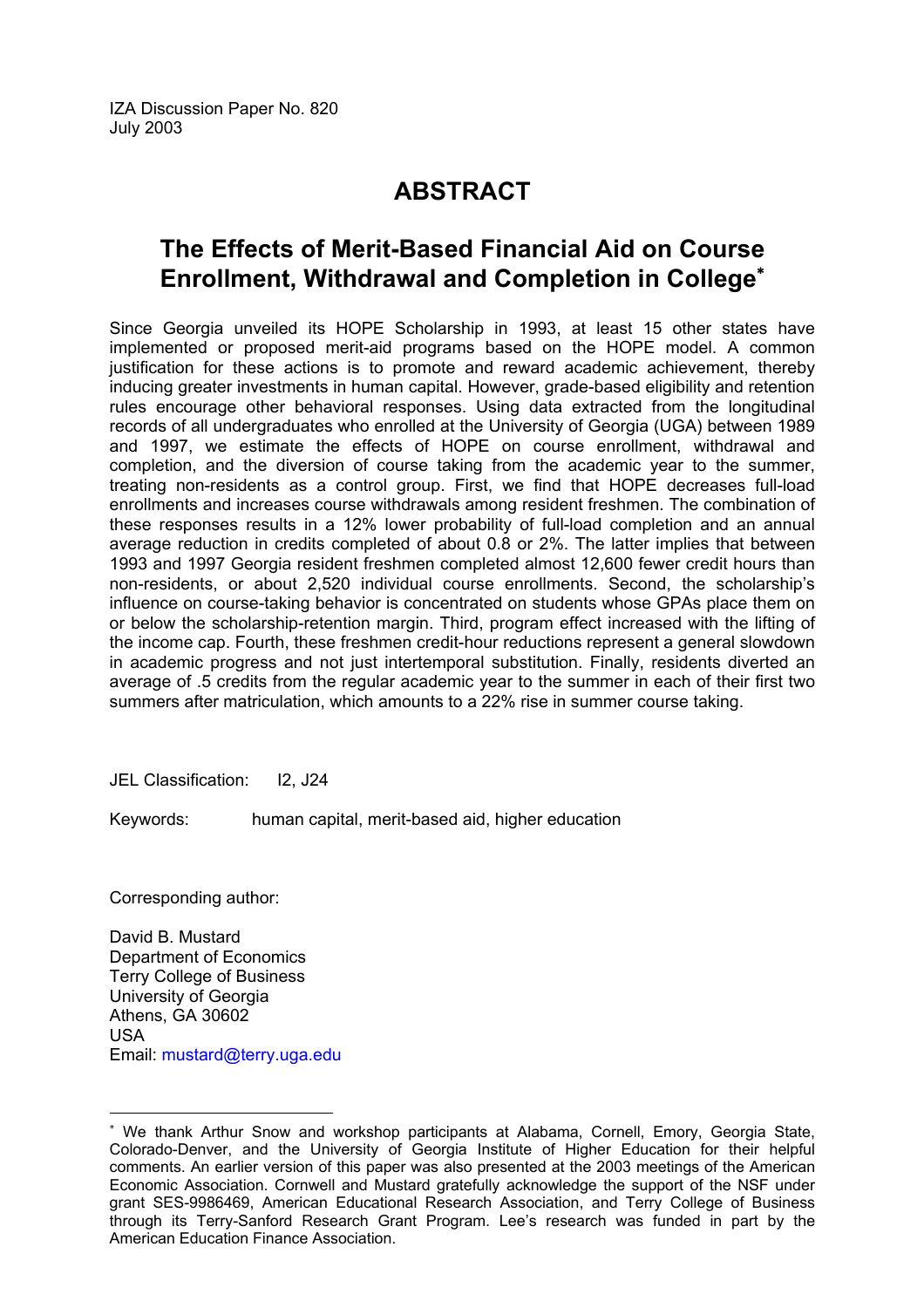## 1 Introduction

Historically a large share of student aid for post-secondary institutions was need-based with the objective of increasing both access and choice. Merit-based aid constituted a relatively small fraction of total student financial aid, being largely confined to individual institutions' attempts to attract academically proficient students. However, since the early 1990s there has been a radical transformation in student financing as many state governments have committed millions of dollars to merit aid, in many cases dropping means tests entirely. The model for these state programs has been Georgia's HOPE ("Helping Outstanding Pupils Educationally") Scholarship.<sup>1</sup>

Initiated in 1993 and funded by a state lottery, the HOPE Scholarship covers tuition, fees and book expenses for all eligible high-school graduates attending Georgia public post-secondary institutions. Eligible students who attend in-state private institutions receive a fixed payment comparable to the value of the subsidy received by public-school enrollees. To qualify for the scholarship at one of Georgia's degree-granting public or private colleges, a high-school student must graduate with a "B" average. There are no income restrictions.<sup>2</sup> To retain HOPE a student must have 3.0 cumulative gradepoint average (GPA) at each check point. From September 1993 through April 2003, more than \$1.9 billion in scholarship funds have been disbursed to almost 800,000 students.<sup>3</sup>

States have justified HOPE-style merit scholarships in three ways. One is to increase college enrollments in the state; another is to keep their best and brightest high-school graduates from attending college elsewhere. Cornwell, Mustard and Sridhar (2003) find that Georgia's program raised the overall

<sup>1</sup>Fifteen other states have implemented or proposed merit scholarships fashioned after HOPE. See Cornwell, Leidner and Mustard (2003) for a review of these programs.

<sup>&</sup>lt;sup>2</sup>In the first year of the program, a household income cap of \$66,000 was imposed. This cap was raised to \$100,000 the following year and eliminated entirely thereafter.

<sup>&</sup>lt;sup>3</sup>The most recent data on the number of HOPE recipients and the total value of their awards are available from the Georgia Student Finance Commission (www.gsfc.org).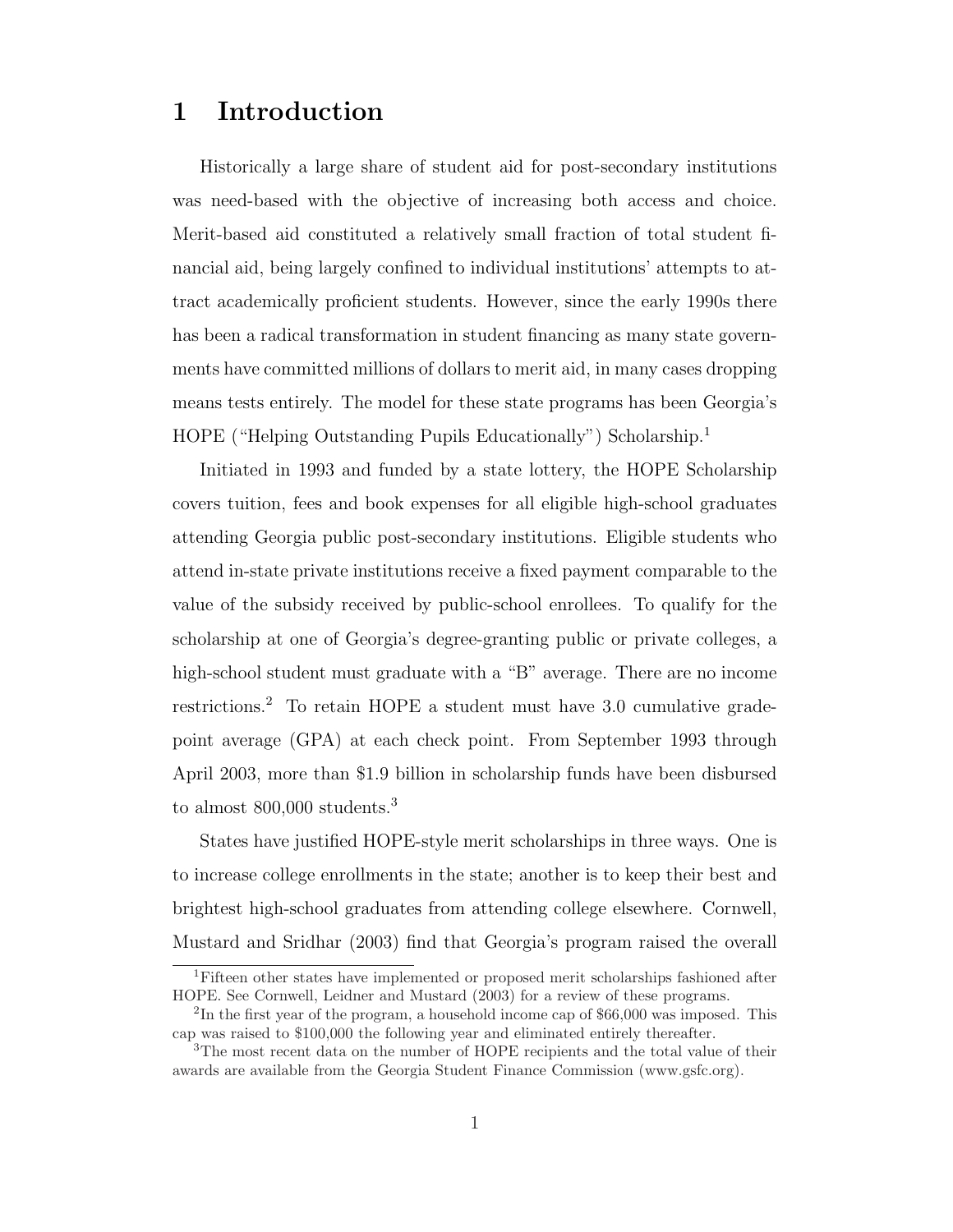enrollment rate by 9% between 1993 and 1997, but "keeping the best and brightest in state" accounts for only about a third of the overall program effect. Further, they show that the enrollment increase attributable to HOPE amounts to only 10% of award recipients.

A third justification commonly offered for merit aid is the incentive it creates for academic achievement. At the same time, GPA requirements for eligibility and retention also encourage other behavioral responses like enrolling in fewer classes per term, withdrawing from classes when performing unsatisfactorily, and choosing less challenging courses. However, little attention has been devoted to these unintended consequences.

Our paper addresses this gap in the literature with the first empirical examination of the effects of HOPE's retention rules on academic choices in college. Using data extracted from the longitudinal records of all undergraduates who enrolled at the University of Georgia (UGA) between 1989 and 1997, we estimate the effects of HOPE on course enrollment, withdrawal and completion, and the diversion of course taking from the academic year to the summer.<sup>4</sup> Our strategy treats non-residents, who are ineligible for HOPE, as a control group in a series of difference-in-differences (DD) regressions that contrast the behavior of in-state and out-of-state students before and after HOPE was implemented. Our main results can be summarized as follows.

First, we find that HOPE decreases full-load enrollments and increases course withdrawals among resident freshmen. The combination of these responses results in a 12% lower probability of full-load completion and an annual average reduction in credits completed of .8. The latter implies that between 1993 and 1997 Georgia resident freshmen completed almost 12,600 fewer credit hours than non-residents, or about 2,520 individual course enrollments. In addition, the scholarship's influence on course-taking behav-

<sup>4</sup>Of course, these decisions do not exhaust the possibilities for HOPE's influence. For example, the scholarship could affect a student's choice of major or elective courses. We are currently examining the evidence for both of these responses in a separate paper.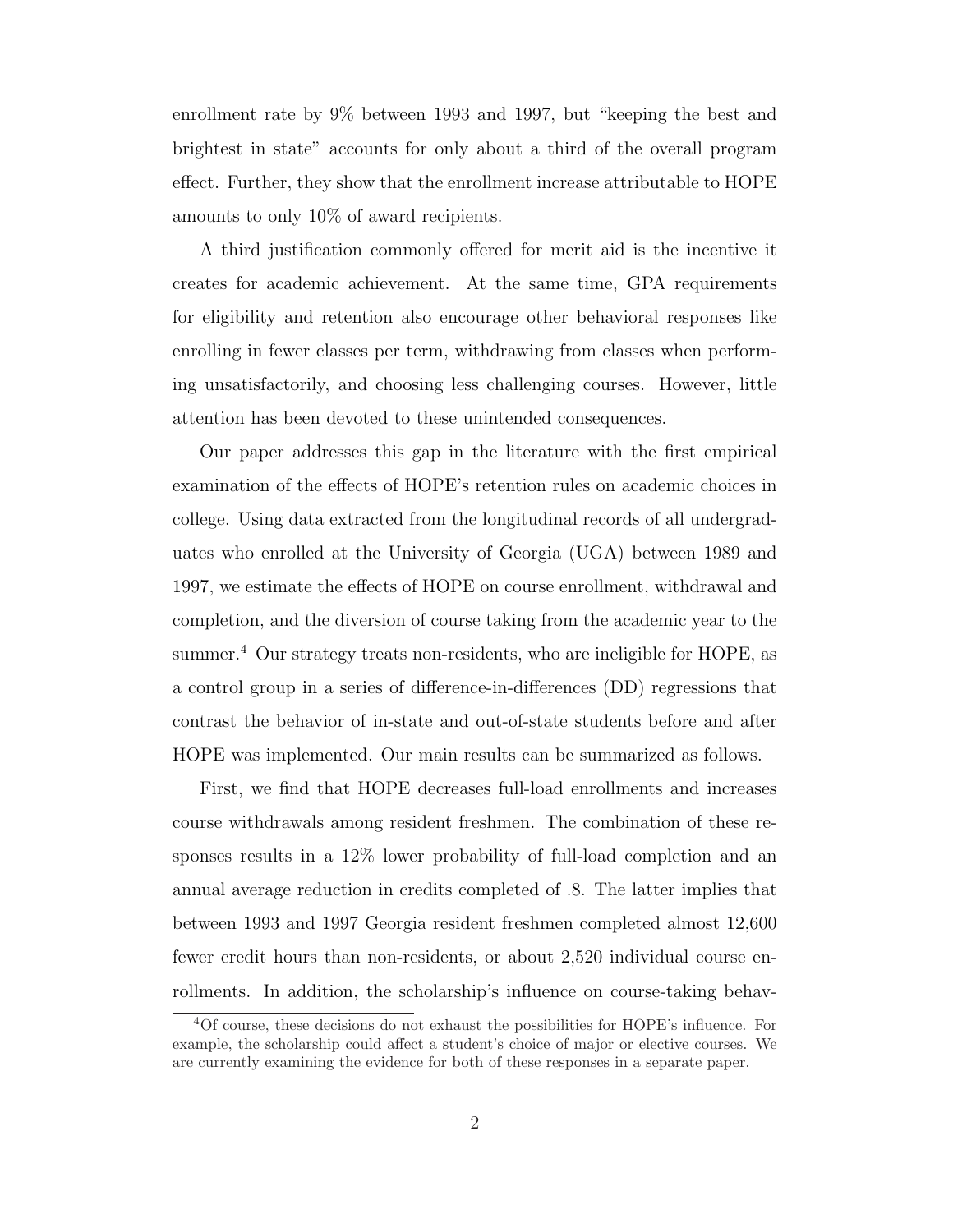ior is concentrated on students whose GPAs place them on or below the scholarship-retention margin and increased with the lifting of the income cap. Further, these freshmen credit-hour reductions represent a general slowdown in academic progress and not just intertemporal substitution. Finally, residents diverted an average of .5 credits from the regular academic year to the summer in each of their first two summers after matriculation.

The rest of the paper is organized as follows. Section 2 outlines the basic features of Georgia's HOPE program and how it should alter the academic choices of college students. Section 3 presents the details of our empirical strategy. Section 4 discusses our results and Section 5 concludes.

# 2 Georgia's HOPE Scholarship: Rules and Incentives

#### 2.1 Scholarship Rules and Awards

To qualify for the scholarship, an entering freshman must have graduated from an eligible Georgia high school since 1993 with at least a "B" average and be a Georgia resident.<sup>5</sup> For HOPE Scholars in degree-granting public institutions, the program covers tuition, HOPE-approved mandatory fees and a book allowance. The value of the award is about \$3600 for the 2002– 03 academic year. HOPE Scholars in private, degree-granting institutions receive a fixed payment of \$3000 per academic year toward tuition.<sup>6</sup>

<sup>5</sup>To reduce the number of HOPE Scholars in an attempt to avoid future funding shortages, the eligibility rules were tightened for students who graduated high school in 2000 to demand a "B" average in "core-curriculum" subjects. Interestingly, the predicted 35% drop in HOPE qualifiers did not materialize. The number of HOPE recipients declined only 4.3% from the previous year, raising the question of whether grades were inflated in reaction to the stiffer requirements ("Hope Suffers Funding Shortage," Athens Banner Herald, 30 Sep 2000).

<sup>6</sup> Its value was initially set at \$500 in 1993 and rose to \$1000 in 1994 and \$1500 in 1995, but the private-school award was not tied to merit during these years. These awards supplemented a \$1000 Tuition Equalization Grant (TEG) Georgia provided students attending in-state private schools. Beginning in 1996, the HOPE payment to students at-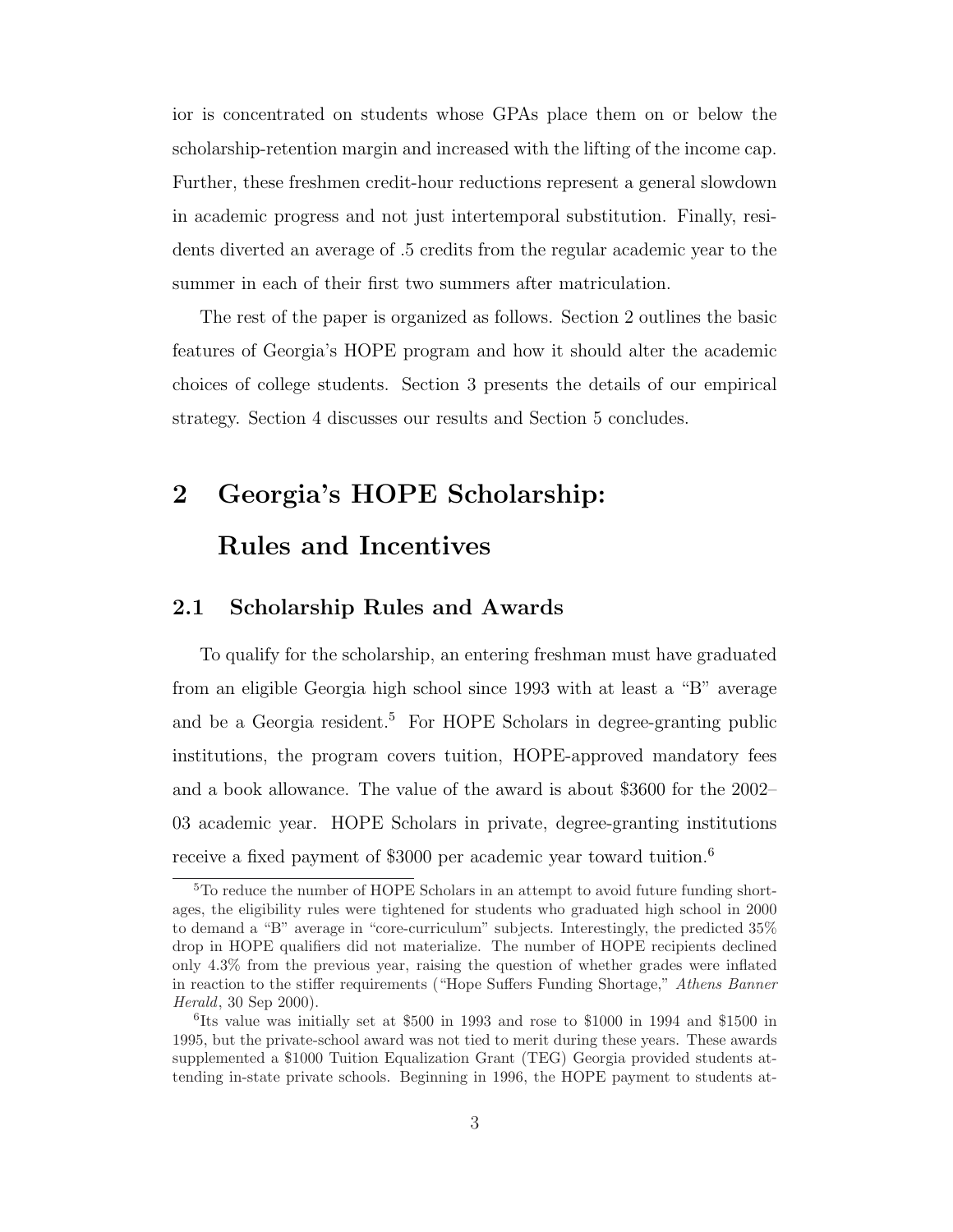To retain HOPE in college, scholarship recipients must maintain a 3.0 GPA. Each student's GPA is checked at three intervals, corresponding to points where she has earned enough credits to be a sophomore, junior, and senior. During our sample, UGA operated on the quarter system, so these check points occurred at  $45, 90$ , and  $135$  credit hours.<sup>7</sup> Fifteen credit hours is considered a full load for one term; therefore, 45 credit hours constitutes a full load over the academic year. If a student's cumulative GPA is at least 3.0 at a given checkpoint, the scholarship is awarded until the next checkpoint. If a student's cumulative GPA falls below 3.0 at a checkpoint, she loses her award, but can regain it at the next checkpoint if she raises her GPA to the 3.0 threshold. Those who do not qualify for HOPE based on their high-school GPA can become eligible after 45 credit hours if their GPA is at least 3.0.

#### 2.2 Incentives of Retention Rules

Figure 1 plots kernel density estimates of cumulative GPA distributions of typical resident and non-resident first-year students at UGA between 1992 and 1995 (the year before HOPE's inception to the year the income cap was eliminated).<sup>8</sup> By "typical" we mean those who matriculate at UGA in the fall term of the same year they graduate from high school. Prior to HOPE, the grade distribution for non-residents lies to the right of the resident distribution and exhibits less variance. After HOPE, and especially after the income cap was removed in 1994 and 1995, the situation reverses,

Cumulative GPA<sup>m</sup> = 
$$
\frac{\sum_{i=1}^{m} \sum_{j=1}^{n} (\text{Grade point}_{j}^{i} \times \text{Credit hours}_{j}^{i})}{\sum_{i=1}^{m} \sum_{j=1}^{n} \text{Credit hours}_{j}^{i}}
$$

where  $i$  and  $j$  index the academic term and GPA-relevant courses (i.e., courses whose grades are included in GPA computation), respectively.

tending in-state private schools was increased to \$3000 and the merit rules for eligibility were imposed. See Sridhar (2001).

<sup>7</sup>Until 1997, the year our sample ends, the University system was on quarters. In 1998 it switched to semesters and students are now evaluated at 30, 60, and 90 semester hours.

<sup>8</sup>Cumulative GPA is the average of earned grade points accumulated since a student matriculated at UGA: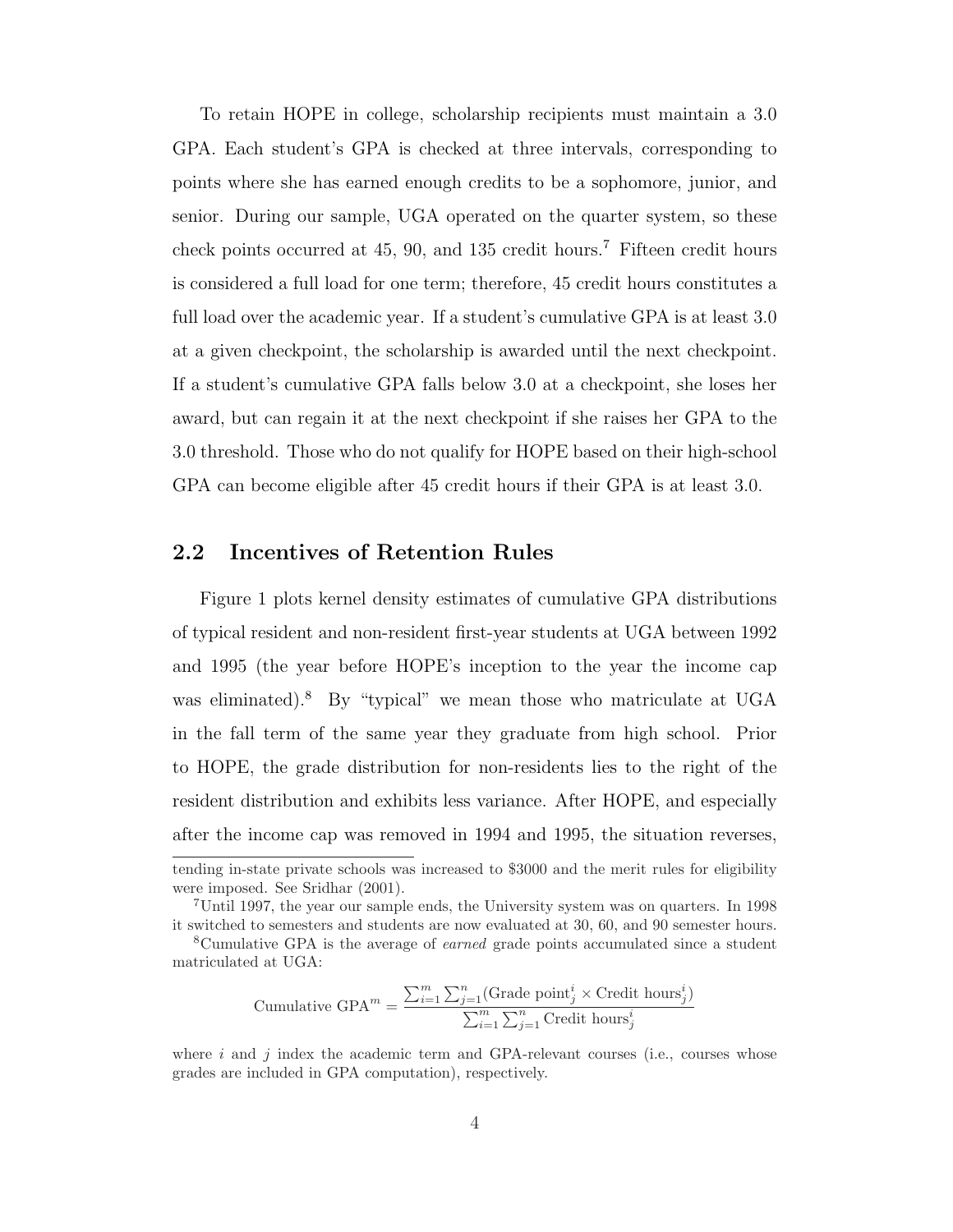with the resident distribution exhibiting a conspicuous peak at 3.0. More specifically, much of the mass of the resident distribution between 2.5 and 2.9 in 1992 moved to the 3.0–3.2 interval by 1995. These shifts suggest that the HOPE retention rules have led first-year residents to earn higher grades. Of course, tying retention to having a 3.0 GPA at regular credithour intervals encourages a variety of grade-enhancing strategies. Some of these are intended and may lead to greater investments in human capital, while others are unintended and probably do not increase human capital.

As intended, some students increase their effort. Others respond by substituting market work for school work due to the income effect associated with HOPE. To the extent that students attend classes more regularly and complete their assignments more assiduously, human capital investments will rise. Trading work hours for study hours may also increase human capital since typical college-student jobs require few skills and involve little training.

Among the possible unintended consequences, we concentrate on three program responses involving relatively low-cost adjustments in course loads and difficulty. One is to enroll in fewer courses at the beginning of the term. A one-course reduction from a full load during the first year guarantees an extra term of funding by forestalling the HOPE checkpoint no matter how low a student's GPA is. In addition, a lighter load can translate into higher per-class effort and the likelihood of earning a higher grade on each class without raising overall effort. Finally, because HOPE benefits do not expire, any propensity to take lighter loads is exacerbated.

Another is for a student to withdraw from classes in which she is performing poorly. Because withdrawn classes do not enter the GPA, students who are near the HOPE margin and are not doing well in a class have an added benefit from withdrawing. The combined effects of enrolling in lighter loads and withdrawing more frequently will show up in reduced credits completed.

A third unintended response to the retention rules is to take easier classes.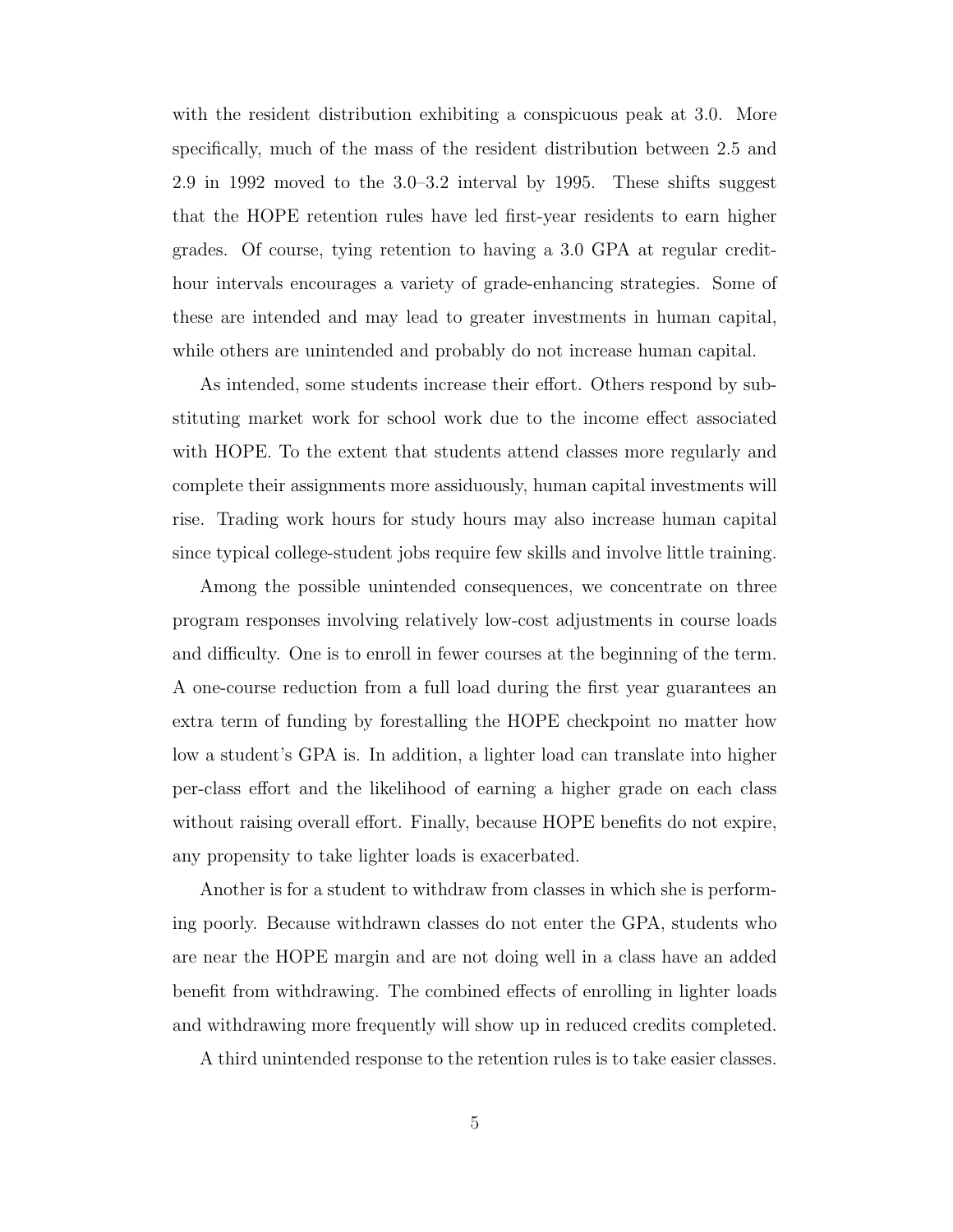Such a choice could be made on the basis of course content, a professor's reputation for grading leniently, or timing. An example of the latter is deferring courses to the summer, when grade distributions are significantly more generous and course content is often truncated.

While our empirics focus on these unintended behavioral responses, there is an additional factor, unrelated to the retention rules, that must be considered. The issue is whether, relative to out-of-state students, HOPE has led to the selection higher quality residents in the admissions process. The grade distribution shifts in Figure 1 could be due to an improvement in resident SAT scores, high-school GPAs (HSGPAs) and advanced course taking in high school, relative to non-residents after HOPE. We check for this by estimating DD regressions of SAT scores, HSGPAs and AP courses taken. As we will show, there is little evidence that HOPE increased relative quality (as measured by these high-school performance variables) of in-state enrollees.

Finally, we acknowledge that even these unintended responses could enhance human-capital acquisition. For example, taking fewer courses as a first-year student could aid in the transition to college and better facilitate learning throughout one's college career. However, the option to take fewer (and easier) courses has always existed and did not arise with the HOPE Scholarship. Further, at an institution like UGA where most students come from middle- and upper-income households (65% of freshmen were ineligible for HOPE in 1993, when there was an income cap of \$66,000), the scholarship matters little for college attendance (even attendance at UGA). Thus, a reasonable conjecture might be that the scholarship incentives should be trumped by other factors such as the labor-market returns to academic choices.

However, the fractions of typical resident and non-resident first-time freshmen (FTF) that enrolled in a full-course load, withdrew from a class and completed a full load suggest otherwise. These data, covering the 1989–97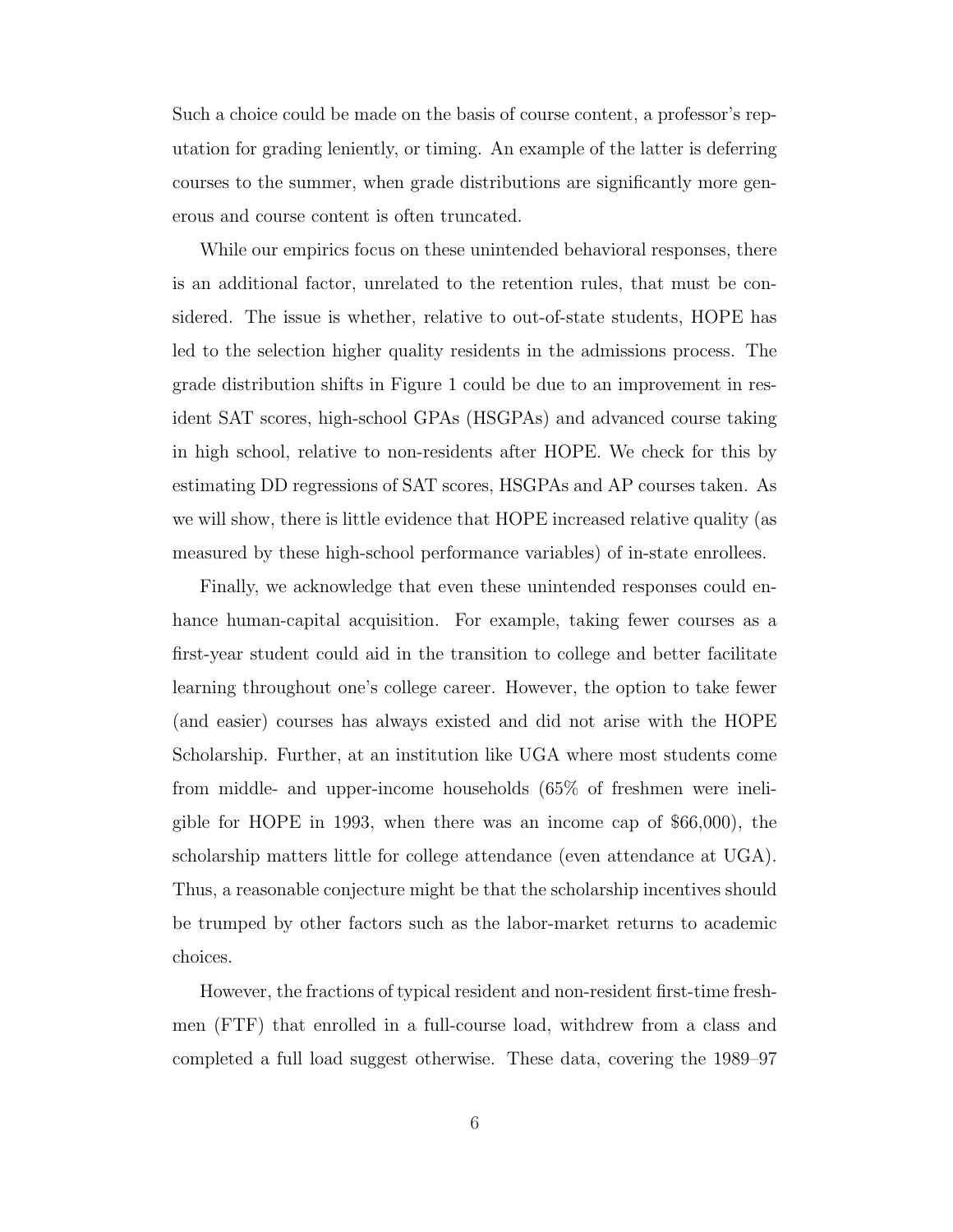period, are plotted in Figures 2, 3, and  $4<sup>9</sup>$ . The percentage of resident freshmen enrolling in full-course loads fell from 82% to 70% after 1993, while the percentage of non-resident full-load enrollees remained at 80% or above. Similarly, the fractions of residents and non-residents withdrawing from a class diverged sharply with the introduction of the scholarship. The combined effect of residents' drop in full-load enrollments and rise in course withdrawals was a precipitous decline in the full-load completion rate from 67.6% to 44.2%. In contrast, the percentage of non-residents completing full loads fluctuated fairly narrowly around 60 during the entire period.

## 3 Empirical Strategy

#### 3.1 Model

As described in Section 2, the HOPE Scholarship may influence students' course-taking behavior in a number of ways. Our empirics deal with four: enrolled courses, courses withdrawn, courses taken, and summer-school enrollments. We examine both qualitative (e.g., whether a student enrolls in a full load) and quantitative (e.g., number of credit hours enrolled) responses.

To estimate the scholarship's effect on these academic outcomes, we contrast the responses of residents before and after the HOPE "treatment" with those of non-residents who serve as a control group. This strategy leads to DD regressions of the form

$$
y_{it} = \alpha + \beta G A_i \cdot H_t + X'_{i,1} \gamma + X'_{i,2} \delta + \epsilon_{it}, \qquad (1)
$$

where  $y_{it}$  is an outcome measure (either discrete or continuous) for a typical first-year student  $i$   $(i = 1, ..., N_t)$  in academic year  $t$   $(t = 89, 90, ..., 97)$ ;

<sup>9</sup>First-time freshmen are students who have not enrolled in another postsecondary institution before entering UGA.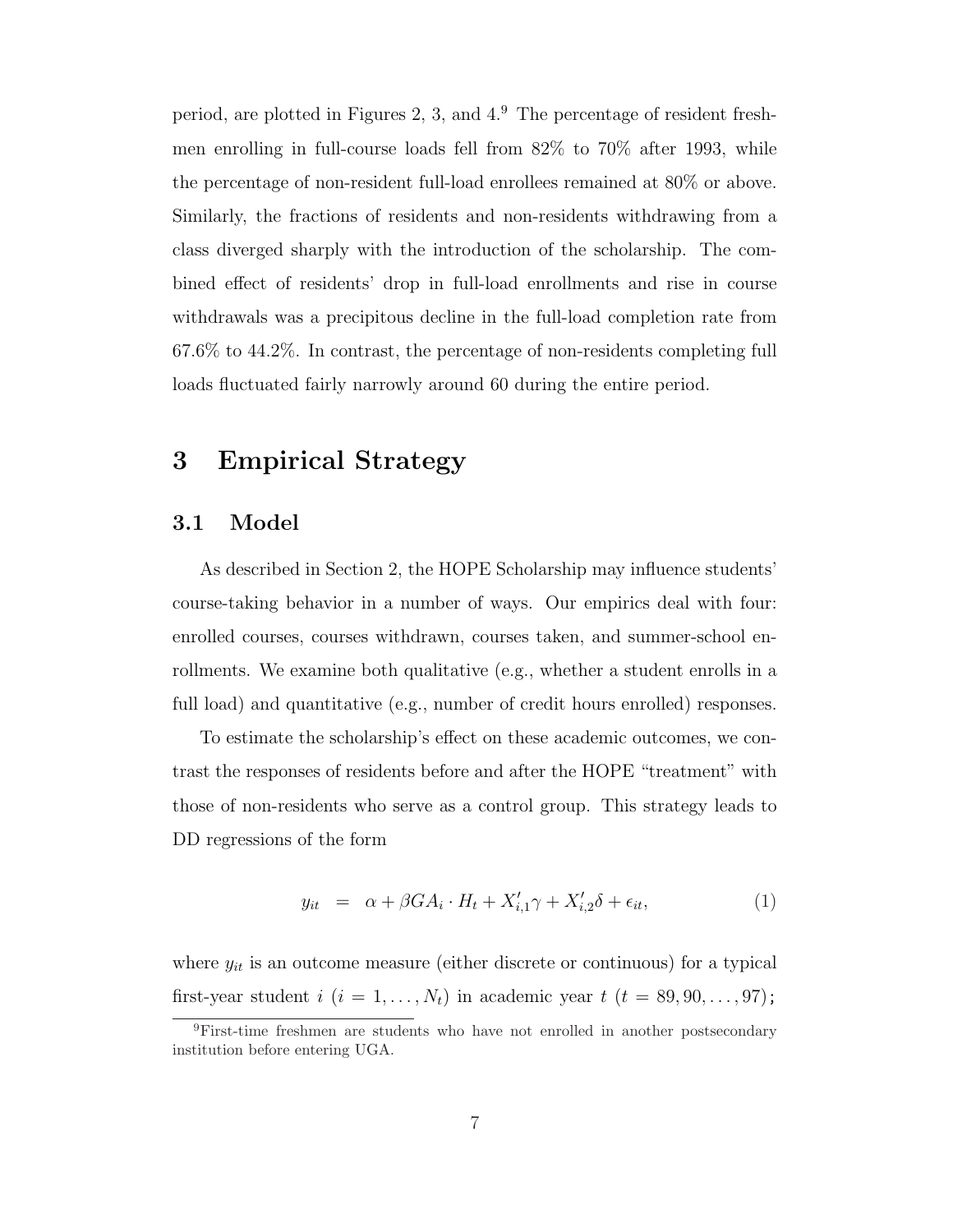$H_t$  is a HOPE indicator that equals 1 for students who matriculated in 1993 or later;  $GA_i$  is Georgia resident dummy;  $X_{i,1}$  includes race, gender and class-year dummies (e.g., the indicator for the 1989 class year equals 1 for students who matriculated in 1989);  $X_{i,2}$  contains pre-college characteristics such as HSGPA, SAT scores and AP credit hours; and  $\epsilon_{it}$  is the error term. The program effect is captured by  $\beta$ , the coefficient on the interaction term between the Georgia residency and HOPE dummies.

For each outcome we estimate two basic specifications—a simpler model that omits the controls in  $X_{i,2}$  and a more complete specification that includes these high-school performance variables. Because the influence of the retention rules should be greater for students on or below the retention margin than those with high GPAs whose risk of loss is low, we also estimate the effects of the scholarship at different intervals of the grade distribution. Further, we extend the model in (1) to allow the estimated HOPE effects to vary over time. We do this for three reasons. First, as a check on our empirical strategy, we want to determine whether our reported effects are coincident with HOPE's introduction. Second, we would like to assess the importance of the income cap in our empirics. Due to the income restriction on eligibility in 1993 and 1994, we have assigned students to the treatment group who do not receive the scholarship, thus likely underestimating the impact of HOPE. Third, we expect gaming the system to be more pervasive as information about the retention rules becomes more widely diffused.

#### 3.2 Data

Our empirical strategy is implemented with data compiled on all undergraduates enrolled at UGA between 1989 and 1997. The Office of Student Financial Aid provided information on each student's HOPE status, the dollar amount of each HOPE award, the reason for HOPE ineligibility (if any), the number of HOPE attempted hours and GPA for HOPE scholars by term.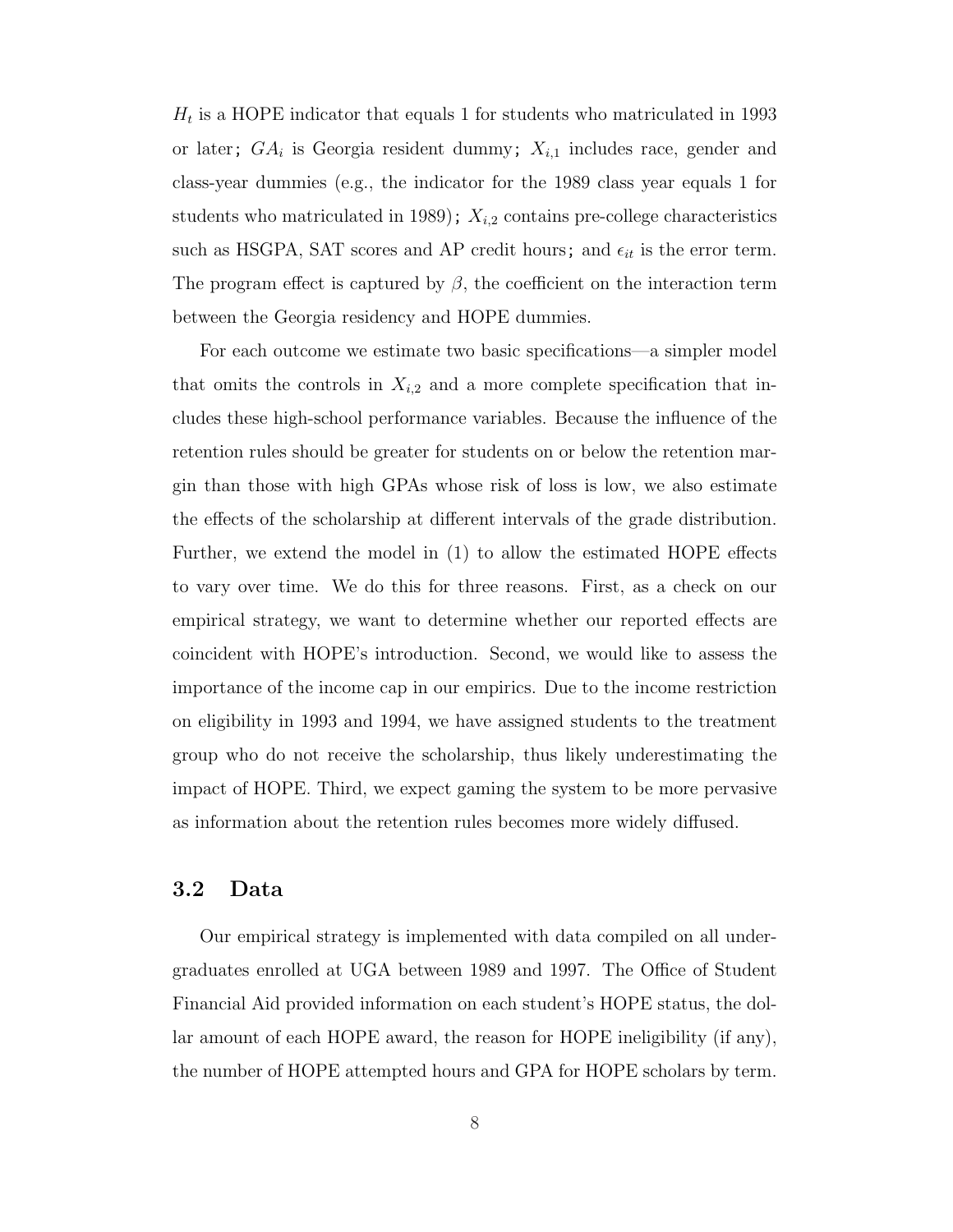Incomplete and withdrawn credit hours are included in HOPE attempted hours, but not in UGA attempted hours. We distinguish the term "HOPE Scholar" from "HOPE recipient" throughout this paper. The former designates a student who received the scholarship for at least one year in her UGA career. The latter refers to a HOPE Scholar receiving the award in a specific term or year.

From the Registrar's Office, we obtained credit hours enrolled, attempted and earned, cumulative GPA, matriculation and graduation terms (if available), course selection, major field of study, and AP credits. HOPE cumulative GPA is calculated to determine HOPE eligibility and differs from the UGA cumulative GPA. The latter depends only on earned grade points since matriculation at the university. Also, withdrawn credit hours are counted in HOPE attempted hours, but neither UGA attempted nor earned hours.

Finally, the Undergraduate Admissions Office provided data on various pre-college and personal characteristics such as HSGPA, SAT scores, high school attended, residency, ethnicity, gender, and age.<sup>10</sup> We obtained two versions of HSGPA, one from the Registrar's Office which was unweighted, and the other from the Admissions Office which was weighted according to the scheme designed for UGA admission rules and standards.<sup>11</sup> Because the grading scale is not equivalent across high schools and the quality of curriculum or the level of the courses taken (e.g., standard, college preparatory, honors, and AP classes) is not the same for all students, we use the weighted HSGPA provided by the Admissions Office.

Over the sample period, about 38,200 enrollees are included in the dataset. However, because we want to examine how HOPE affects academic choices

<sup>10</sup>The College Board recentered SAT scores for tests taken on or after 1 April 1995 to reestablish the average SAT I verbal and math scores near the midpoint of the 200-to-800 scale. SAT scores from the Admissions Office for students in 1989 through 1994 classes were on the original scale. We recentered pre-April 1995 SAT scores using the College Board's SAT I individual score conversion table.

<sup>&</sup>lt;sup>11</sup>Weighted GPA = raw GPA + weight, where the weight assigned to each applicant ranged from -0.1 to 0.7. The average weighted GPA was 3.29 over the sample period.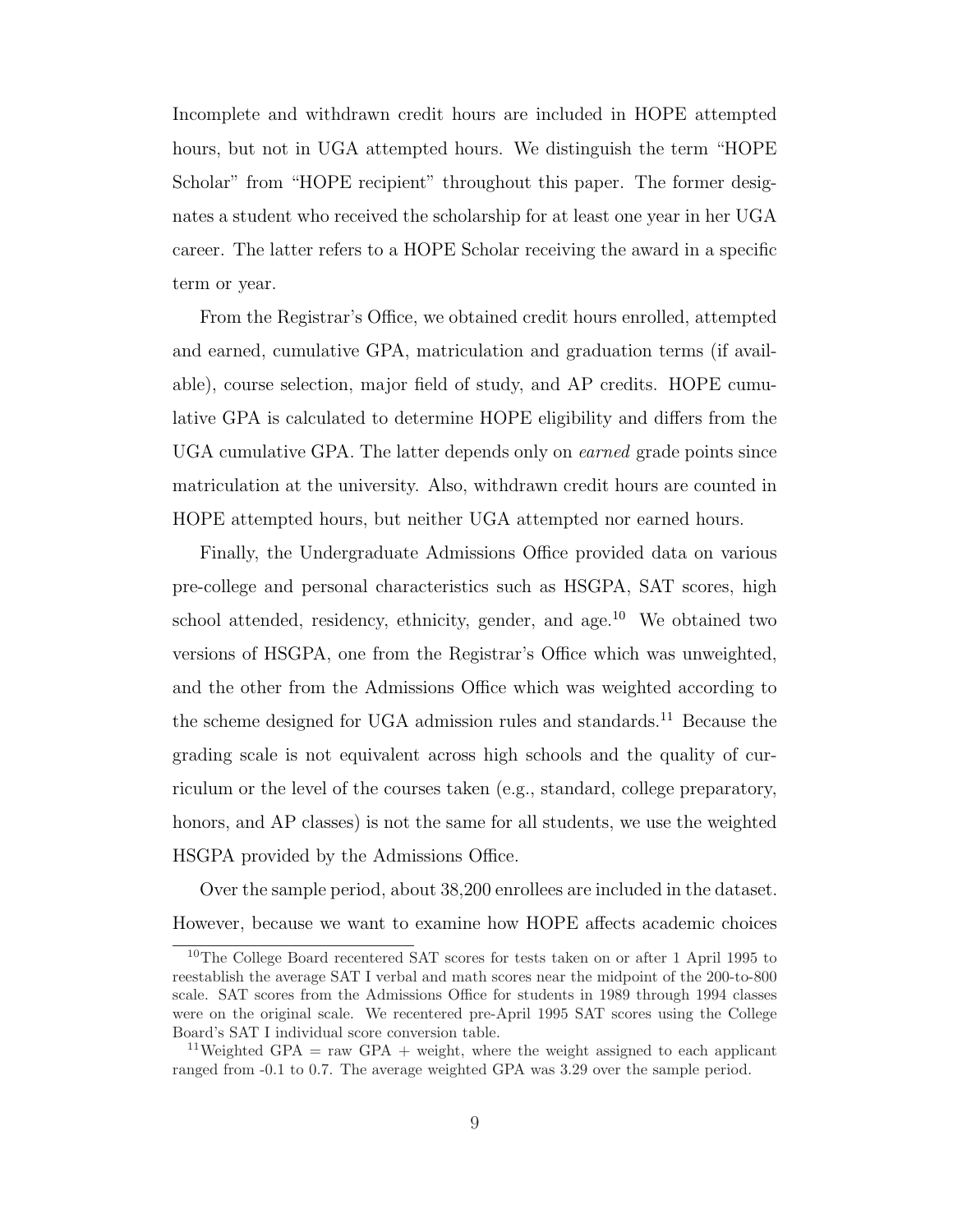throughout students' college careers, we exclude transfer students and limit the sample to those who enrolled at UGA as FTF. Further, we restrict attention to those FTF we regard as "typical" (those who matriculated at UGA in the fall term of the same year as they graduate from high school). Thus we exclude students who matriculated at UGA before graduating from high school, during the summer term after they graduated from high school, and after the fall term following their high-school graduation, but who were never enrolled in any other post-secondary institution. Typical FTF number roughly 31,000 and comprise nearly 95% of all FTF from 1989-97.

Table 1 provides a breakdown of typical FTF in our sample by residency and scholarship status for each class year. After dropping to 3,042 in 1991, the number of typical FTF rose steadily to 4,165 in 1997. In HOPE's first year, when the \$66,000 income cap was in force, only 35.2% (949) of typical FTF Georgia residents entered with the scholarship. In 1994, the income cap was increased to \$100,000 and this percentage increased to 75.5. After the income cap was removed in 1995, almost all resident typical FTF started their careers at UGA as HOPE Scholars.

Table 2 reports the means and standard deviations of all of the variables in the sample, separately for residents and non-residents, over the pre- and post-HOPE periods. The resident–non-resident contrasts in the first three rows of the table are consistent with those displayed in Figures 2, 3, and 4 and serve as a preview of our empirical results.

## 4 Results

#### 4.1 HOPE's Effects on Selection

Because the grade distribution changes in Figure 1 may be explained by an increase in the relative quality of Georgia-resident enrollees, we begin by examining HOPE's effect on selection. To test this proposition, we estimated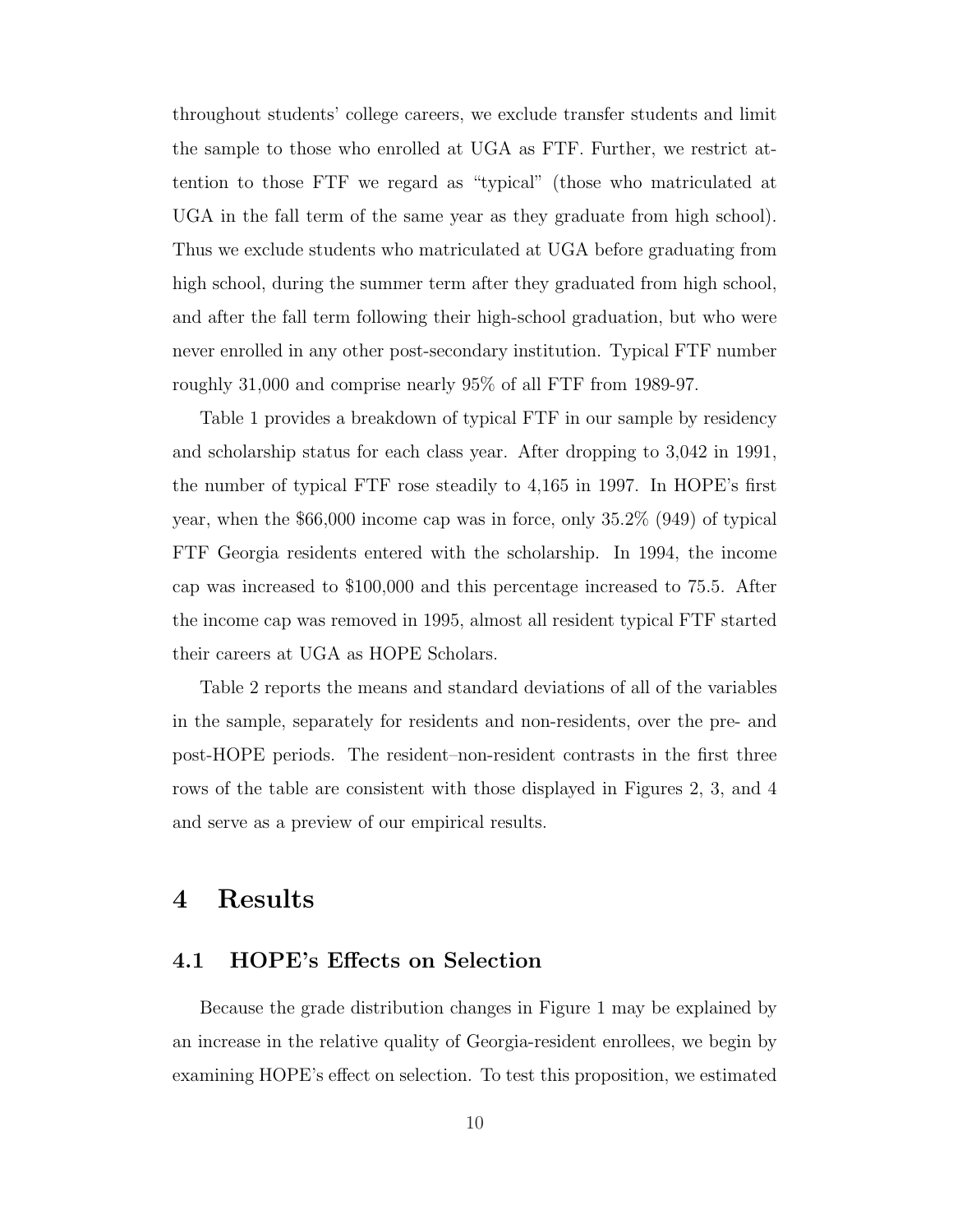DD regressions for SAT scores, HSGPAs and AP courses taken, the results of which are given in Table 3. The estimated HOPE effect of 4.479 for SAT verbal score is the only one that is statistically significant at the 0.1 level. The program effects for the other high-school achievement variables (SAT math and total scores, HSGPAs and AP credits) are all small and statistically insignificant. Thus, it appears that HOPE has not led to the relative improvement in the quality of resident enrollees. Consequently, we can not ascribe the grade distribution shifts in Figure 1 to HOPE's influence on the admission process.

#### 4.2 Full-Course Loads

We now consider HOPE's impact on the probability a student enrolled in a full load, withdrew from a class, and completed a full load of courses. The program effect on completion will reflect adjustments in both course enrollment and withdrawal. These results are provided in Table 4, with columns 1, 3 and 5 presenting the base specification, and the even-numbered columns adding the high-school performance control variables (HSGPA, math and verbal SAT scores, and the number of AP credits).<sup>12</sup>

Column 1 reports an estimated HOPE effect on the probability of enrolling in a full-course load of −0.045, which is statistically significant at the 0.01 level. This estimate implies resident freshmen were 4.5 percentage points less likely to enroll in a full load because of HOPE. When high-school performance characteristics are included in the regression (column 2), the estimated HOPE effect changes only slightly, rising in magnitude to 4.7 percentage points. Since the percentage of typical first-year residents enrolling in a full load in the pre-HOPE years is 82.2, these results mean a 5.5 to 5.7% drop in the full-course-load enrollment rate.

 $12$ Compared to baseline regressions, we lose 412 students when we estimate the full specification, because of missing values in high-school performance controls.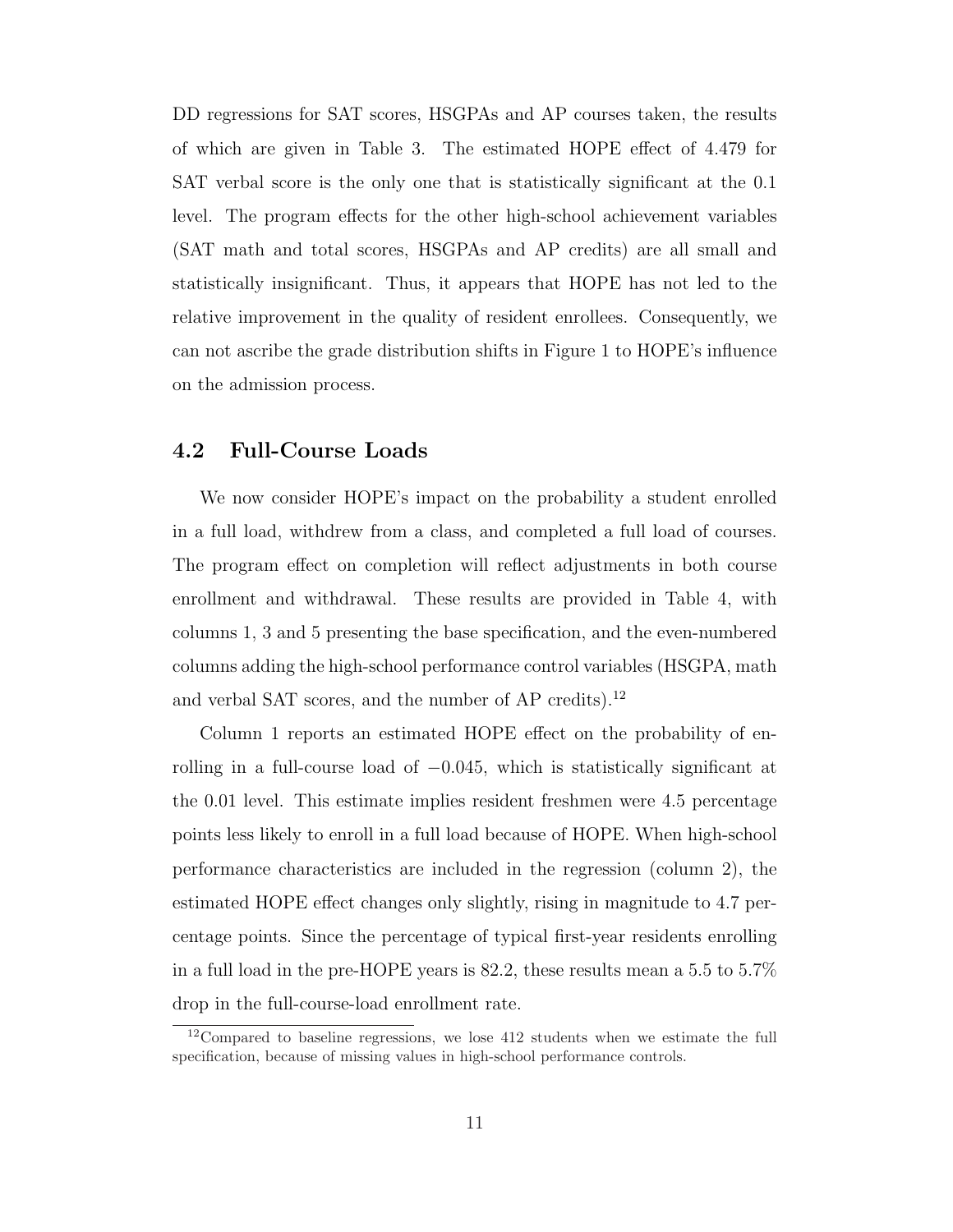Students can respond to the HOPE incentive to reduce course loads both by signing up for fewer credits and withdrawing from courses in which they are not performing well. Course withdrawal may be an especially important strategy for a student on the margin of HOPE retention, because withdrawing will not affect her GPA. The program effect estimated in column 3 indicates that the scholarship increased the likelihood of Georgia resident withdrawals by 4.8 percentage points. This translates into a 18.4% increase in the withdrawal rate, given that the pre-HOPE mean for resident enrollees is 26.1. As in the full-load enrollment case, this finding is robust to the inclusion of high-school achievement variables.

HOPE's influence on course enrollments and withdrawals is ultimately realized in credits taken (completed). The last two columns of Table 4 give the estimated HOPE effects on the probability of taking a full load. The base specification suggests that the scholarship caused the likelihood of taking a full load to drop by 7.6 percentage points. Adding the high-school achievement variables leaves this result virtually unchanged. Since the pre-HOPE percentage of typical first-year residents taking a full load is 64.2, this implies a 11.8% decline in the full-course-load completion rate.

Before we turn to the intensive margin, it is worth noting some of the other findings in Table 4. Holding high-school achievement constant, women are more likely to complete a full-course load by 3.2 percentage points, and are both more likely to sign up for a full load and less likely to withdraw from a class. Blacks are 4.3 percentage points more likely to complete a full load of courses, but are no less likely to withdraw. Not surprisingly, the probability of taking a full load increases with high-school achievement, with HSGPA having the greatest impact. Qualitatively, these findings are repeated in the credit-hours regressions.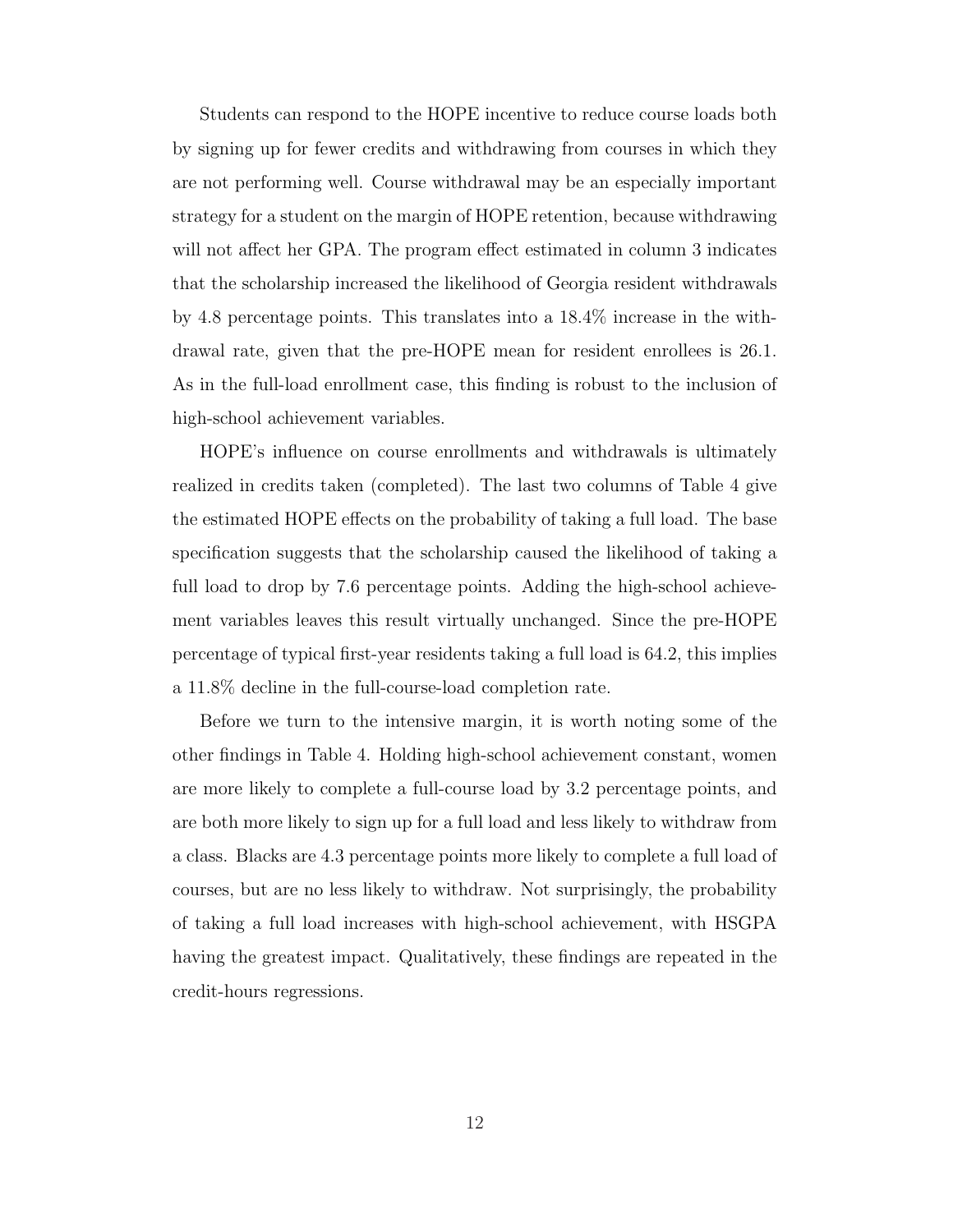#### 4.3 Credit Hours

On average, how many fewer credit hours are completed by freshmen because of HOPE, and to what extent is the decrease due to enrolling in a lighter load versus course withdrawal? Table 5 reports DD regression results for the number of credit hours enrolled (columns 1 and 2), withdrawn (columns 3 and 4), and taken (columns 5 and 6). Again, columns 1, 3, and 5 give the base specification and columns 2, 4, and 6 add the high-school performance variables.

The baseline estimated program effect on credit hours enrolled is −0.426 (with a *p*-value of 0.06), which implies that HOPE reduced the average Georgia-resident course load by about 0.43 credits. As in Table 4, including the high-school achievement control has little impact; the coefficient estimate falls to  $-.402$  (and the *p*-value rises slightly).<sup>13</sup> Since the pre-HOPE mean credit hours of typical first-year residents is 44.22, this result translates into about a 1% decrease in enrolled hours.

Columns 3 and 4 show the estimated program effects on withdrawn hours are virtually equivalent to those for hours enrolled, but with somewhat smaller standard errors. Thus, the impact of the scholarship on completed hours is roughly 0.8–0.85 credits. This is shown explicitly in columns 5 and 6. A 0.85 credit per year program effect means that between 1993 and 1997 Georgia residents completed almost 12,600 fewer credit hours than non-residents, or about 2,520 individual course enrollments.

Consistent with the extensive-margin findings in Table 4, holding highschool performance constant, women withdraw 0.2 less credit hours and blacks enroll in and complete about 1.5 more hours. Further, the number of credit hours taken rises with HSGPA, SAT math scores, and AP credits,

<sup>&</sup>lt;sup>13</sup>Although its eligibility and retention rules rules are somewhat different, Binder and Ganderton (2002), in their study of New Mexico's merit-based SUCCESS Scholarship, report that program also led college students to reduce the number of registered and completed credit hours during their first two semesters.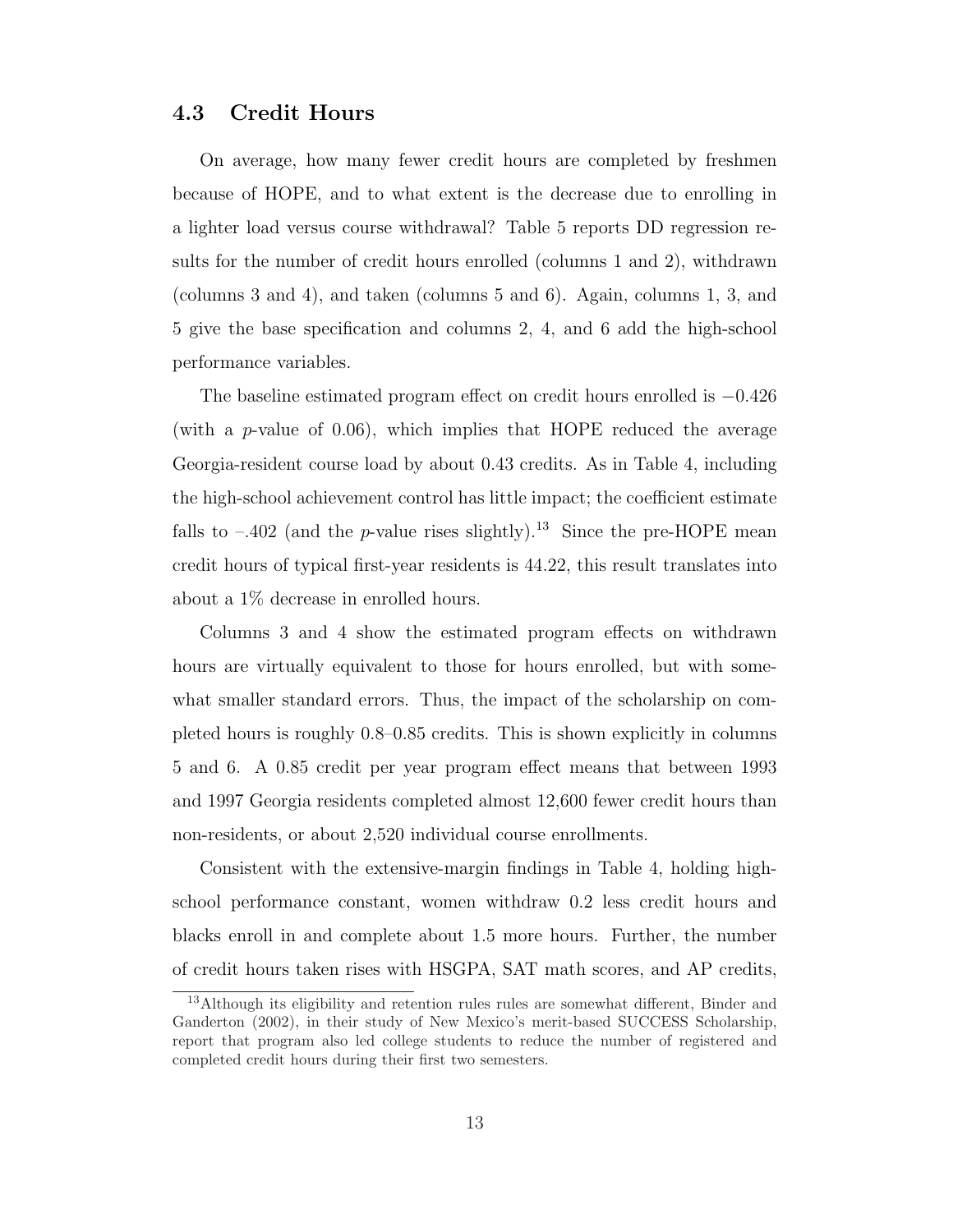while it decreases with SAT verbal scores.

#### 4.4 HOPE Effects Throughout the GPA Distribution

The program effects reported in Tables 4 and 5 should be driven by students on or below the margin for HOPE retention. Students far above the 3.0 GPA retention standard should be the least likely to game the system, because they have the lowest risk of scholarship loss. To test this, we repeat the analyses depicted in Tables 4 and 5 by cumulative GPA category.<sup>14</sup>

Tables 6 and 7 present the results of this exercise. We estimated the full specification given in (1) for four separate cumulative GPA categories:  $< 2.7, 2.7-3.3, 3.3-3.5$  and  $> 3.5$ . Of 30,705 typical first-year students (whose records contain high-school performance controls), there were 238 students with no cumulative GPA, 13,675 with cumulative GPAs below 2.7, 9,790 between 2.7 and 3.3, 2,805 between 3.3 and 3.5, and 4,197 above 3.5.

First, consider the scholarship's influence on the extensive margin in Table 6. Panel A shows that residents at or below the retention margin are less likely to enroll in a full load of courses because of HOPE. For those with GPAs between 2.7 and 3.3, the effect is 5.1 percentage points; 8.7 percentage points for students with GPAs below 2.7. Both estimates are statistically significant at the 0.01 level. In contrast, the coefficient estimates for students in the two highest GPA categories are essentially zero. Panel B presents the withdrawal results, which display a somewhat different pattern. As predicted, the estimated program effect is large and statistically significant for students with GPAs under 2.7 and insignificant for those with GPAs between 3.3 and 3.5 and above 3.5. In this case, however, the HOPE effect is also statistically insignificant for those whose GPAs are at the retention margin (between 2.7 and 3.3). The results for full-load completion, given in panel C, follow the

<sup>14</sup>We also estimated the program effects by HSGPA and SAT score categories, and the same basic pattern emerges. We focus on the effects using the cumulative college GPA because it is the measure that counts in award determination.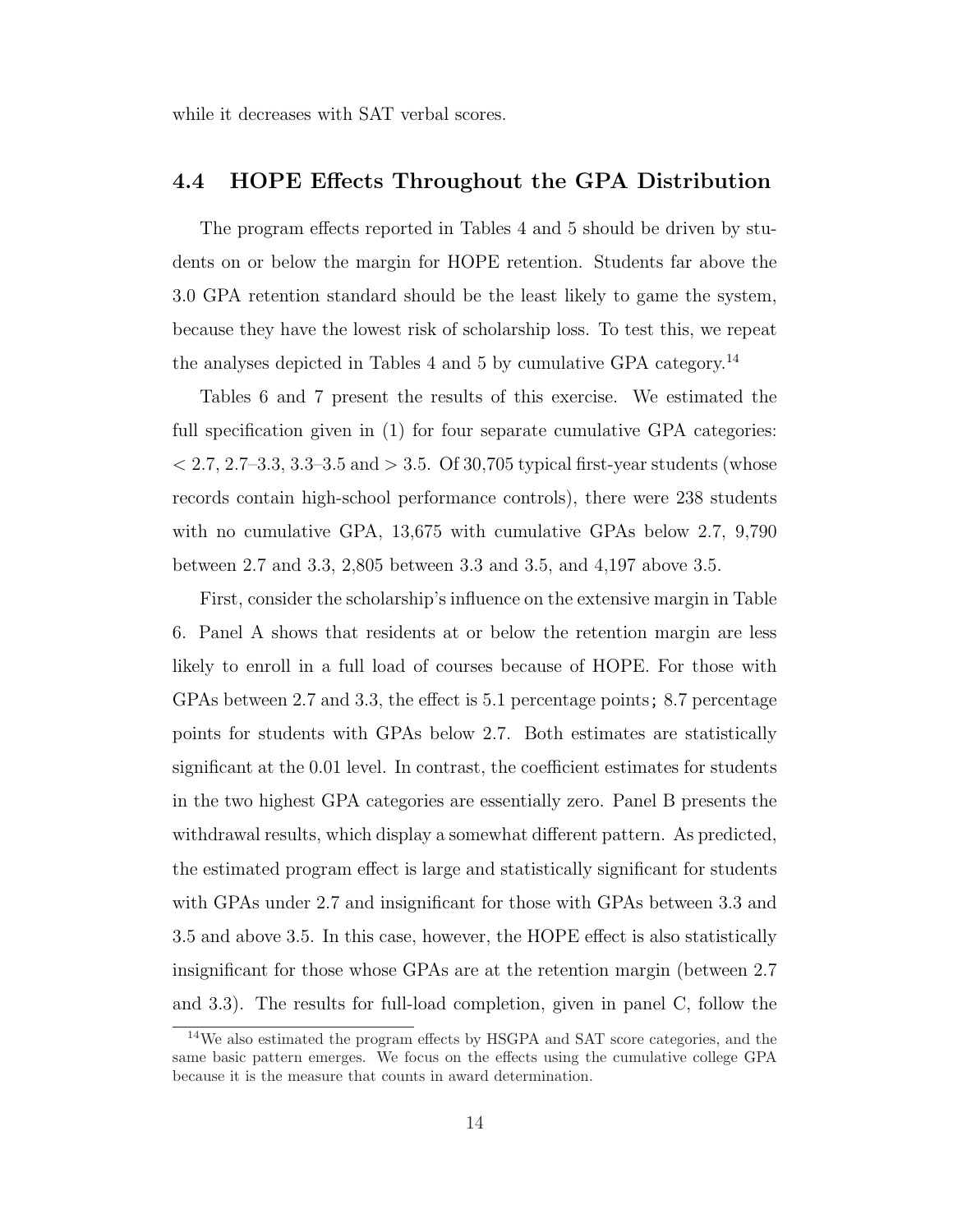pattern of the course-enrollment estimates, declining in magnitude as the GPA increases. Students with GPAs less than 3.3 are at least 9 percentage points less likely to complete a full load. For students with GPAs greater than 3.3 the estimated HOPE effect is statistically insignificant; those in the highest GPA category are entirely unaffected by the scholarship.

The estimated program effects on credit hours, reported in Table 7, are consistent with the extensive margin findings. In general, HOPE's influence weakens as GPA rises and the statistically significant program responses are concentrated in the < 2.7 category. Overall, the results suggest that HOPE led to a 1.6 credit-hours reduction for students with the lowest GPAs and a little more than a half credit drop among students in near the retention margin (although the latter result is not as strong).

To summarize, disaggregating our analysis by GPA confirms that HOPE's influence on course-taking behavior is, as one would predict, concentrated on students who are on the retention margin or whose GPA falls below the 3.0 cutoff. Further, as expected, it shows that high-achieving students who are least likely to lose their merit awards are generally unaffected by the retention rules.

#### 4.5 HOPE Effects Over Time

Next we examine the temporal pattern of the scholarship's influence on course-taking behavior. This is important for three reasons. First, as a check on our empirical strategy, we want to determine whether our reported effects are coincide with HOPE's introduction. Second, we would like to assess the importance of the income cap in our findings. The income restriction on eligibility in 1993 and 1994 places some students in the treatment group who do not receive the scholarship, which likely causes the impact of HOPE to be underestimated. Third, as information about the retention rules becomes more widely diffused, we expect gaming the system to be more pervasive.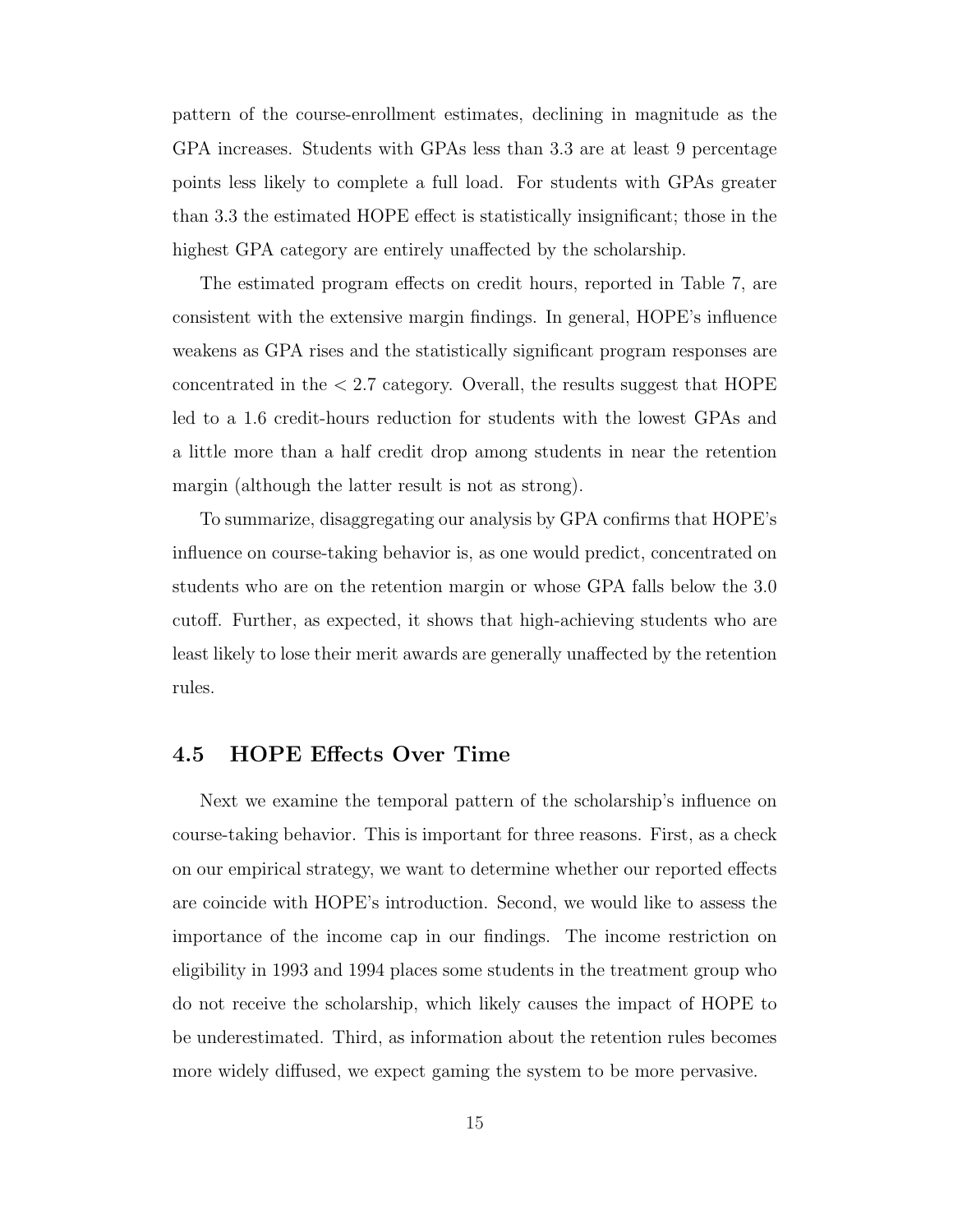Tables 8 and 9 present the results of our DD regressions where the HOPE effect varies by year. The year HOPE was introduced (1993) is the reference period. Again, consider first the extensive margin estimates, which are given in Table 8. Consistent with the date of HOPE's introduction, the estimated pre-1993 effects are, with just one exception, uniformly small (or of the "wrong" sign) and statistically insignificant for each outcome. In contrast, after 1994 when the income cap was lifted, the coefficient estimates are larger in magnitude (and all with the "correct" sign) and much more precisely estimated. Second, in each case the post-HOPE coefficient estimates increase in magnitude over the period. After the income cap is removed in 1995, the estimated HOPE effects for course enrollment doubled, while the withdrawal and full-load completion effects rose by 50%. By 1997, the scholarship had reduced the probability that a freshman would take a full load by almost 12 percentage points (relative to 1993). Clearly, as the income cap was eliminated and larger fractions of students became eligible, the extent of HOPE's influence on these extensive margins grew.

On the intensive margin, captured in Table 9, we see generally the same pattern, most clearly in the case of course withdrawals. Again, with just one exception, all pre-HOPE coefficient estimates are statistically insignificant. At the end of the sample period, residents were completing, on average, 1.3 fewer credit hours (compared with 1993 levels). Interestingly, however, the program effect on course enrollments is precisely estimated only in 1995 and falls in magnitude and precision thereafter, so that course withdrawal becomes the dominant behavioral response.

#### 4.6 Delay or Intertemporal Substitution

First-year students respond to the HOPE retention rules by enrolling in fewer courses, withdrawing more frequently, and reducing the total number of credits they take. While these findings are interesting, it is also important to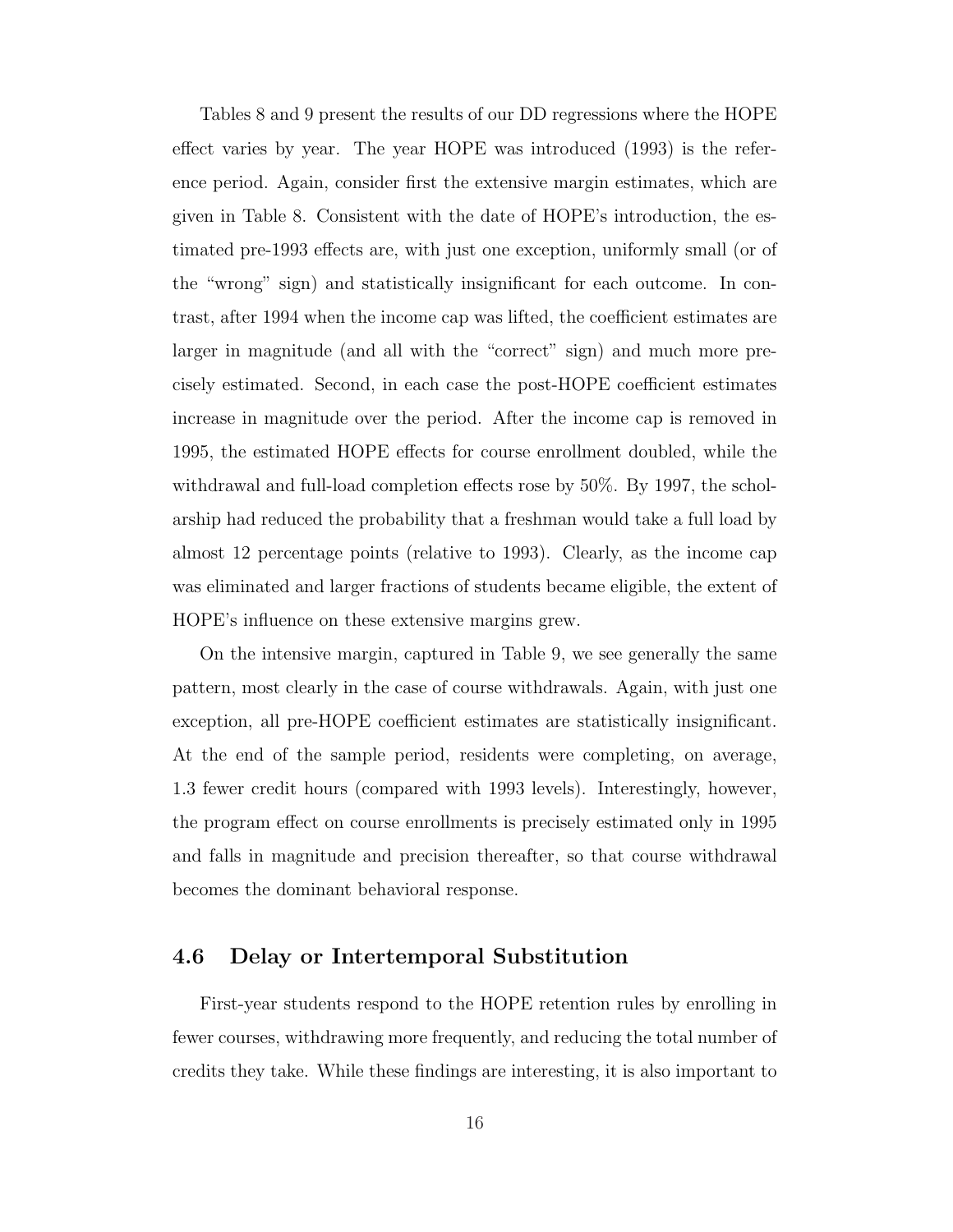understand how the retention standards are affecting students' course-taking behavior after their first year in college. Do the decisions that residents make to take fewer credits in their first year leave them behind their nonresident counterparts for the remainder of their undergraduate careers? Or do residents intertemporally substitute their course load by taking fewer credits in their early years and more hours in their later years?

We address this question by first estimating HOPE's effect on the probability of taking a full load and credits completed in each school-year.<sup>15</sup> The findings are reported in Table 10. Except for the first year (−0.074), the estimated HOPE effects for the extensive margin are all very close to zero and statistically insignificant: 0.004 for the second, 0.006 for the third and −0.011 for the fourth year. Correspondingly, none of the intensive margin effects are statistically significant after the first year. Thus, the retention rules do not simply induce intertemporal substitution, but on balance, slow the typical resident's progression through college.

However, the results presented in Table 10 may be problematic for two reasons. First, the income cap weakens the experiment for the 1993 and 1994 classes. Second, the prospects for intertemporal substitution are somewhat obscured because the analysis unevenly lumps together several pre- and post-HOPE cohorts. Therefore, we repeated this analysis with only 1990 and 1995 classes, the latter being the first "full-HOPE-coverage" cohort and the former being the most recent never to benefit from the scholarship. The estimates from these regressions are given in Table  $11^{16}$  Two findings are evident in this more refined experiment: (a) the first-year program effect estimates are

 $^{15}$ In our sample, there are 31,117 typical students in the first year, 23,923 in the second year, 18,981 in the third year, and 14,755 in the fourth year. We lose students as we move from earlier to later years, not because they drop out, but because we can not follow 1995- 97 class-year students through their fourth, third and second years, respectively. Given that only 36% of 1993 typical FTF graduated in four years and 53% in five years, and 44% of 1994 typical FTF graduated in four years, it was also impossible to follow students through to their graduation.

<sup>16</sup>Unfortunately, we cannot follow the 1995 class into its fourth year.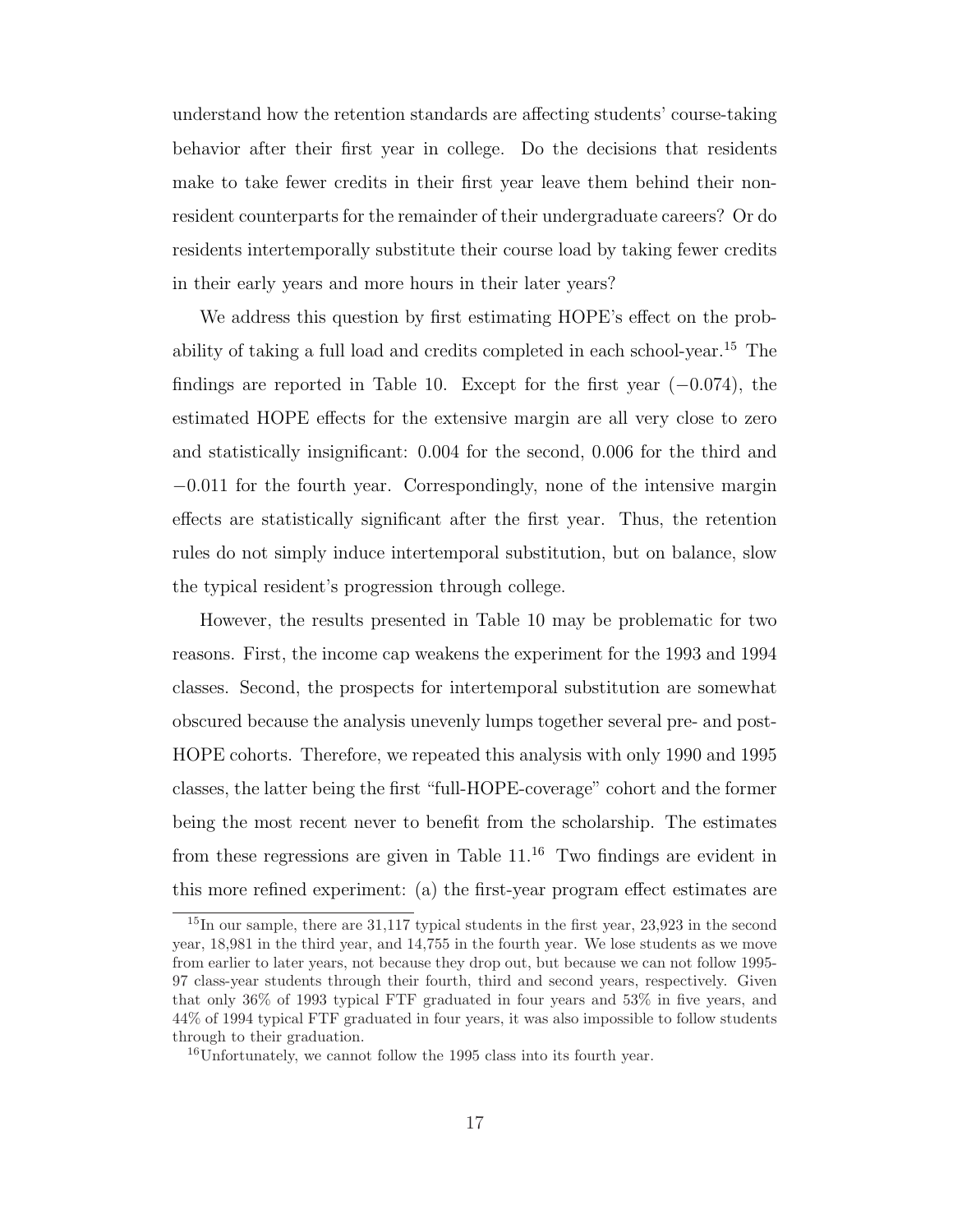larger, and (b) the contrast between the first and later years grows. In this case, HOPE lowers the probability that first-year residents complete a full load by 8.7 percentage points and decreases the number of credits they take by about 1.7. The second and third-year program effect estimates are much smaller and all are statistically insignificant. The comparison between these two classes is strong evidence that the scholarship has generally slowed down academic progress.

#### 4.7 Summer-School Course Taking

As noted in Section 2, HOPE retention rules could induce students to take easier classes, where difficulty may be gauged by content, instructor's reputation, or timing. Because it is easily observed, we focus on timing—specifically HOPE's influence on the probability of taking courses in summer school and the number of credit hours completed during the summer. Summer-school courses are generally more leniently graded and often cover less material. At UGA, for example, the mean GPA for typical FTF was 2.81 during the summer of 1993, compared with 2.66 in the fall of 1992, and this fall-summer GPA gap widens during the HOPE period.

The estimated HOPE effects on summer-school course taking are presented in Table 12. First, consider the qualitative findings in Panel A. Residents are 3.5 percentage points more likely to take courses in their first summer (i.e., the summer immediately following the first academic year) due to HOPE. The program effect estimates are also positive in the subsequent summers, but statistically insignificant. However, the evidence on the intensive margin is stronger. Panel B shows that residents take almost 0.5 more summer credits in their first and second summers. Since the pre-HOPE mean of resident summer credit hours is 2.28, this implies summer-school credits completed by residents per year rose 22% because of the scholarship. Together, panels A and B imply that HOPE has induced students to divert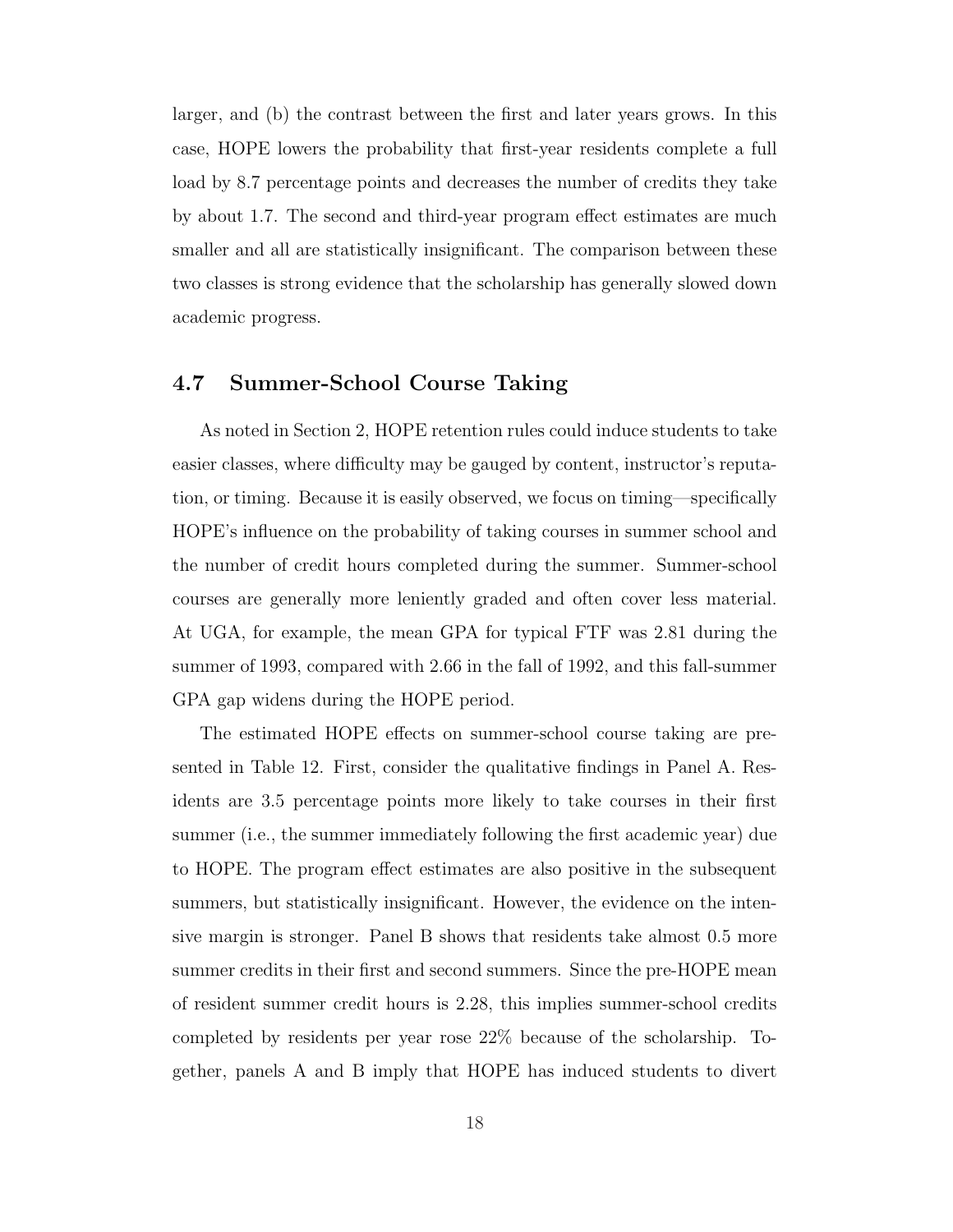course taking to the summer to meet HOPE retention requirements.

#### 4.8 Discussion

The findings concerning the effects of HOPE's GPA-based retention rules motivate us to discuss some of the broader implications of HOPE-style merit aid. First, one of the primary objectives of merit aid is to promote effort, but the incentives for students to work harder are fairly narrowly tailored. Students who are slightly above or below the grade-point requirement will have stronger incentives to work harder, but incentives to put forth more effort are fairly modest for low and high achievers who are unlikely to gain or lose HOPE.

Second, grade-based retention rules create incentives that partially undermine the objectives to reward students for increased effort. Students can adjust their GPAs in numerous ways other than increasing their effort, such as enrolling in fewer credit hours, withdrawing from more classes, and taking fewer hours. Because effort is costly, students may seek other ways to maintain their GPAs than working harder.

Third, a grade-based merit-aid program will reward low-achieving students who take less than a full load. A student who initially qualifies for an award, but who cannot retain it in college, can extend her scholarship for an extra term by taking less than a full load and deferring the date when she is evaluated for retention.

Fourth, UGA has become increasingly concerned about the institutional costs of students enrolling in fewer classes. While colleges encourage students to complete degrees in four years, the scholarship's incentives to take fewer classes may work against that goal. Also, although UGA has enrolled more students during the HOPE period, the number of credit hours generated has been relatively flat. This is a concern for state institutions whose funding is largely based on the number of student credit hours generated. For example,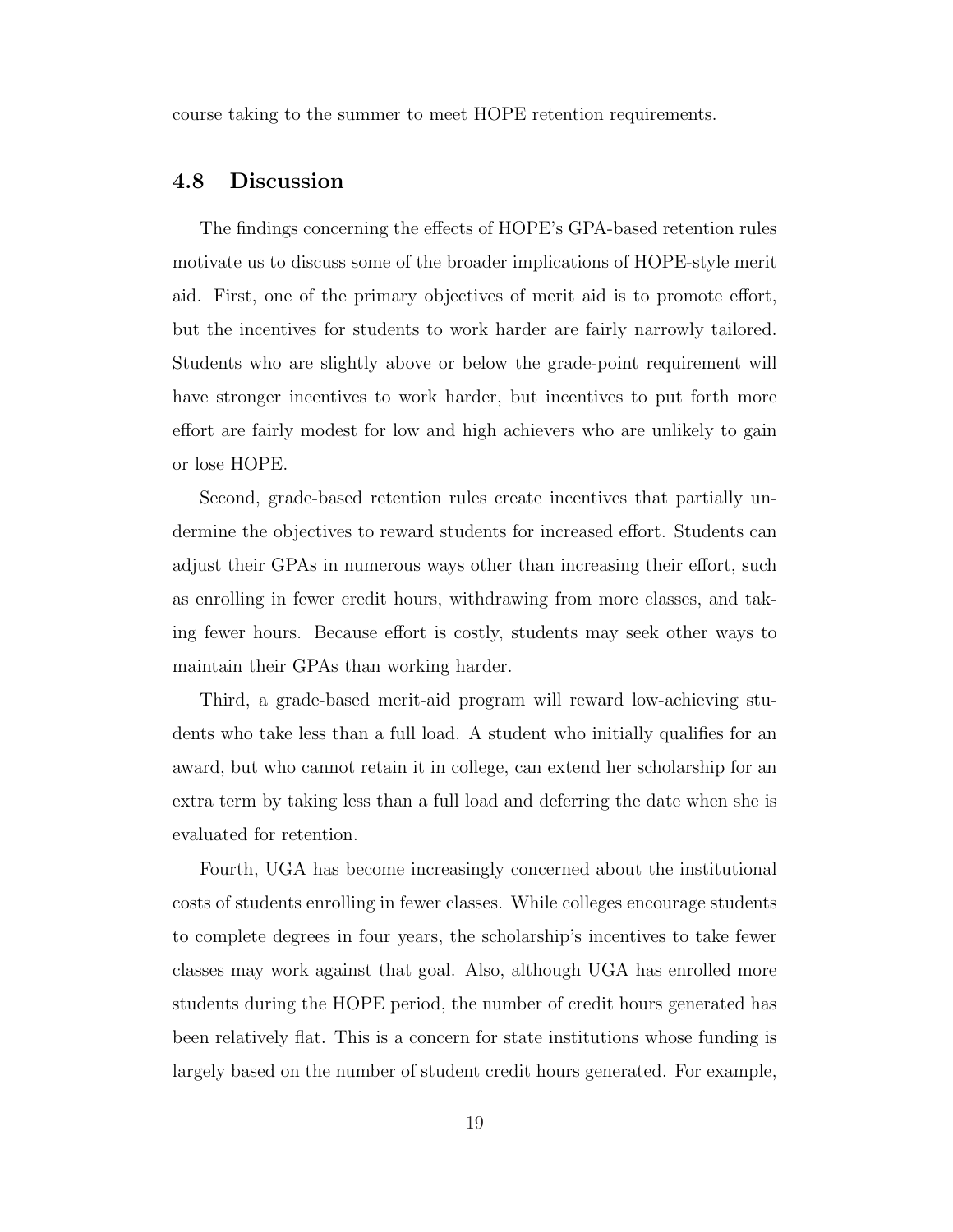given that an average of about 3,150 typical Georgia residents entered UGA in each post-HOPE year (1993-97), the HOPE effect of −0.8 means that residents completed almost 2,520 fewer credit hours per year than non-residents, resulting in a lower level of state funding than would have otherwise obtained.

Finally, although HOPE-style aid may enhance human capital investment by encouraging some students to work harder, it induces others to take fewer and easier courses, especially early in their college careers. Our findings clearly indicate that the latter are the empirically more important behavioral responses. While it is difficult to determine the optimal pattern of class taking within and across class years for maximizing the value of the human capital investment, the option to take fewer and easier courses existed prior to HOPE. Further, as we pointed out in Section 2, it is somewhat surprising that HOPE influences behavior at all, given the over-riding importance of the labor market and that HOPE is infra-marginal for virtually all UGA students in their decisions whether to attend college. A likely explanation of the scholarship's influence is that the student responses we observe emerge from intra-household bargaining over HOPE rents in the decision where to attend college. It is not uncommon for UGA undergraduates to admit to being "bribed" to forgo an out-of-state or private-school alternative with an offer of a car. Using county-level data on car registrations and HOPE incidence in Georgia over the 199396 period, Cornwell and Mustard (2002) examine the relationship between car registrations and the number of HOPE recipients. They report an estimated the elasticity of registrations with respect the number of recipients attending students attending public, 2- and 4-year colleges of .02. The implication is that doubling a county's scholarship winners (attending a public college) will increase the number of registered cars in the county by 2%.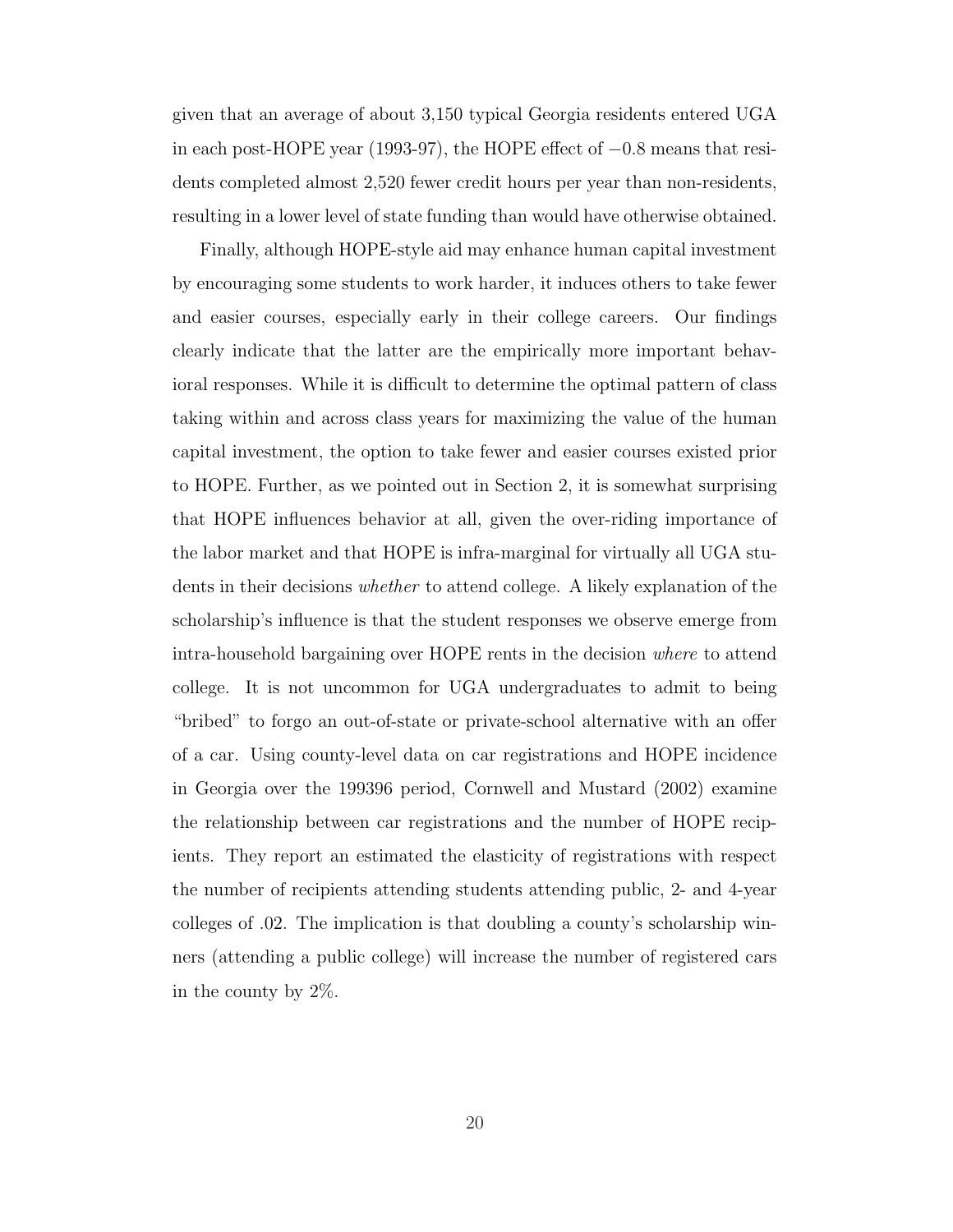## 5 Conclusion

The recent and striking transformation from need- to merit-based aid in the last decade has been justified in part by its incentives to encourage students to work harder and thereby invest more in human capital. However, because students can increase their GPAs through a variety of mechanisms, grade-based, merit-aid programs produce some unintended consequences. Using a unique dataset constructed from the longitudinal records of all undergraduates who enrolled at the University of Georgia between 1989 and 1997, we estimated difference-in-differences (DD) regressions of the effects of HOPE on course enrollment, withdrawal and completion, and the shifting of course credits to the summer, treating non-residents as a control group. Our main findings are listed below.

First, controlling for a detailed set of student characteristics that includes high-school GPA, SAT scores, advanced placement credits, race and gender, freshmen residents were almost 6% less likely to enroll in a full-course load and over 18% more likely to withdraw from a class because of HOPE. The combination of these responses decreased the probability that a resident freshman would complete a full load by about 12%.

Second, on the intensive margin, HOPE reduced the average completed credits by 0.8, which implies that between 1993 and 1997 Georgia resident freshmen completed almost 12,600 fewer credit hours than non-residents, or about 2,520 individual course enrollments. Further, these effects can be attributed roughly equally to HOPE's influence course enrollments and withdrawals.

Third, estimating these program effects by cumulative GPA categories confirmed that HOPE's influence on course-taking behavior is concentrated on students who are on the scholarship-retention margin or whose GPA falls below the 3.0 cutoff. Fourth, allowing the HOPE effects to vary by year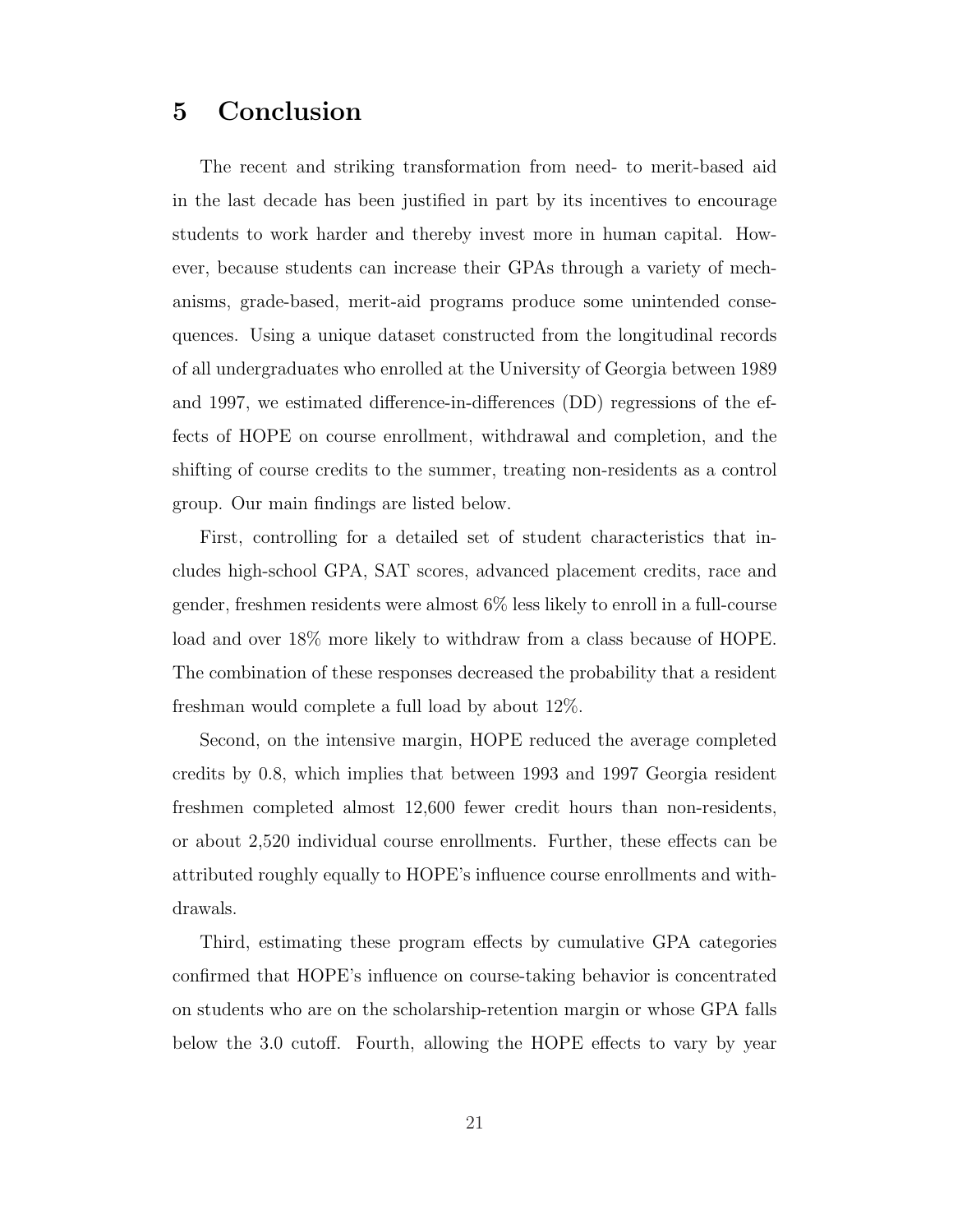revealed a rise in magnitude as the income cap was lifted and more students became eligible for the award. Another implication of this exercise is that the overall program effects are likely under-estimated, because students were assigned to the treatment group in 1993 and 1994 who did not receive the scholarship.

Fifth, the evidence suggests that these freshmen credit-hour reductions represent a slowdown in academic progress and not just intertemporal substitution. Credit-hour DD regressions involving the 1990 and 1995 entering classes in their first, second and third years indicated a statistically significant program effect of  $-1.7$  credit hours in the first year, followed by much smaller and statistically insignificant credit-hour increases in the following years.

Finally, we examined HOPE's incentive to take less challenging courses by estimating the program's effect on the probability of taking summer-school classes and the number of credit hours taken in summer school. Residents were more likely to take courses in the summer following their first academic year, but there was very little difference between residents and non-residents in the subsequent summers. However, the estimated effects were more striking in terms of credit hours; the data suggest that during the first two summers after their first academic year residents summer-school course-taking rose 22% because of HOPE.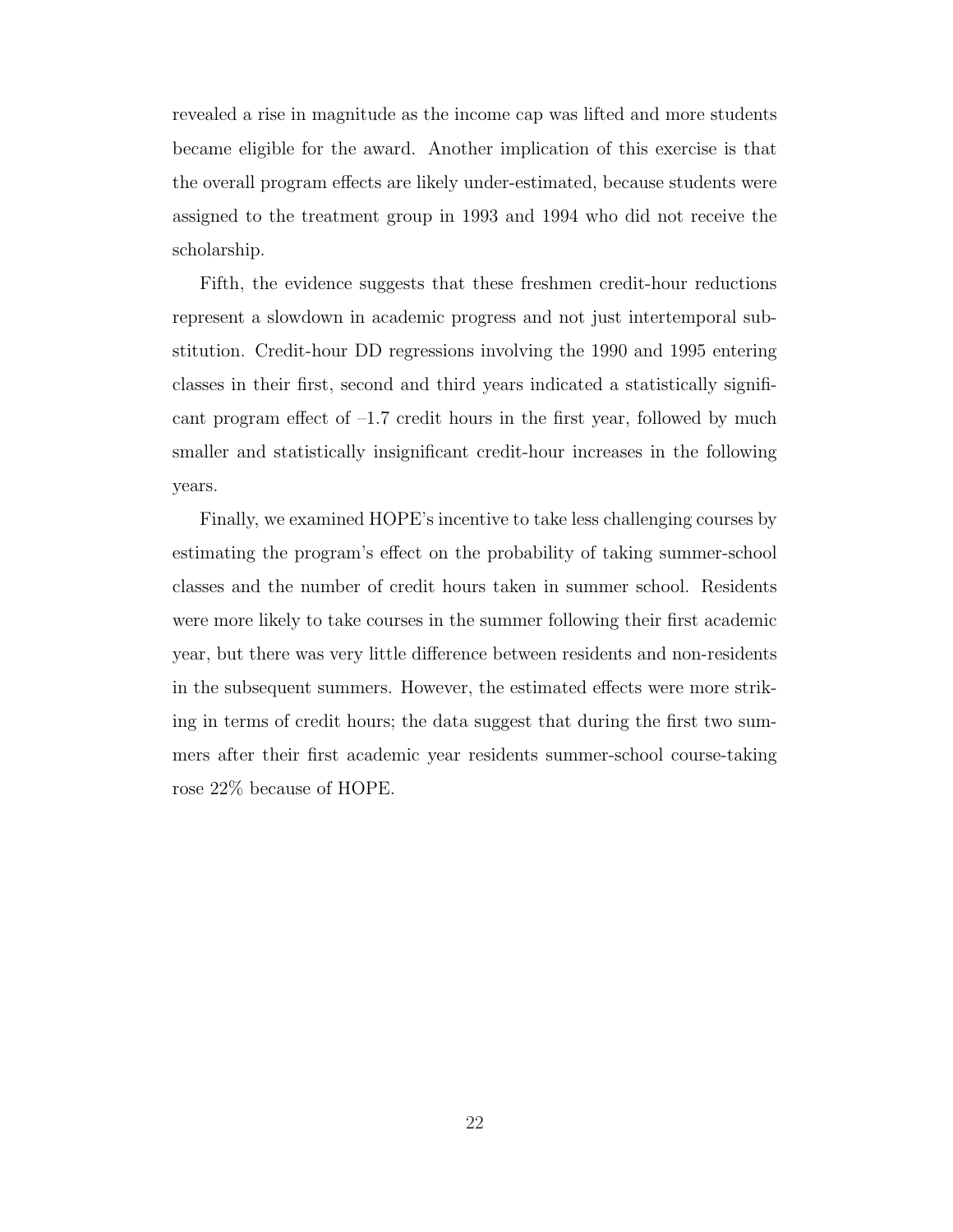## References

Binder, Melissa and Philip T. Ganderton. 2002. "Musical Chairs In Higher Education: Incentive Effects Of A Merit-Based State Scholarship Program," University of New Mexico Department of Economics Working Paper.

Cornwell, Christopher M. and David B. Mustard. 2002. "Merit-Based College Scholarships and Car Sales." University of Georgia Department of Economics Working Paper.

Cornwell, Christopher M., Mark Leidner and David B. Mustard. 2003. "Rules, Incentives and Policy Implications of Large-Scale Merit-Based Financial Aid Programs." University of Georgia Department of Economics Working Paper.

Cornwell, Christopher M., David B. Mustard and Deepa J. Sridhar. 2003. "The Enrollment Effects of Merit-based Financial Aid: Evidence from Georgia's HOPE Scholarship." University of Georgia Department of Economics Working Paper.

Sridhar, Deepa J. 2001. Postsecondary Enrollment Effects of Merit-Based Financial Aid: Evidence from Georgia's HOPE Scholarship Program. PhD Dissertation, Department of Economics, The University of Georgia, Athens GA.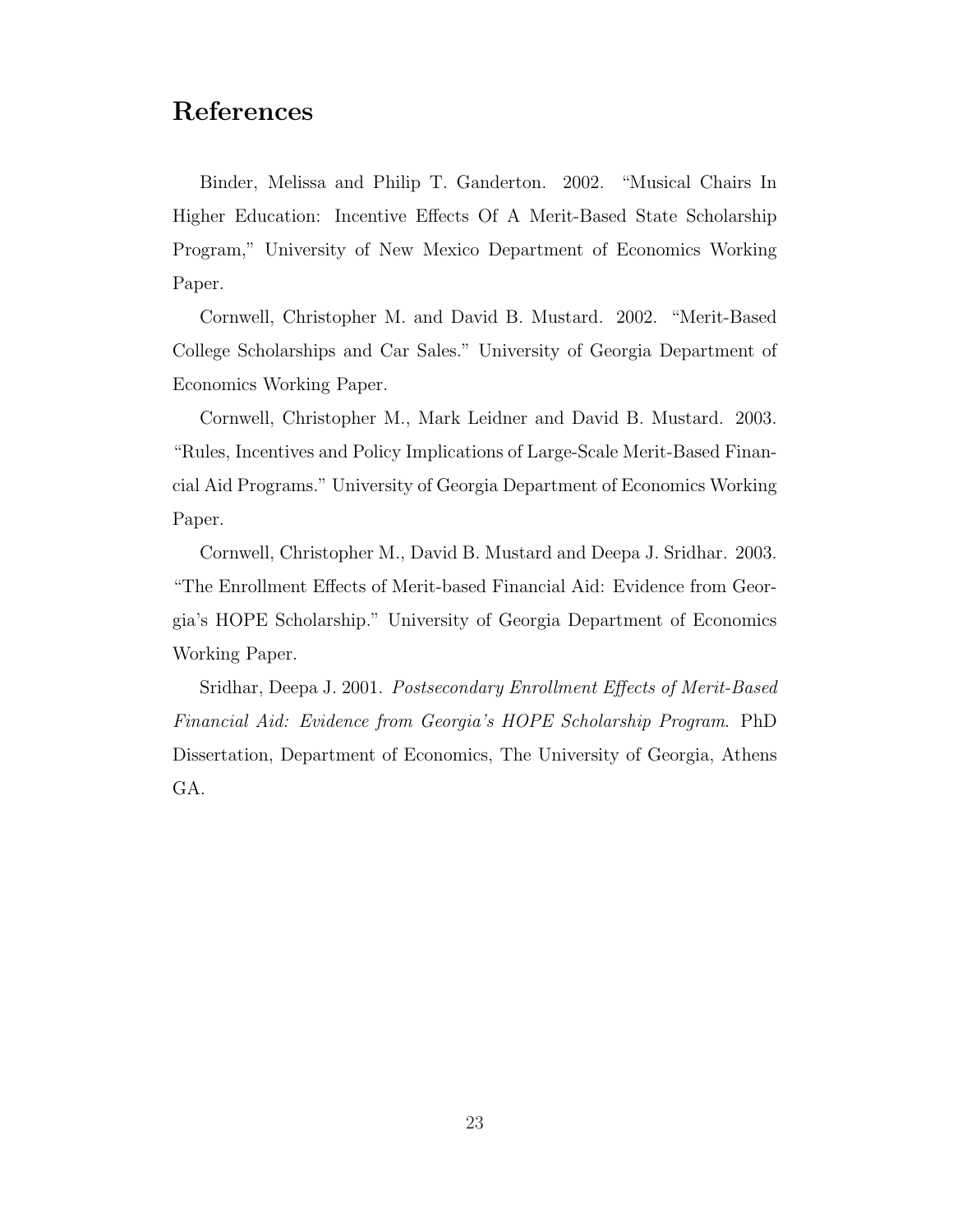

#### Figure 1 Cumulative GPA Distributions of Typical FTF, Residents vs Non-residents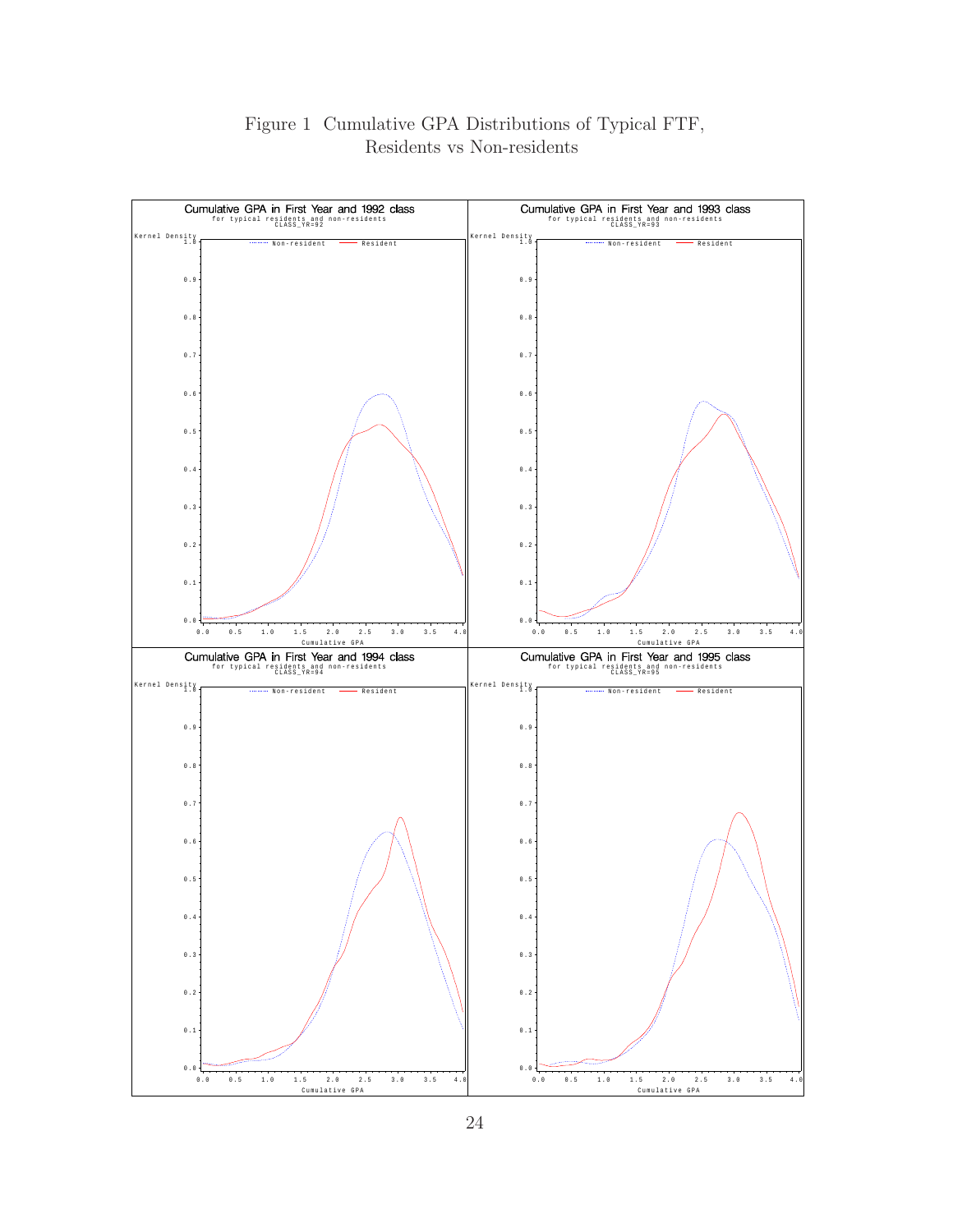

Figure 2 Percentage of Typical FTF Enrolling in Full Loads, Residents vs Non-residents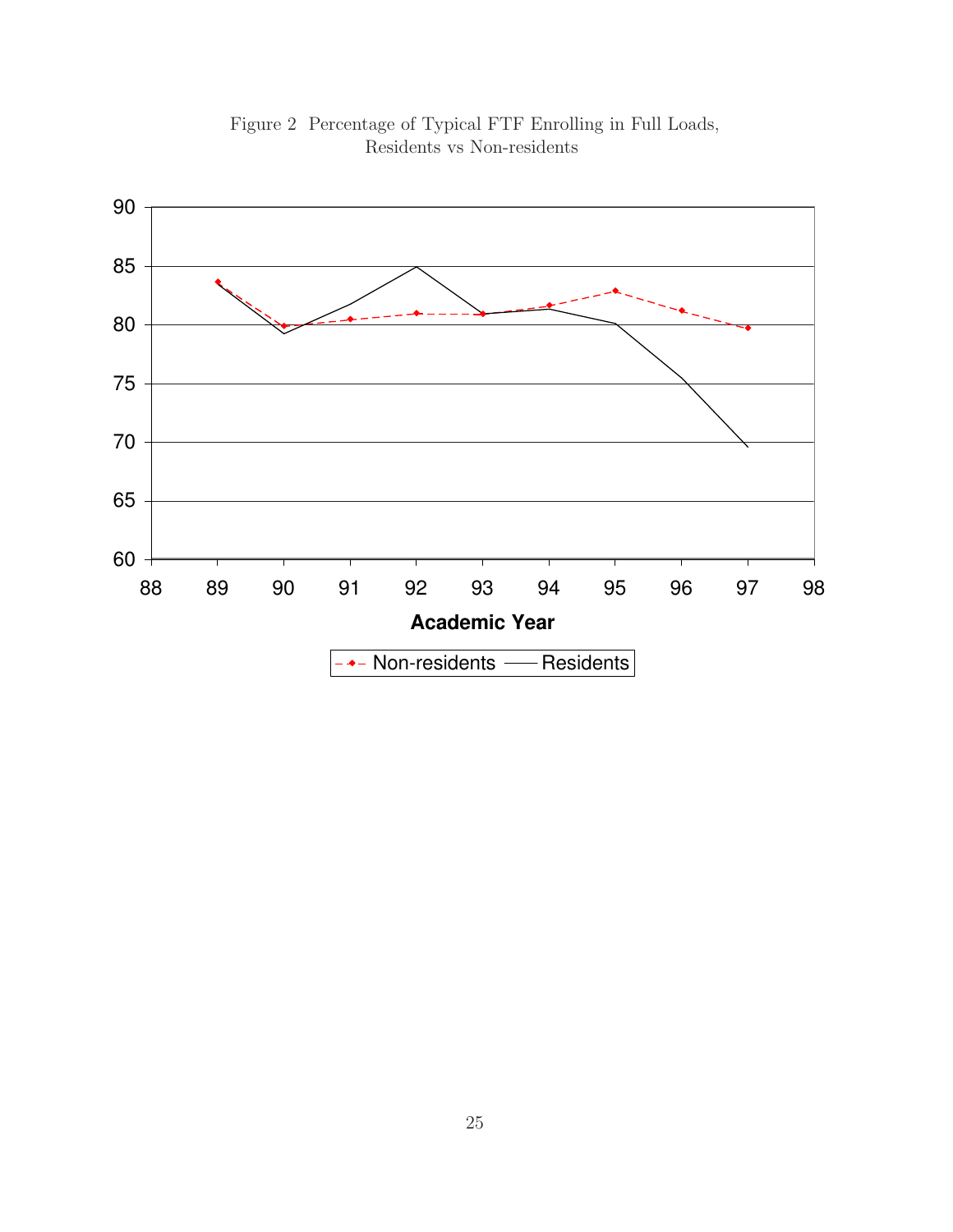

Figure 3 Percentage of Typical FTF Withdrawing from a Course, Residents vs Non-residents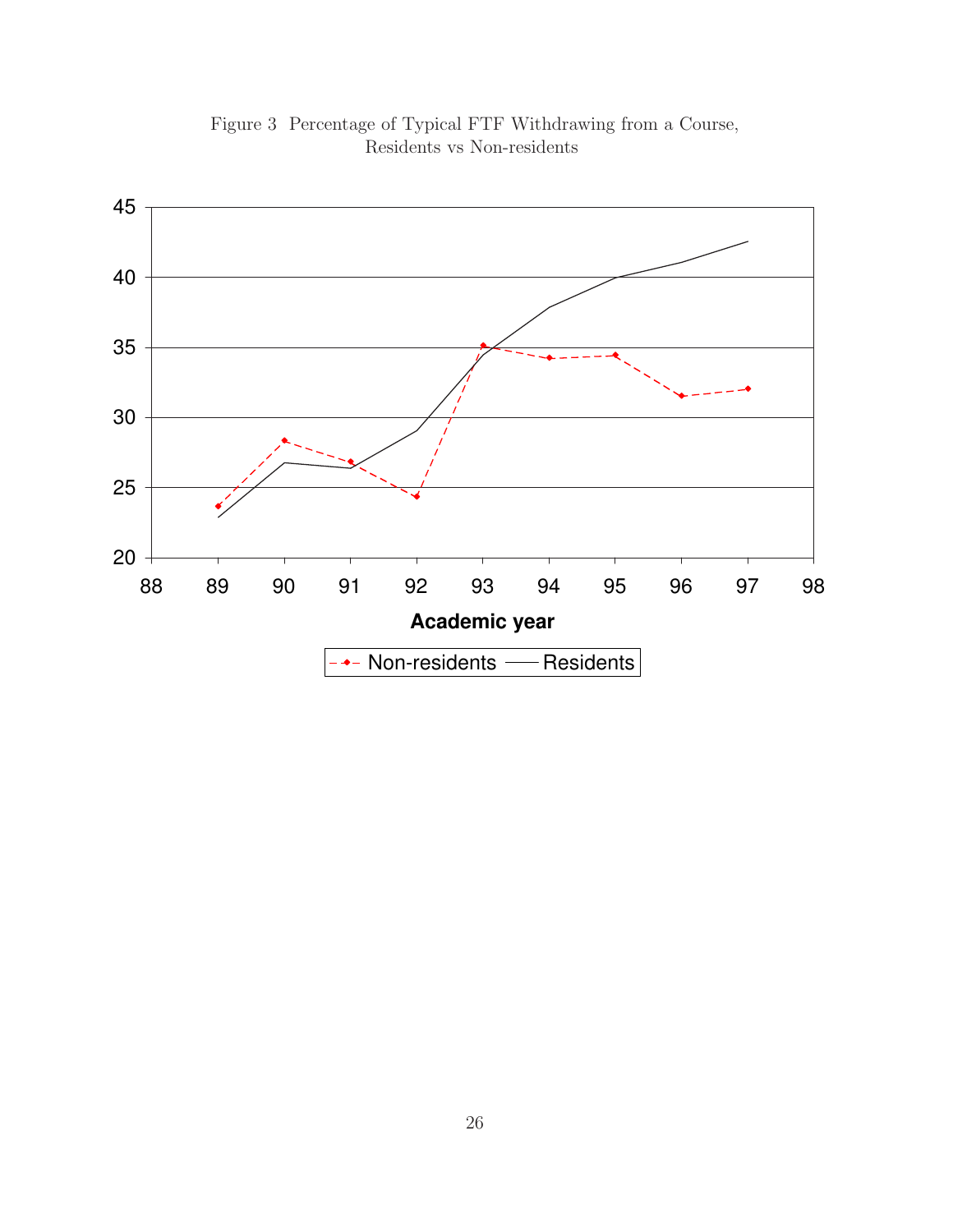

Figure 4 Percentage of Typical FTF Taking Full Loads, Residents vs Non-residents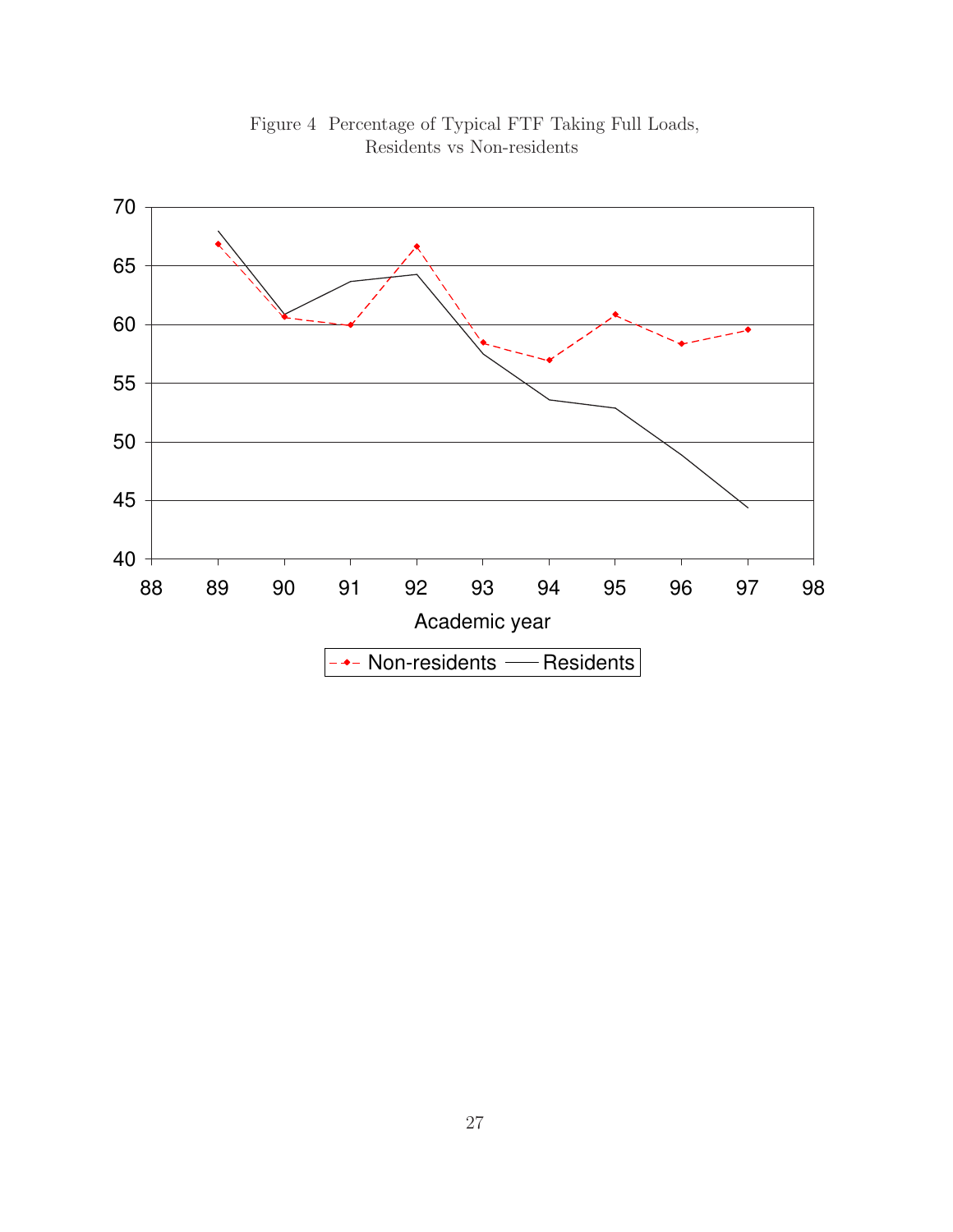| Class Year        | TFTF<br>$\mathcal N$ | <b>TFTF GA-Residents</b><br>$N(\%)^a$ | <b>TFTF HOPE Scholars</b><br>$N(\%)^b$ |
|-------------------|----------------------|---------------------------------------|----------------------------------------|
|                   |                      |                                       |                                        |
| 1989              | 3,441                | 2,923(84.95)                          | 0(0.00)                                |
| 1990              | 3,432                | 2,887 (84.12)                         | 0(0.00)                                |
| 1991              | 3,042                | 2,598(85.40)                          | 0(0.00)                                |
| 1992              | 3,092                | 2,610(84.41)                          | 0(0.00)                                |
| 1993              | 3,264                | 2,695(82.57)                          | 949 (35.21)                            |
| 1994              | 3,521                | $3,026$ $(85.94)$                     | 2,284(75.48)                           |
| 1995              | 3,651                | $3,133$ $(85.81)$                     | $2,963$ $(94.57)$                      |
| 1996              | 3,510                | $3,155$ (89.89)                       | $3,034$ (96.16)                        |
| 1997              | 4,165                | $3,703$ $(88.91)$                     | $3,608$ $(97.43)$                      |
| Mean              |                      |                                       |                                        |
| Pre-HOPE (89-92)  | 3,252                | 2,755 (84.72)                         | 0(0.00)                                |
| Post-HOPE (93-97) | 3,622                | $3,142$ (86.75)                       | $2,568$ $(81.73)$                      |
| Total             | 31,118               | 26,730 (85.90)                        | $12,838$ $(48.03)$                     |

Table 1 Number and Percentage of Typical FTF Georgia Residents Who Are Admitted as HOPE Scholars

 $\,^a$  Percent of typical FTF (TFTF) who are Georgia residents.

 $\rm ^{b}$  Percent of TFTF Georgia residents who are admitted as HOPE Scholars.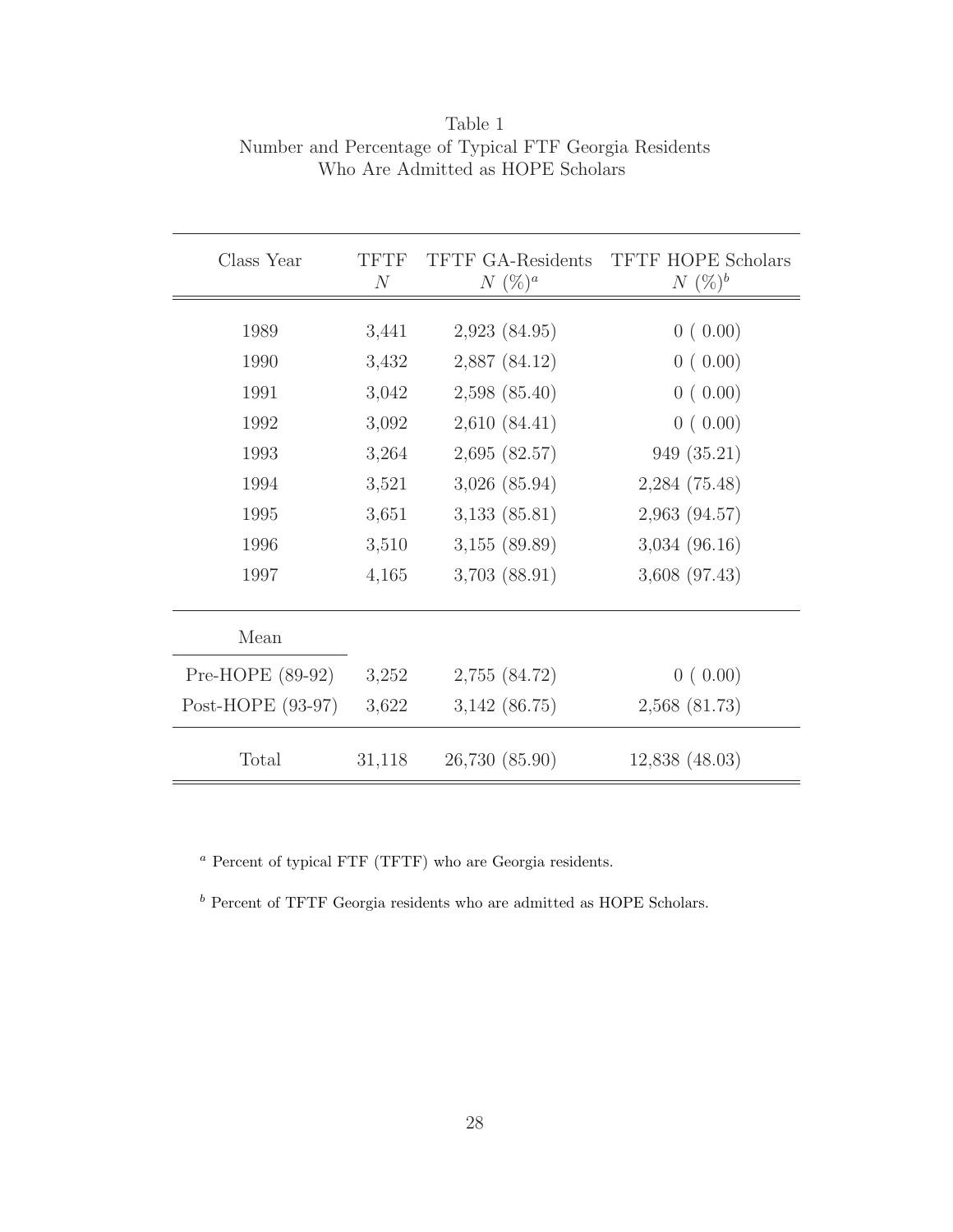|                                                         | Pre-HOPE (1989-92) |          | Post-HOPE (1993-97) |          |
|---------------------------------------------------------|--------------------|----------|---------------------|----------|
| Variable                                                | Non-resident       | Resident | Non-resident        | Resident |
| Full-Load Enrollment Rate <sup><math>a</math></sup> (%) | 81.2               | 82.2     | 81.2                | 77.0     |
| Withdrawal Rate <sup>b</sup> $(\%)$                     | 25.7               | 26.1     | 33.7                | 39.4     |
| Full-Load Completion Rate <sup><math>c</math></sup> (%) | 63.5               | 64.2     | 58.8                | 50.9     |
| Credit Hours Enrolled                                   | 43.65              | 44.22    | 44.10               | 44.25    |
|                                                         | (7.13)             | (6.22)   | (6.95)              | (5.86)   |
| Credit Hours Withdrawn                                  | 1.61               | 1.57     | 2.10                | 2.53     |
|                                                         | (3.29)             | (3.18)   | (3.66)              | (3.92)   |
| Credit Hours Taken                                      | 42.04              | 42.65    | 42.00               | 41.71    |
|                                                         | (8.00)             | (7.22)   | (7.84)              | (7.33)   |
| High School GPA                                         | 3.05               | 3.23     | 3.26                | 3.47     |
|                                                         | (0.45)             | (0.49)   | (0.43)              | (0.41)   |
| <b>SAT Math Score</b>                                   | 564.51             | 559.78   | 585.17              | 582.40   |
|                                                         | (64.06)            | (67.93)  | (65.80)             | (69.38)  |
| <b>SAT Verbal Score</b>                                 | 574.01             | 565.92   | 592.70              | 589.22   |
|                                                         | (73.63)            | (77.26)  | (73.21)             | (71.74)  |
| <b>SAT Total Score</b>                                  | 1138.52            | 1125.70  | 1177.88             | 1171.62  |
|                                                         | (113.63)           | (124.78) | (117.89)            | (120.98) |
| AP Credit Hours Taken                                   | 3.27               | 2.77     | 5.24                | 4.55     |
|                                                         | (6.10)             | (6.01)   | (8.38)              | (8.15)   |

Table 2 Sample Means and Percentages for Typical First-Year Students (standard deviations in parentheses)

<sup>a</sup> Percentage of typical first-year students enrolling in a full-credit load.

 $<sup>b</sup>$  Percentage of typical first-year students withdrawing from a class.</sup>

<sup>c</sup> Percentage of typical first-year students completing a full-credit load.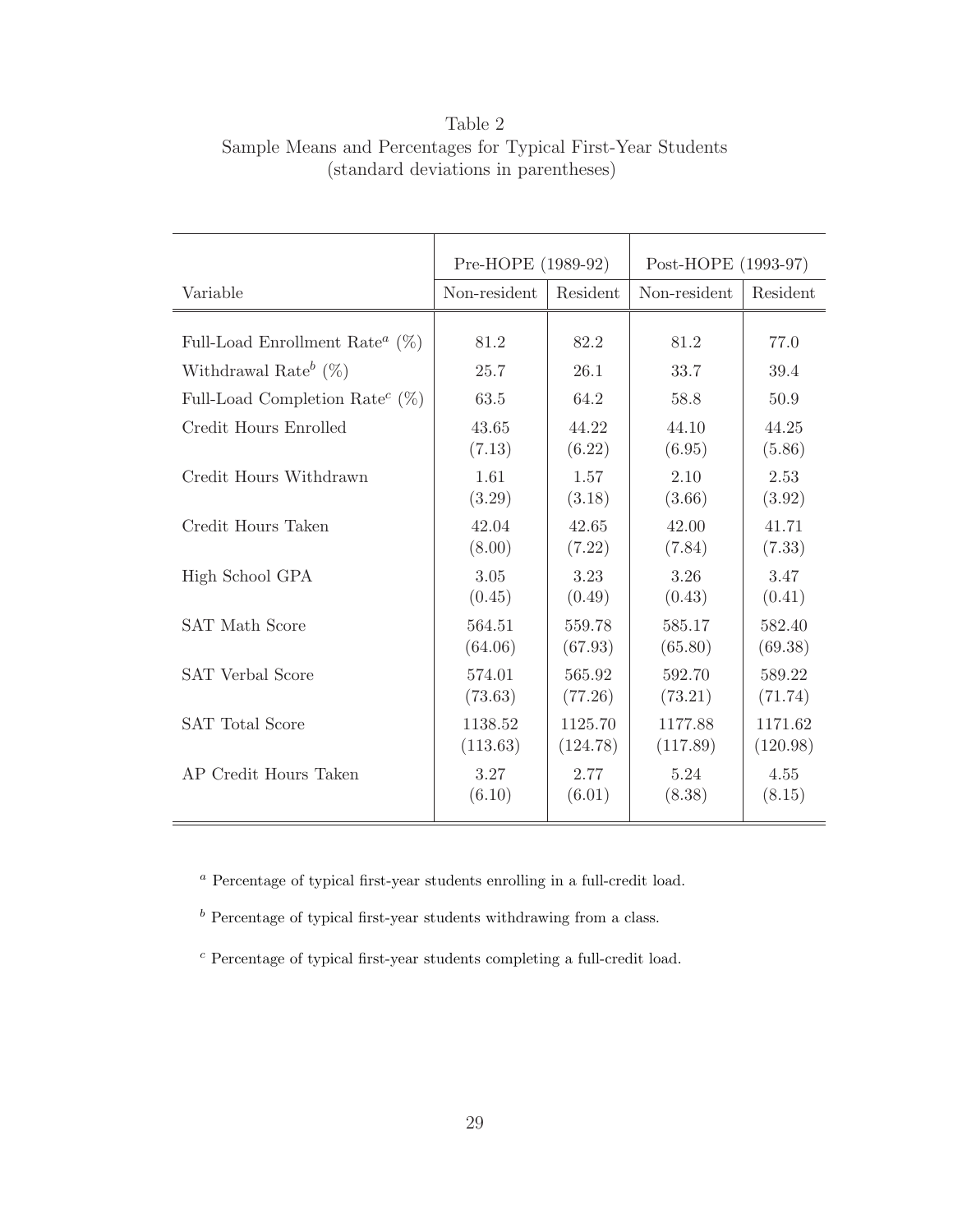| Table 3                                              |
|------------------------------------------------------|
| Estimated HOPE Effect on Admission Characteristics   |
| Typical Students <sup><math>a</math></sup> , 1989-97 |
| (Robust Standard Errors in Parentheses)              |

|                    | $SAT$ Scores <sup>b</sup> |         |         | <b>HSGPA</b> | AP Credits |
|--------------------|---------------------------|---------|---------|--------------|------------|
| Variables          | Math                      | Verbal  | Total   |              |            |
| $GA \cdot H$       | 0.718                     | 4.479   | 5.197   | 0.017        | $-0.244$   |
|                    | (2.044)                   | (2.385) | (3.673) | (0.014)      | (0.234)    |
| Class Year Effects | Yes                       | Yes     | Yes     | Yes          | Yes        |
| Residency          | Yes                       | Yes     | Yes     | Yes          | Yes        |
| Gender and Race    | Yes                       | Yes     | Yes     | Yes          | Yes        |
| $R^2$              | 0.175                     | 0.103   | 0.170   | 0.167        | 0.037      |
| $\overline{N}$     | 30,784                    | 30,784  | 30,784  | 31,022       | 31,118     |

<sup>a</sup> Typical students refer to those who matriculate at UGA in the fall term of the same year as they graduate from high school.

 $<sup>b</sup>$  Since the College Board recentered SAT scores for tests taken on or after 1 April</sup> 1995, SAT verbal and math scores prior to 1995-class year are recentered according to the College Board's SAT I individual score conversion table.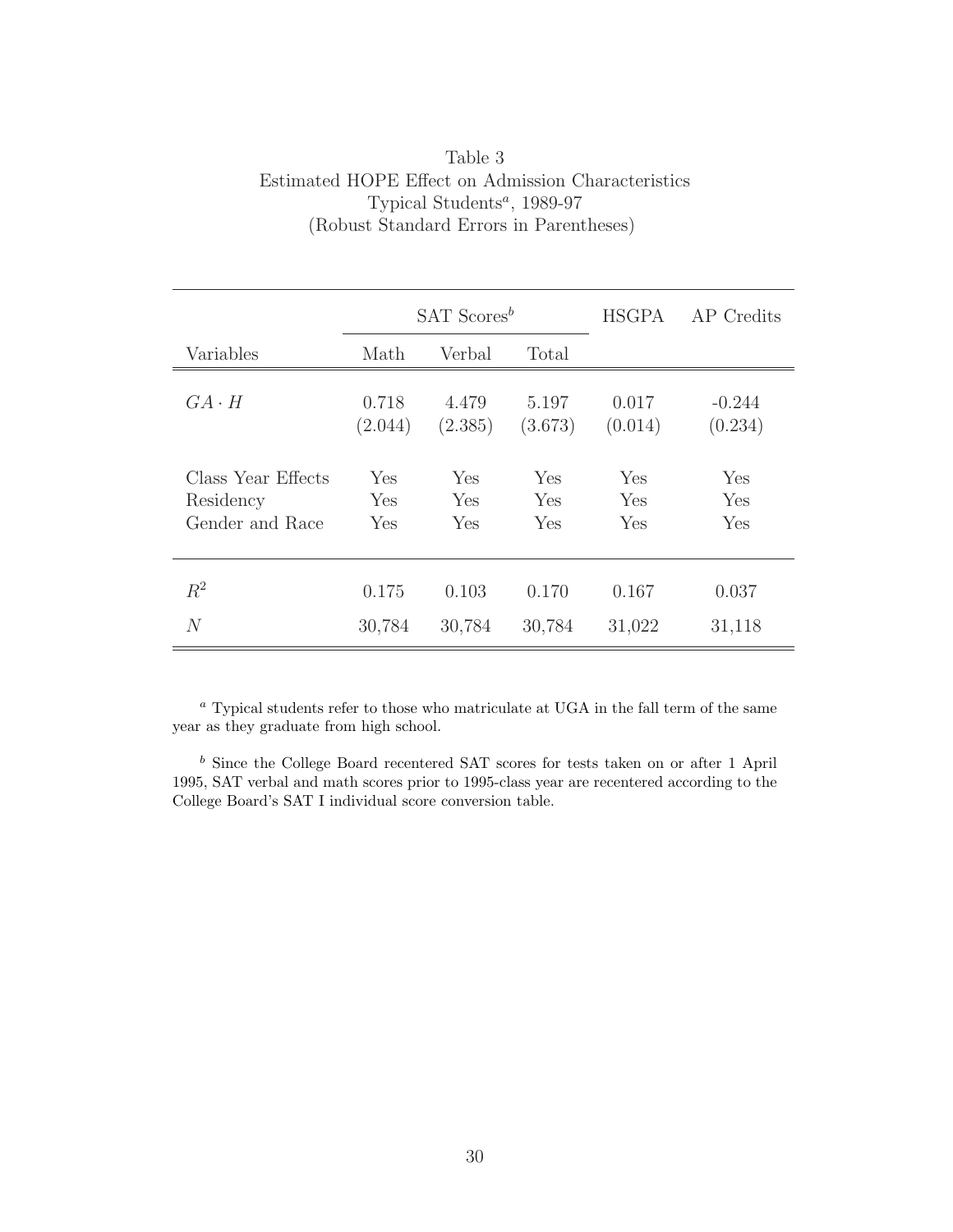|                    |          | Enrolled | Withdrawn |          |          | Taken    |
|--------------------|----------|----------|-----------|----------|----------|----------|
| Variables          | (1)      | (2)      | (3)       | (4)      | (5)      | (6)      |
|                    |          |          |           |          |          |          |
| $GA \cdot H$       | $-0.045$ | $-0.047$ | 0.048     | 0.045    | $-0.076$ | $-0.074$ |
|                    | (0.013)  | (0.013)  | (0.015)   | (0.015)  | (0.016)  | (0.016)  |
| GA                 | 0.012    | $-0.004$ | $-0.001$  | 0.029    | 0.011    | $-0.020$ |
|                    | (0.009)  | (0.010)  | (0.011)   | (0.011)  | (0.012)  | (0.012)  |
| <b>FEMALE</b>      | 0.022    | 0.012    | $-0.050$  | $-0.030$ | 0.052    | 0.032    |
|                    | (0.005)  | (0.005)  | (0.005)   | (0.006)  | (0.006)  | (0.006)  |
| <b>ASIAN</b>       | 0.045    | 0.037    | 0.000     | 0.029    | 0.043    | 0.016    |
|                    | (0.013)  | (0.013)  | (0.016)   | (0.016)  | (0.017)  | (0.016)  |
| <b>BLACK</b>       | $-0.013$ | 0.031    | 0.051     | $-0.002$ | $-0.033$ | 0.043    |
|                    | (0.008)  | (0.009)  | (0.010)   | (0.010)  | (0.010)  | (0.011)  |
| <b>HISPN</b>       | $-0.016$ | $-0.021$ | 0.020     | 0.029    | 0.005    | $-0.006$ |
|                    | (0.024)  | (0.024)  | (0.028)   | (0.028)  | (0.029)  | (0.028)  |
| <b>OTHER</b>       | $-0.007$ | $-0.011$ | 0.021     | 0.015    | $-0.001$ | $-0.003$ |
|                    | (0.029)  | (0.028)  | (0.032)   | (0.031)  | (0.033)  | (0.032)  |
| <b>HSGPA</b>       |          | 0.082    |           | $-0.143$ |          | 0.166    |
|                    |          | (0.006)  |           | (0.007)  |          | (0.007)  |
| <b>SATV</b>        |          | 0.019    |           | 0.013    |          | 0.007    |
|                    |          | (0.004)  |           | (0.004)  |          | (0.005)  |
| <b>SATM</b>        |          | 0.005    |           | $-0.015$ |          | 0.018    |
|                    |          | (0.004)  |           | (0.005)  |          | (0.005)  |
| AP                 |          | 0.003    |           | $-0.005$ |          | 0.006    |
|                    |          | (0.000)  |           | (0.000)  |          | (0.000)  |
| Class Year Effects | Yes      | Yes      | Yes       | Yes      | Yes      | Yes      |
| $R^2$              | 0.012    | 0.031    | 0.024     | 0.053    | 0.024    | 0.068    |
| $\cal N$           | 31,117   | 30,705   | 31,117    | 30,705   | 31,117   | 30,705   |
|                    |          |          |           |          |          |          |

Table 4 Estimated HOPE Effect on Full-Load Enrollment, Course Withdrawal and Full-Load Completion<sup>a</sup> Typical First-Year Students<sup>b</sup>, 1989-97 (Robust Standard Errors in Parentheses)

 $a$  (i) Probability that a student takes a full load in the first year;

 $y_{it} = 1$  if credits taken  $\geq 45$ .

- (ii) Probability that a student enrolls in a full load in the first year;  $y_{it} = 1$  if credits enrolled  $\geq 45$ .
- (iii) Probability that a student withdraws from a course in the first year;  $y_{it} = 1$  if credits withdrawn  $\geq 0$ .

Note: credit hours taken = credit hours enrolled − credit hours withdrawn.

 $\real^b$  Typical students refer to those who matriculate at UGA in the fall term of the same year as they graduate from high school.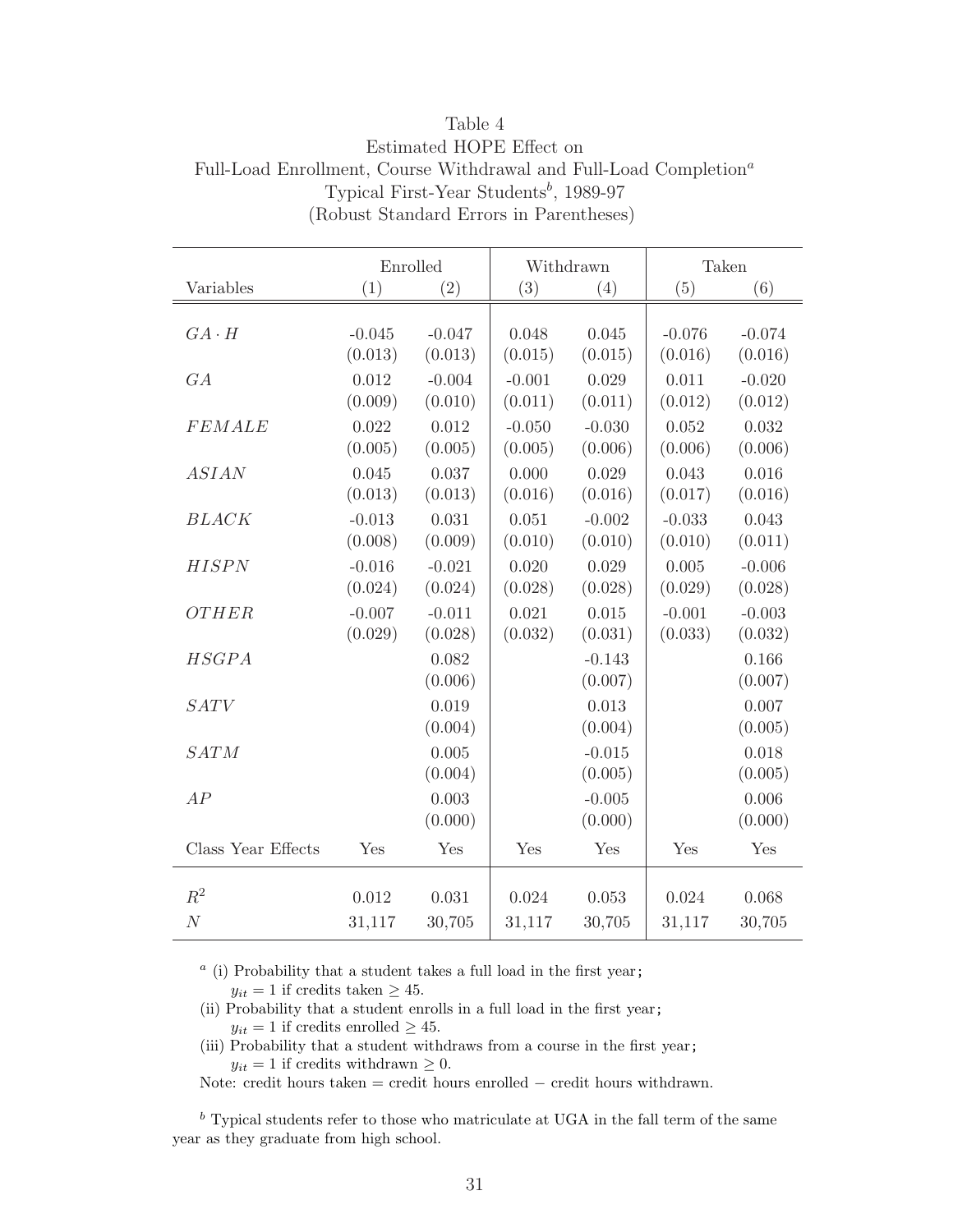|                    |                     | Enrolled            | Withdrawn           |                     |                     | Taken               |
|--------------------|---------------------|---------------------|---------------------|---------------------|---------------------|---------------------|
| Variables          | (1)                 | (2)                 | (3)                 | (4)                 | (5)                 | (6)                 |
| $GA \cdot H$       | $-0.426$<br>(0.227) | $-0.402$<br>(0.231) | 0.428<br>(0.113)    | 0.404<br>(0.116)    | $-0.854$<br>(0.257) | $-0.806$<br>(0.261) |
| GA                 | 0.519<br>(0.170)    | 0.438<br>(0.175)    | $-0.072$<br>(0.080) | 0.155<br>(0.083)    | 0.591<br>(0.192)    | 0.283<br>(0.197)    |
| <b>FEMALE</b>      | $-0.055$<br>(0.070) | $-0.084$<br>(0.075) | $-0.365$<br>(0.042) | $-0.201$<br>(0.044) | 0.310<br>(0.085)    | 0.117<br>(0.090)    |
| <b>ASIAN</b>       | 0.707<br>(0.210)    | 0.475<br>(0.207)    | $-0.002$<br>(0.127) | 0.238<br>(0.128)    | 0.710<br>(0.251)    | 0.237<br>(0.246)    |
| <b>BLACK</b>       | 1.020<br>(0.112)    | 1.464<br>(0.122)    | 0.296<br>(0.072)    | $-0.084$<br>(0.078) | 0.724<br>(0.135)    | 1.548<br>(0.148)    |
| <b>HISPN</b>       | $-0.033$<br>(0.401) | $-0.283$<br>(0.402) | 0.041<br>(0.207)    | 0.088<br>(0.206)    | $-0.074$<br>(0.482) | $-0.371$<br>(0.474) |
| OTHER              | $-0.422$<br>(0.482) | $-0.520$<br>(0.482) | 0.364<br>(0.275)    | 0.332<br>(0.272)    | $-0.786$<br>(0.584) | $-0.852$<br>(0.576) |
| <b>HSGPA</b>       |                     | 0.733<br>(0.095)    |                     | $-1.149$<br>(0.056) |                     | 1.882<br>(0.113)    |
| SATV               |                     | $-0.044$<br>(0.060) |                     | 0.125<br>(0.035)    |                     | $-0.168$<br>(0.072) |
| <b>SATM</b>        |                     | 0.191<br>(0.066)    |                     | $-0.106$<br>(0.039) |                     | 0.298<br>(0.079)    |
| AP                 |                     | 0.070<br>(0.005)    |                     | $-0.034$<br>(0.003) |                     | 0.104<br>(0.006)    |
| Class Year Effects | Yes                 | Yes                 | Yes                 | Yes                 | Yes                 | Yes                 |
| $R^2$              | 0.004               | 0.018               | 0.020               | 0.049               | 0.006               | 0.038               |
| $\cal N$           | 31,117              | 30,705              | 31,117              | 30,705              | 31,117              | 30,705              |

Table 5 Estimated HOPE Effect on Credit Hours Enrolled, Withdrawn and Taken<sup> $a$ </sup> Typical First-Year Students<sup>b</sup>, 1989-97 (Robust Standard Errors in Parentheses)

<sup>a</sup> Number of credit hours (i) taken, (ii) enrolled, or (iii) withdrawn by a typical student i in the first year. Note that (i) = (ii) – (iii).

 $\rm ^b$  Typical students refer to those who matriculate at UGA in the fall term of the same year as they graduate from high school.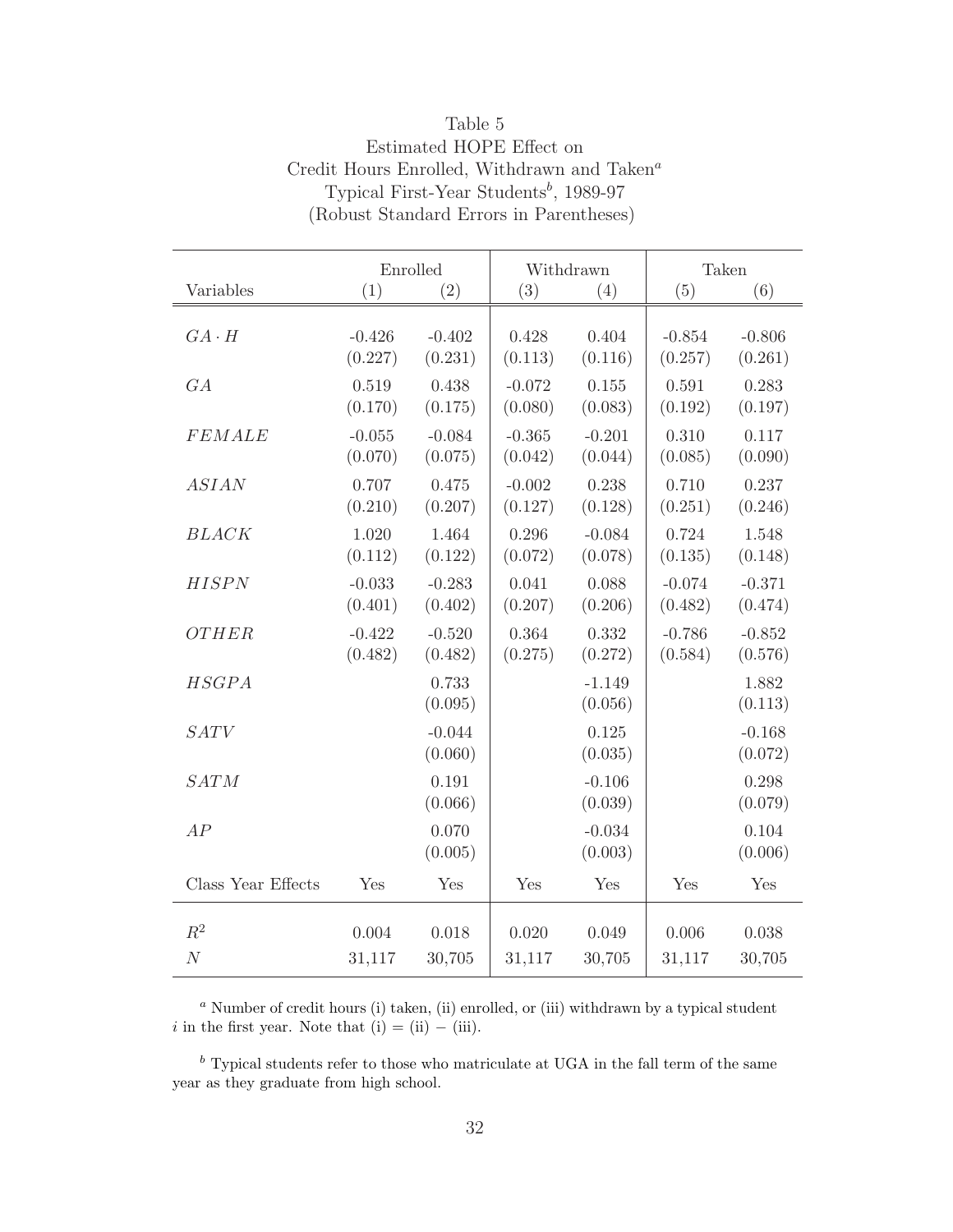|                             |                     | Typical First-Year Students, 1989-97<br>(Robust Standard Errors in Parentheses) |                       |                     |
|-----------------------------|---------------------|---------------------------------------------------------------------------------|-----------------------|---------------------|
| Variables                   | GPA1<br>(< 2.7)     | GPA <sub>2</sub><br>$(2.7-3.3)$                                                 | GPA3<br>$(3.3 - 3.5)$ | GPA4<br>(>3.5)      |
| A. Full-Load Enrollment     |                     |                                                                                 |                       |                     |
| $GA \cdot H$                | $-0.087$<br>(0.021) | $-0.051$<br>(0.021)                                                             | $-0.004$<br>(0.039)   | $-0.005$<br>(0.032) |
| $R^2$                       | 0.043               | 0.020                                                                           | 0.010                 | 0.014               |
| <b>B.</b> Course Withdrawal |                     |                                                                                 |                       |                     |
| $GA \cdot H$                | 0.074<br>(0.024)    | 0.031<br>(0.026)                                                                | 0.037<br>(0.046)      | 0.015<br>(0.035)    |
| $R^2$                       | 0.066               | 0.037                                                                           | 0.028                 | 0.018               |
| C. Full-Load Completion     |                     |                                                                                 |                       |                     |
| $GA \cdot H$                | $-0.103$<br>(0.024) | $-0.091$<br>(0.028)                                                             | $-0.069$<br>(0.051)   | $-0.015$<br>(0.039) |
| $R^2$                       | 0.076               | 0.047                                                                           | 0.036                 | 0.026               |
| Class Year Effects          | Yes                 | Yes                                                                             | Yes                   | Yes                 |
| Residency                   | Yes                 | Yes                                                                             | Yes                   | Yes                 |
| Gender and Race             | Yes                 | Yes                                                                             | Yes                   | Yes                 |
| HS Characteristics          | Yes                 | Yes                                                                             | Yes                   | Yes                 |
| N                           | 13,675              | 9,790                                                                           | 2,805                 | 4,197               |

## Table 6 Estimated HOPE Effects on Full-Load Enrollment, Course Withdrawal and Full-Load Completion<sup> $a$ </sup> by Cumulative GPA Categories<sup>b</sup> Typical First-Year Students, 1989-97

 $a$  (i) Probability that a student takes a full load in the first year;

 $y_{it} = 1$  if credits taken  $\geq 45$ .

(ii) Probability that a student enrolls in a full load in the first year;  $y_{it} = 1$  if credits enrolled  $\geq 45$ .

(iii) Probability that a student withdraws from a course in the first year;  $y_{it} = 1$  if credits withdrawn  $\geq 0$ .

Note: credit hours taken = credit hours enrolled − credit hours withdrawn.

 $<sup>b</sup>$  Cumulative GPA is computed at the end of the spring term by averaging *earned*</sup> grade points since UGA matriculation.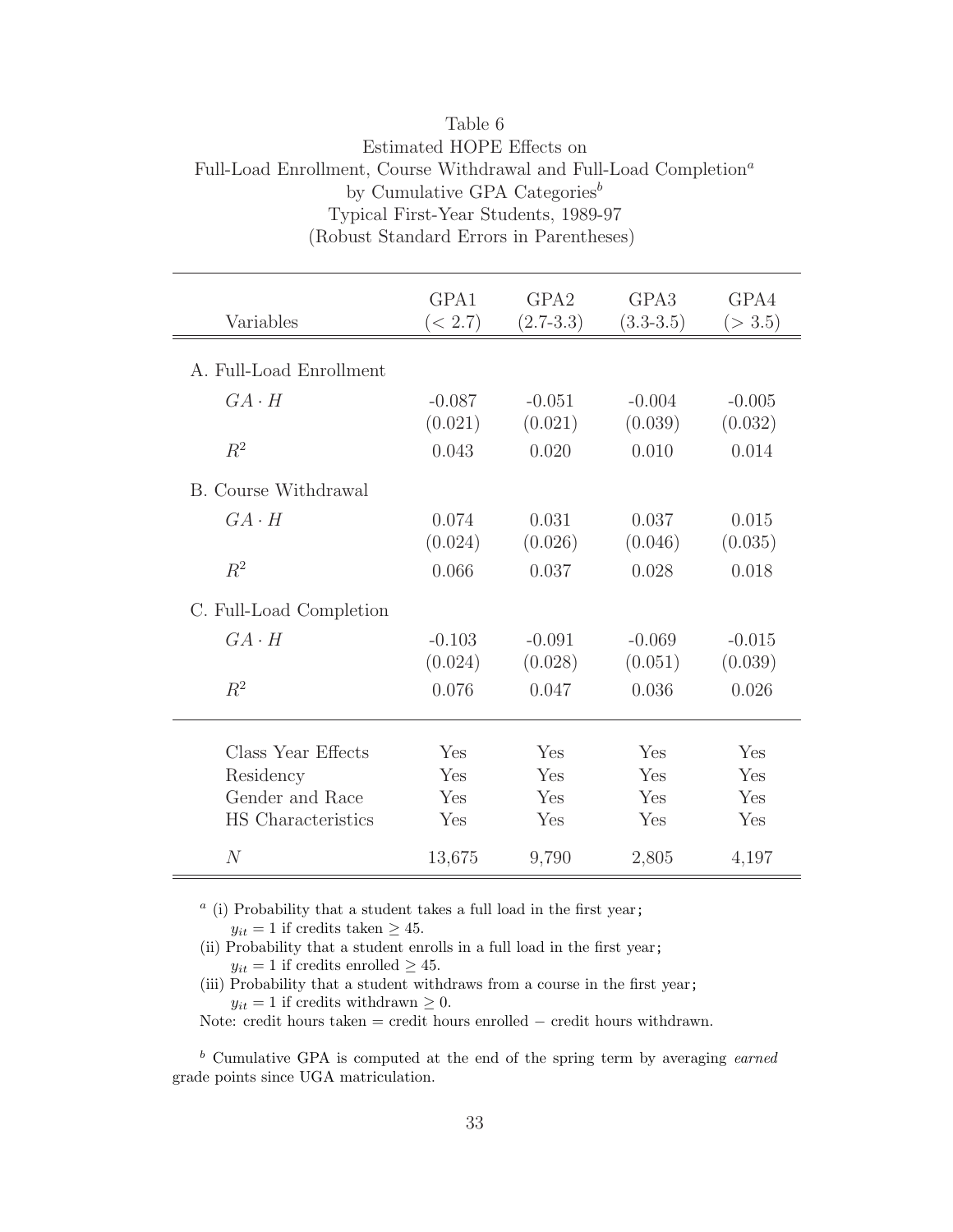| Variables                                                                | GPA1<br>(< 2.7)          | GPA <sub>2</sub><br>$(2.7-3.3)$ | GPA3<br>$(3.3-3.5)$      | GPA4<br>(>3.5)           |
|--------------------------------------------------------------------------|--------------------------|---------------------------------|--------------------------|--------------------------|
| A. Credit Hours Enrolled                                                 |                          |                                 |                          |                          |
| $GA \cdot H$                                                             | $-0.924$<br>(0.366)      | $-0.313$<br>(0.317)             | $-0.137$<br>(0.869)      | 0.109<br>(0.587)         |
| $R^2$                                                                    | 0.018                    | 0.010                           | 0.019                    | 0.031                    |
| B. Credit Hours Withdrawn                                                |                          |                                 |                          |                          |
| $GA \cdot H$                                                             | 0.642<br>(0.197)         | 0.211<br>(0.174)                | 0.383<br>(0.318)         | 0.262<br>(0.244)         |
| $R^2$                                                                    | 0.066                    | 0.033                           | 0.025                    | 0.019                    |
| C. Credit Hours Taken                                                    |                          |                                 |                          |                          |
| $GA \cdot H$                                                             | $-1.566$<br>(0.405)      | $-0.524$<br>(0.359)             | $-0.521$<br>(0.903)      | $-0.153$<br>(0.626)      |
| $R^2$                                                                    | 0.044                    | 0.022                           | 0.027                    | 0.042                    |
| Class Year Effects<br>Residency<br>Gender and Race<br>HS Characteristics | Yes<br>Yes<br>Yes<br>Yes | Yes<br>Yes<br>Yes<br>Yes        | Yes<br>Yes<br>Yes<br>Yes | Yes<br>Yes<br>Yes<br>Yes |
| N                                                                        | 13,675                   | 9,790                           | 2,805                    | 4,197                    |

| Table 7                                                 |
|---------------------------------------------------------|
| Estimated HOPE Effects on                               |
| Credit Hours Enrolled, Withdrawn and Taken <sup>a</sup> |
| by Cumulative GPA Categories <sup>b</sup>               |
| Typical First-Year Students, 1989-97                    |
| (Robust Standard Errors in Parentheses)                 |

 $a$  Number of credit hours (i) taken, (ii) enrolled, or (iii) withdrawn by a typical student i in the first year. Note that  $(i) = (ii) - (iii)$ .

 $<sup>b</sup>$  Cumulative GPA is computed at the end of the spring term by averaging *earned*</sup> grade points since UGA matriculation.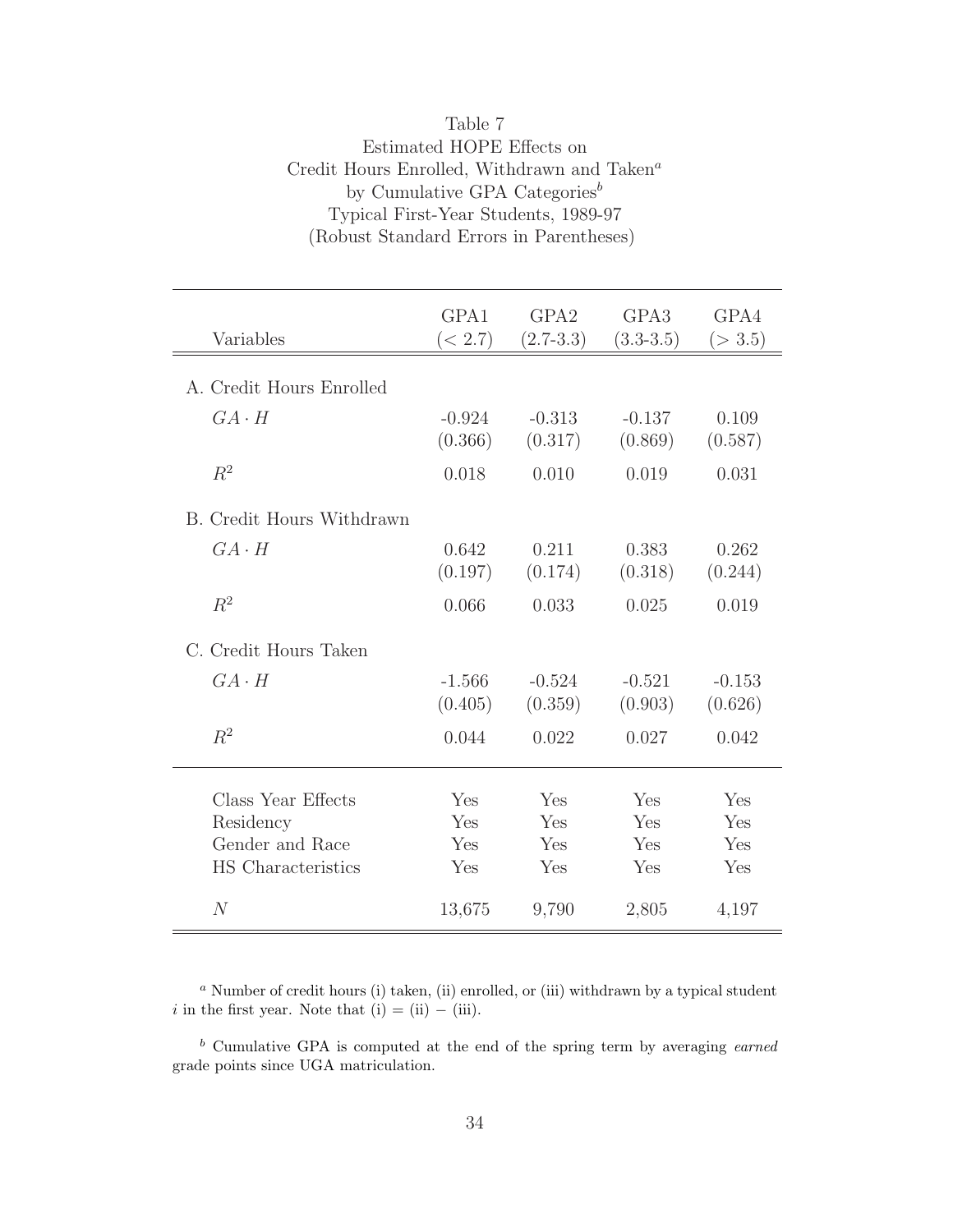| Variables                 | Enrolled | Withdrawn | Taken    |
|---------------------------|----------|-----------|----------|
| $GA \cdot H_{89}$         | 0.001    | $-0.011$  | 0.026    |
|                           | (0.026)  | (0.030)   | (0.032)  |
| $GA \cdot H_{90}$         | $-0.005$ | $-0.002$  | 0.007    |
|                           | (0.027)  | (0.031)   | (0.033)  |
| $GA \cdot H_{91}$         | 0.013    | 0.005     | 0.038    |
|                           | (0.028)  | (0.032)   | (0.034)  |
| $GA \cdot H_{92}$         | 0.032    | 0.066     | $-0.034$ |
|                           | (0.027)  | (0.031)   | (0.033)  |
| $GA \cdot H_{94}$         | $-0.005$ | 0.066     | $-0.047$ |
|                           | (0.027)  | (0.032)   | (0.033)  |
| $GA \cdot H_{95}$         | $-0.044$ | 0.062     | $-0.087$ |
|                           | (0.026)  | (0.032)   | (0.033)  |
| $GA \cdot H_{96}$         | $-0.058$ | 0.087     | $-0.081$ |
|                           | (0.029)  | (0.035)   | (0.037)  |
| $GA \cdot H_{97}$         | $-0.091$ | 0.095     | $-0.120$ |
|                           | (0.028)  | (0.033)   | (0.034)  |
| Class Year Effects        | Yes      | Yes       | Yes      |
| Residency                 | Yes      | Yes       | Yes      |
| Gender and Race           | Yes      | Yes       | Yes      |
| <b>HS</b> Characteristics | Yes      | Yes       | Yes      |
| $R^2$                     | 0.031    | 0.053     | 0.068    |

Table 8 Temporal Pattern of Estimated HOPE Effect on Full-Load Enrollment, Course Withdrawal and Full-Load Completion<sup>a</sup> Typical First-Year Students<sup>b</sup>, 1989-97 (Robust Standard Errors in Parentheses)

 $a$  (i) Probability that a student takes a full load in the first year;  $y_{it} = 1$  if credits taken  $\geq 45$ .

(ii) Probability that a student enrolls in a full load in the first year;  $y_{it} = 1$  if credits enrolled  $\geq 45$ .

(iii) Probability that a student withdraws from a course in the first year;  $y_{it} = 1$  if credits withdrawn  $\geq 0$ .

Note: credit hours taken = credit hours enrolled  $-$  credit hours withdrawn

 $<sup>b</sup>$  Typical first-year students refer to those who matriculate at UGA in the fall term</sup> of the same year as they graduate from high school, and are in their first year of UGA attendance.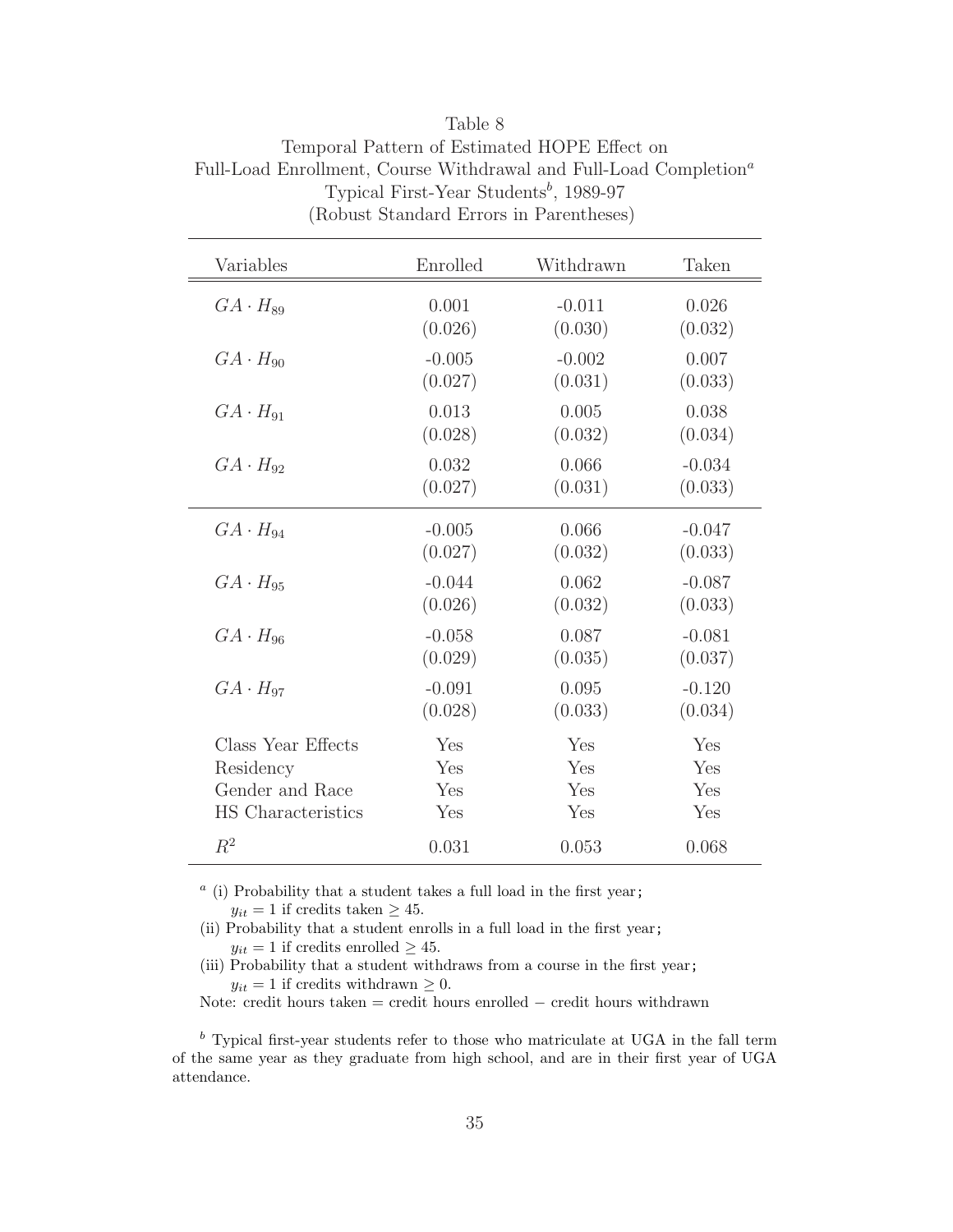| Variables          | Enrolled | Withdrawn | Taken    |
|--------------------|----------|-----------|----------|
| $GA \cdot H_{89}$  | 0.397    | 0.099     | 0.297    |
|                    | (0.466)  | (0.237)   | (0.535)  |
| $GA \cdot H_{90}$  | 0.353    | 0.032     | 0.321    |
|                    | (0.484)  | (0.246)   | (0.551)  |
| $GA \cdot H_{91}$  | 0.345    | 0.106     | 0.239    |
|                    | (0.507)  | (0.248)   | (0.570)  |
| $GA \cdot H_{92}$  | $-0.049$ | 0.451     | $-0.500$ |
|                    | (0.472)  | (0.245)   | (0.539)  |
| $GA \cdot H_{94}$  | 0.311    | 0.548     | $-0.236$ |
|                    | (0.501)  | (0.269)   | (0.569)  |
| $GA \cdot H_{95}$  | $-0.802$ | 0.646     | $-1.448$ |
|                    | (0.428)  | (0.245)   | (0.498)  |
| $GA \cdot H_{96}$  | 0.134    | 0.759     | $-0.625$ |
|                    | (0.538)  | (0.280)   | (0.604)  |
| $GA \cdot H_{97}$  | $-0.255$ | 1.022     | $-1.277$ |
|                    | (0.476)  | (0.248)   | (0.532)  |
| Class Year Effects | Yes      | Yes       | Yes      |
| Residency          | Yes      | Yes       | Yes      |
| Gender and Race    | Yes      | Yes       | Yes      |
| HS Characteristics | Yes      | Yes       | Yes      |
| $R^2$              | 0.018    | 0.050     | 0.038    |

| Table 9                                                 |
|---------------------------------------------------------|
| Temporal Pattern of Estimated HOPE Effect on            |
| Credit Hours Enrolled, Withdrawn and Taken <sup>a</sup> |
| Typical First-Year Students <sup>b</sup> , 1989-97      |
| (Robust Standard Errors in Parentheses)                 |

 $a$  Number of credit hours (i) taken, (ii) enrolled, or (iii) withdrawn by a typical student i in the first year. Note that (i) = (ii) – (iii).

 $\rm ^b$  Typical first-year students refer to those who matriculate at UGA in the fall term of the same year as they graduate from high school, and are in their first year of UGA attendance.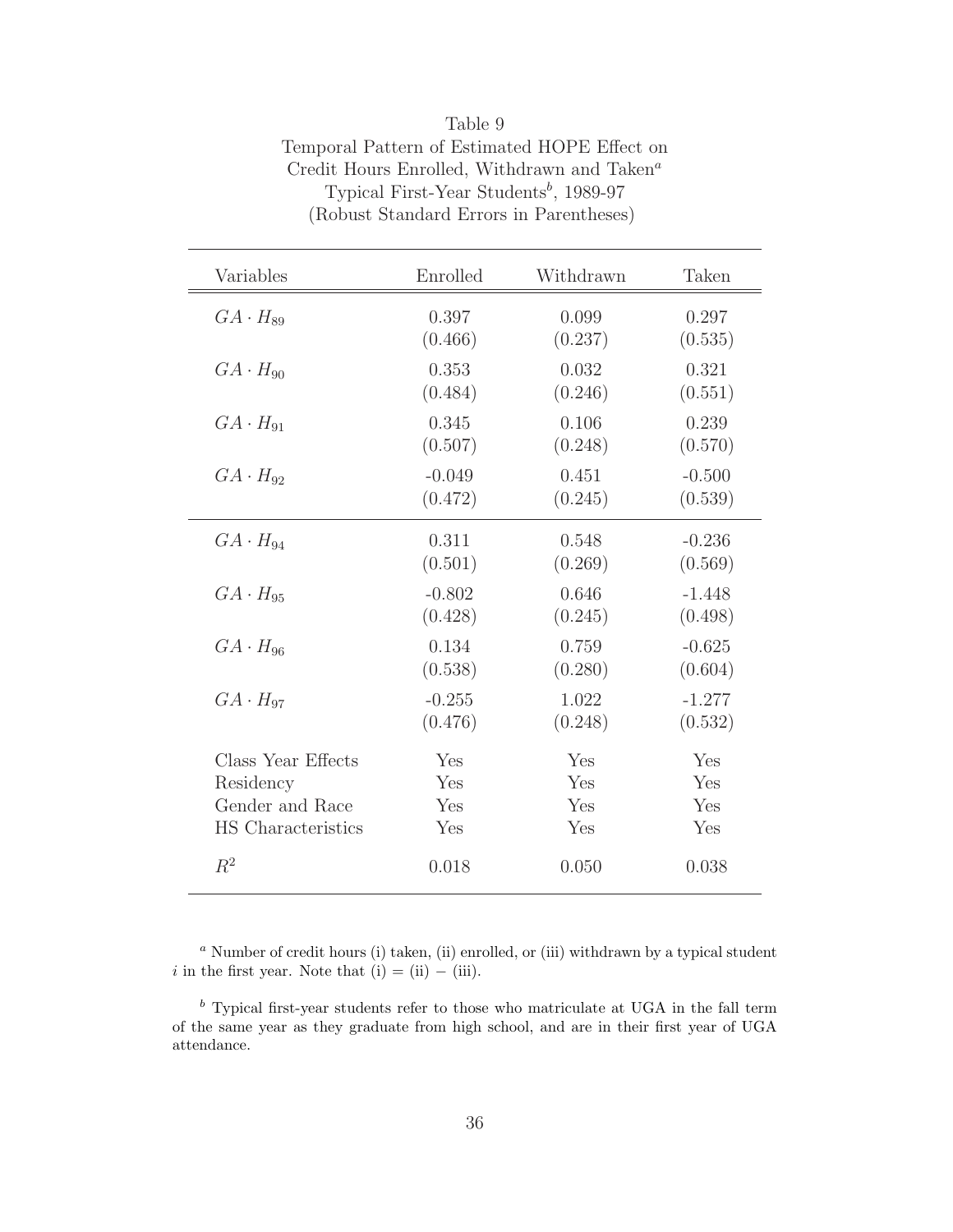| Table 10                                            |
|-----------------------------------------------------|
| Estimated HOPE Effect on Intertemporal Substitution |
| Typical Students, 1989-97                           |
| (Robust Standard Errors in Parentheses)             |

| Variables                                                    | 1st-Year            | $2nd$ -Year      | 3rd-Year         | 4th-Year            |
|--------------------------------------------------------------|---------------------|------------------|------------------|---------------------|
| A. Probability of Taking Full-Load <sup><math>a</math></sup> |                     |                  |                  |                     |
| $GA \cdot H$                                                 | $-0.074$<br>(0.016) | 0.004<br>(0.019) | 0.006<br>(0.020) | $-0.011$<br>(0.024) |
| $R^2$                                                        | 0.068               | 0.041            | 0.036            | 0.030               |
| B. Annual Credit Hours Taken <sup>b</sup>                    |                     |                  |                  |                     |
| $GA \cdot H$                                                 | $-0.806$<br>(0.261) | 0.171<br>(0.380) | 0.800<br>(0.459) | 0.561<br>(0.576)    |
| $R^2$                                                        | 0.038               | 0.053            | 0.044            | 0.033               |
|                                                              |                     |                  |                  |                     |
| Class Year Effects                                           | Yes                 | Yes              | Yes              | Yes                 |
| Residency                                                    | Yes                 | Yes              | Yes              | Yes                 |
| Gender and Race                                              | Yes                 | Yes              | Yes              | Yes                 |
| HS Characteristics                                           | Yes                 | Yes              | Yes              | Yes                 |
| N                                                            | 31,705              | 23,645           | 18,771           | 14,595              |

 $^a$   $y_{it} = 1$  if credits taken in the  $t\text{-th}$  school year  $\geq 45.$ 

 $\real^b$  Credit hours taken = credit hours enrolled - credit hours withdrawn.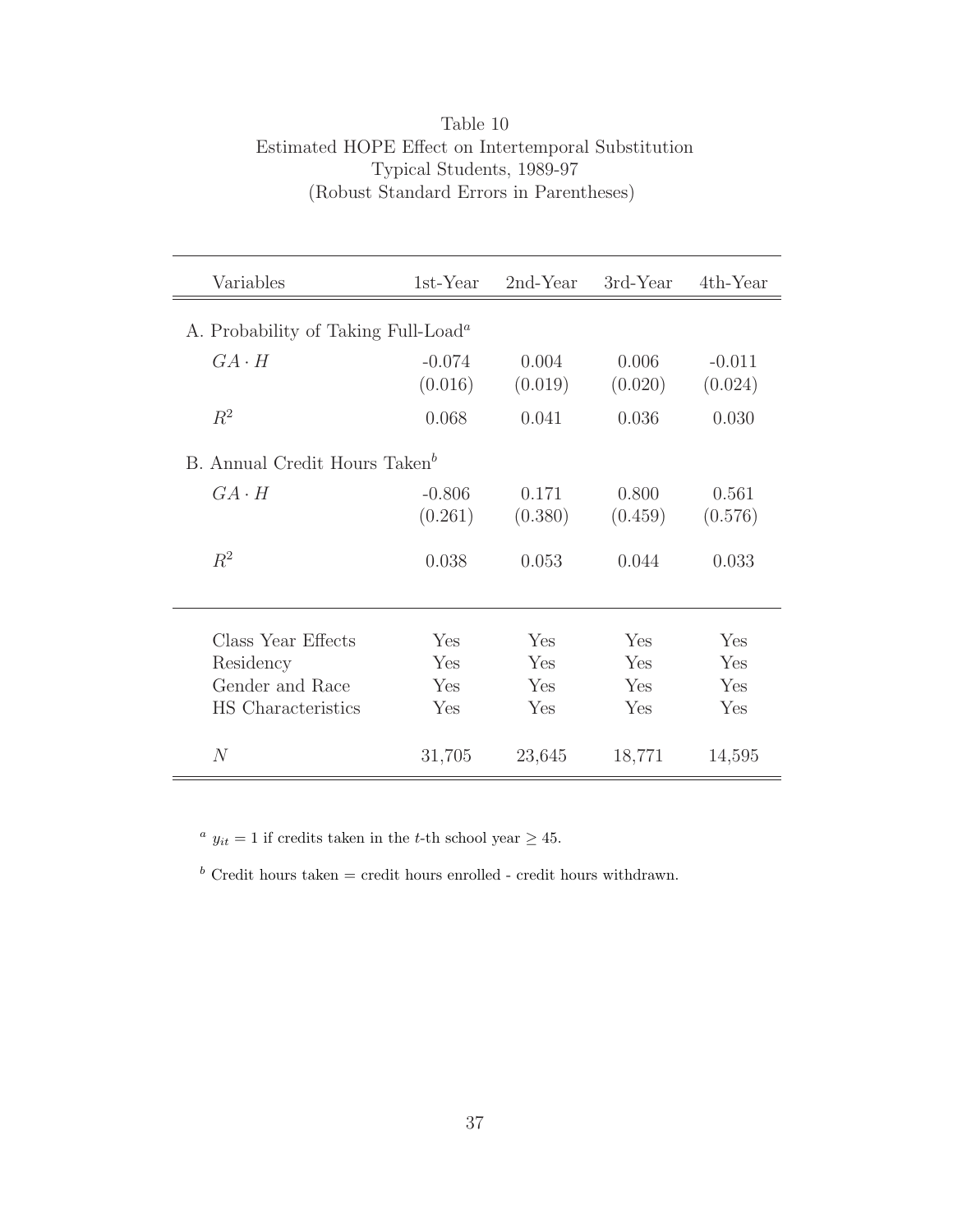| Variables                                                    | 1st-Year            | $2nd$ -Year      | 3rd-Year         |
|--------------------------------------------------------------|---------------------|------------------|------------------|
| A. Probability of Taking Full-Load <sup><math>a</math></sup> |                     |                  |                  |
| $GA \cdot H$                                                 | $-0.087$<br>(0.033) | 0.022<br>(0.036) | 0.019<br>(0.037) |
| $R^2$                                                        | 0.049               | 0.036            | 0.033            |
| B. Annual Credit Hours Taken <sup>b</sup>                    |                     |                  |                  |
| $GA \cdot H$                                                 | $-1.674$<br>(0.501) | 0.913<br>(0.720) | 0.325<br>(0.858) |
| $R^2$                                                        | 0.026               | 0.053            | 0.046            |
| Class Year Effect                                            | Yes                 | Yes              | Yes              |
| Residency                                                    | Yes                 | Yes              | Yes              |
| Gender and Race                                              | Yes                 | Yes              | Yes              |
| HS Characteristics                                           | Yes                 | Yes              | Yes              |
| N                                                            | 6,979               | 6,227            | 5,706            |

#### Table 11 Estimated HOPE Effect on Intertemporal Substitution Typical Students, 1990 and 95 Classes (Robust Standard Errors in Parentheses)

<sup>a</sup>  $y_{it} = 1$  if credits taken in the *t*-th school year  $\geq 45$ .

 $\real^b$  Credit hours taken = credit hours enrolled - credit hours withdrawn.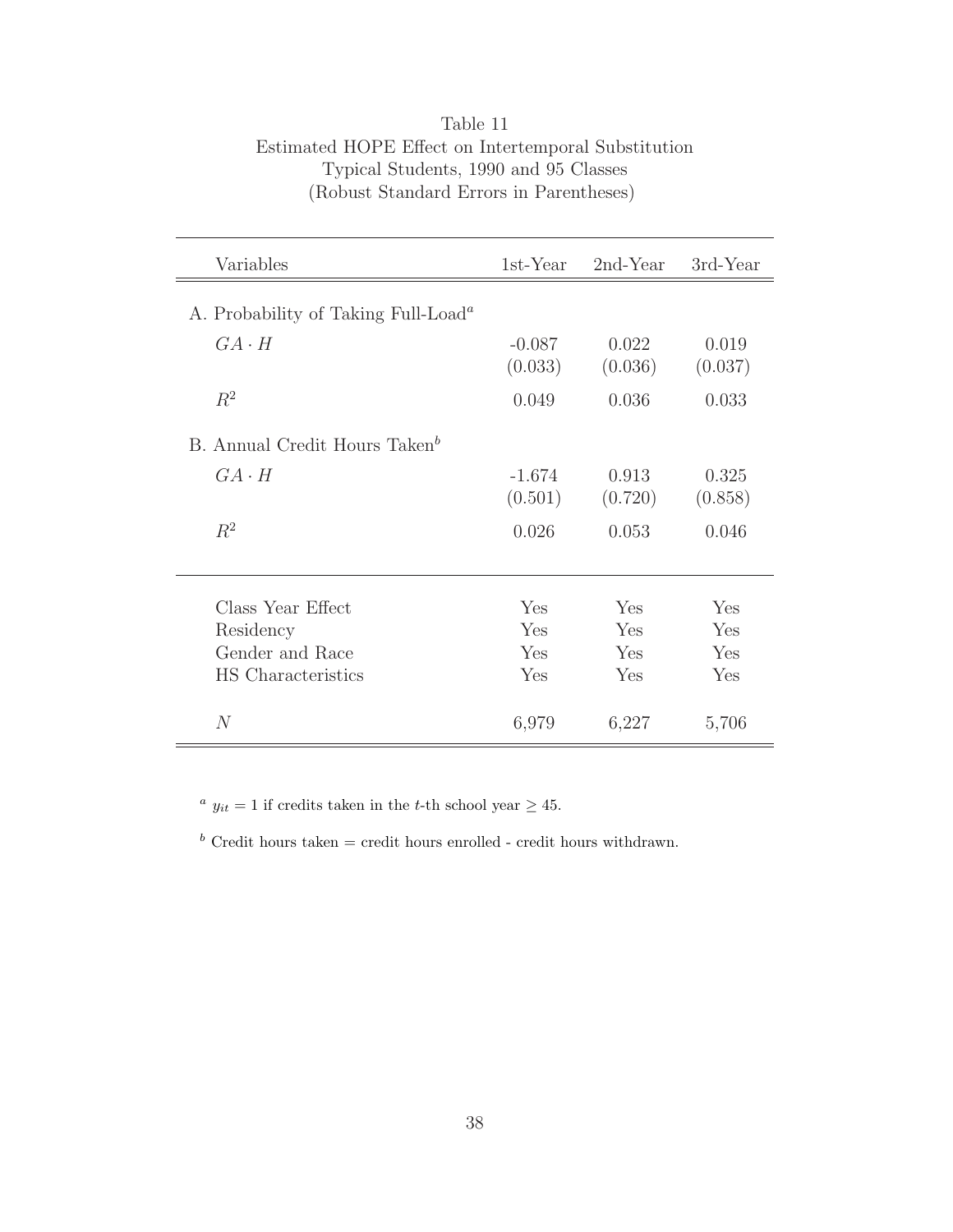| Variables                                                                | $2nd$ -Year <sup>a</sup> | 3rd-Year                 | $4th$ -Year              |  |
|--------------------------------------------------------------------------|--------------------------|--------------------------|--------------------------|--|
| A. Probability of Taking Summer Credits <sup>b</sup>                     |                          |                          |                          |  |
| $GA \cdot H$                                                             | 0.035<br>(0.016)         | 0.021<br>(0.021)         | 0.005<br>(0.025)         |  |
| $R^2$                                                                    | 0.028                    | 0.018                    | 0.022                    |  |
| B. Credit Hours Taken in Summer <sup>c</sup>                             |                          |                          |                          |  |
| $G A \cdot H$                                                            | 0.470<br>(0.151)         | 0.454<br>(0.211)         | 0.261<br>(0.273)         |  |
| $R^2$                                                                    | 0.023                    | 0.016                    | 0.023                    |  |
| Class Year Effects<br>Residency<br>Gender and Race<br>HS Characteristics | Yes<br>Yes<br>Yes<br>Yes | Yes<br>Yes<br>Yes<br>Yes | Yes<br>Yes<br>Yes<br>Yes |  |
| $\overline{N}$                                                           | 23,645                   | 18,771                   | 14,595                   |  |

#### Table 12 Estimated HOPE Effect on Summer Course Taking by Year in School Typical Students, 1989-96 Classes (Robust Standard Errors in Parentheses)

<sup>a</sup> The summer quarter in the second year is the summer immediately following the first academic year, which is the first summer at UGA for typical students, since the academic year runs from the summer to the next spring term.

 $b$   $y_{it} = 1$  if credits taken in the summer of the t-th school year > 0.

 $^c$  Summer credit hours taken = summer credit hours enrolled - summer credit hours withdrawn.